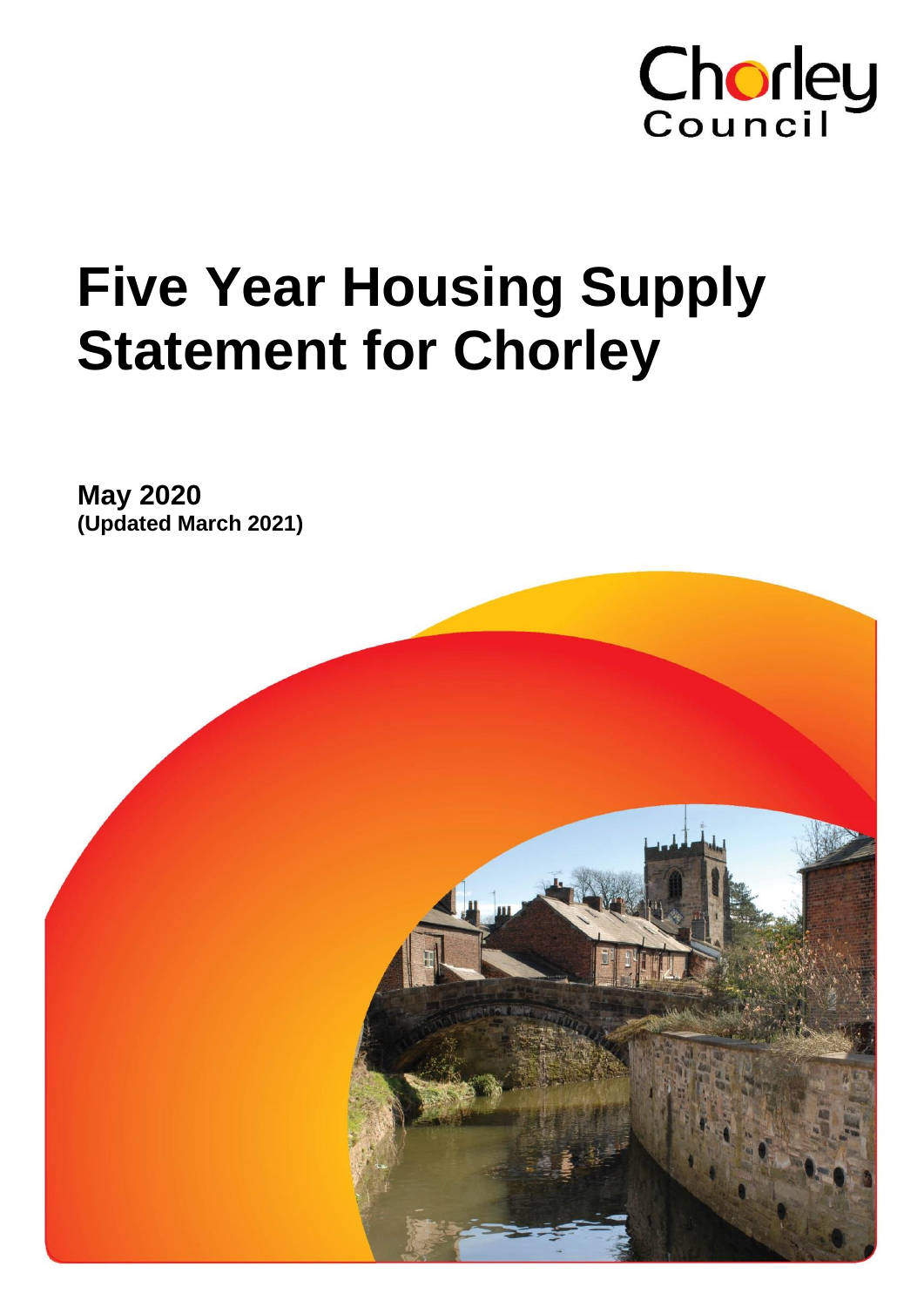# **Introduction**

- 1. The National Planning Policy Framework (the Framework) sets out that local planning authorities should identify and update annually a supply of specific deliverable sites sufficient to provide a minimum of five years' worth of housing against their housing requirement.
- 2. This statement covers the five year period  $1<sup>st</sup>$  April 2020 31<sup>st</sup> March 2025. It sets out the housing requirement for the five year period and assesses the land supply available to deliver the requirement.
- 3. Overall the statement concludes that there is sufficient land available across the Borough with a **11.2 year deliverable housing supply** over the period 2020-2025.

# **Five Year Housing Requirement**

- 4. Central Lancashire Core Strategy Policy 4 sets out a housing requirement of 417 dwellings per annum in Chorley over the period 2010-2026 which is the starting point for calculating the five year supply. This equates to a total of 6,672 dwellings over the plan period. At April 2010 Chorley had prior underprovision of 162 dwellings, which Policy 4 requires the Council to make up over the remainder of the plan period. Therefore, at April 2010 the housing requirement for the Borough was 6,834 dwellings.
- 5. Table 1 sets out housing completions over the period 1<sup>st</sup> April 2010 to 31<sup>st</sup> March 2020. It identifies that 6,010 dwellings have been completed in the period and there is a surplus of 1,678 dwellings above the requirement for that period (taking into account the prior under-provision of 162 dwellings).

| Plan period (1st<br>April-31 <sup>st</sup><br>March) | <b>Cumulative</b><br>requirement | <b>Net</b><br>completions | <b>Cumulative</b><br>net<br>completions | <b>Over or under</b><br>supply to<br>date |
|------------------------------------------------------|----------------------------------|---------------------------|-----------------------------------------|-------------------------------------------|
| 2010/11                                              | $579*$                           | 527                       | 527                                     | $-52$                                     |
| 2011/12                                              | 996                              | 552                       | 1,079                                   | $+83$                                     |
| 2012/13                                              | 1,413                            | 638                       | 1,717                                   | $+304$                                    |
| 2013/14                                              | 1,830                            | 582                       | 2,299                                   | $+469$                                    |
| 2014/15                                              | 2,247                            | 723                       | 3,022                                   | $+775$                                    |
| 2015/16                                              | 2,664                            | 597                       | 3,619                                   | $+955$                                    |
| 2016/17                                              | 3,081                            | 517                       | 4,136                                   | $+1,055$                                  |
| 2017/18                                              | 3,498                            | 661                       | 4,797                                   | $+1,299$                                  |
| 2018/19                                              | 3,915                            | 573                       | 5,370                                   | $+1,455$                                  |
| 2019/20                                              | 4,332                            | 640                       | 6,010                                   | $+1,678$                                  |

#### **Table 1: Chorley housing supply in relation to Core Strategy requirements**

\*417+162 under-provision at April 2010

- 6. Deducting the completions from the housing requirement of 6,834 dwellings leaves a requirement of 824 dwellings over the 6 year period April 2020 to March 2026. The annual target over this period is therefore 137 dwellings, with a total of 685 dwellings required over the five year period.
- 7. Paragraph 73 of the Framework states that there should be an additional buffer (moved forward from later in the plan period) of:
	- a) 5% to ensure choice and competition in the market for land; or
	- b) 10% where the local planning authority wishes to demonstrate a five year supply of deliverable sites through an annual position statement or recently adopted plan, to account for any fluctuations in the market during that year; or
	- c) 20% where there has been significant under delivery of housing over the previous three years, to improve the prospect of achieving the planned supply.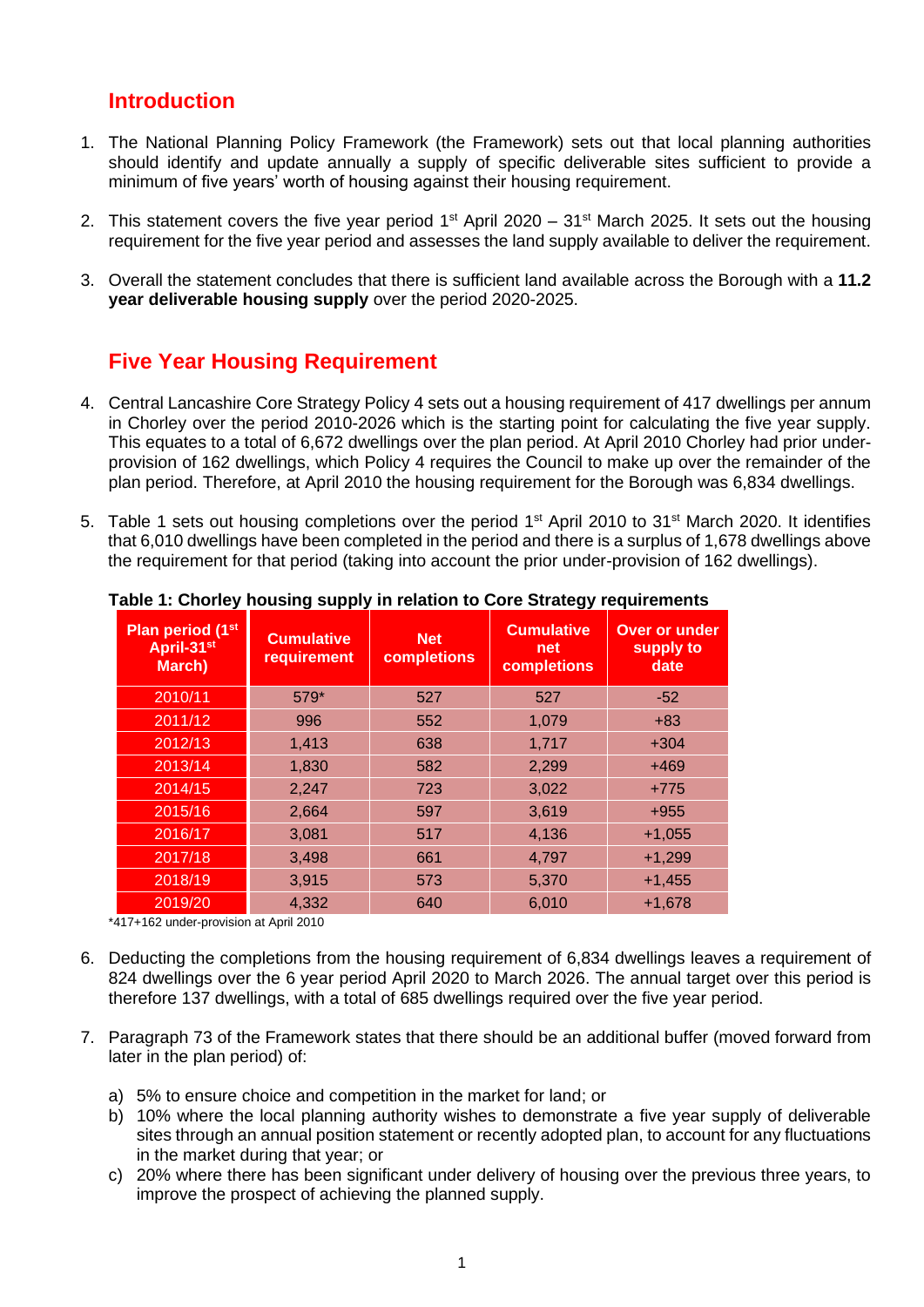8. The government has introduced the Housing Delivery Test which is an annual measurement of housing delivery in the area and is a percentage measurement of the number of net homes delivered against the number of homes required over a rolling three year period. The latest Housing Delivery Test for Chorley is set out below.

| <b>Monitoring Period</b> | <b>Total net homes</b><br>delivered | <b>Total number of</b><br>homes required | <b>Housing Delivery Test</b><br><b>Measurement</b> |
|--------------------------|-------------------------------------|------------------------------------------|----------------------------------------------------|
| 2016/17                  | 517                                 | 418                                      |                                                    |
| 2017/18                  | 661                                 | 494                                      |                                                    |
| 2018/19                  | 573                                 | 603                                      |                                                    |
| TOTAL                    | 1751                                | 1515                                     | 116%                                               |

#### **Table 1: Housing Delivery Test Measurement 2019**

9. The Housing Delivery Test identifies that there has been over delivery in the past three years therefore a 5% buffer has been applied to the five year requirement. After adding the 5% buffer, the total housing requirement for the five year period 1<sup>st</sup> April 2020 – 31<sup>st</sup> March 2025 is 719 dwellings which is 144 dwellings per annum**.**

## **Table 2: Five year housing requirement summary**

| <b>Housing Requirement</b>                                          | <b>Number of</b><br><b>Dwellings</b> |
|---------------------------------------------------------------------|--------------------------------------|
| Core Strategy housing requirement 2010-2026 + prior under provision | 6,834                                |
| Completions 2010-2020                                               | 6,010                                |
| <b>Remaining Housing Requirement 2020-2026</b>                      | 824                                  |
| Annual remaining housing requirement                                | 137                                  |
| Five year housing requirement 2020-2025                             | 685                                  |
| Five Year Housing Requirement 2020-2025 + 5% buffer                 | 719                                  |
| Annual Five year Housing Requirement 2019-2024 + 5% buffer          | 144                                  |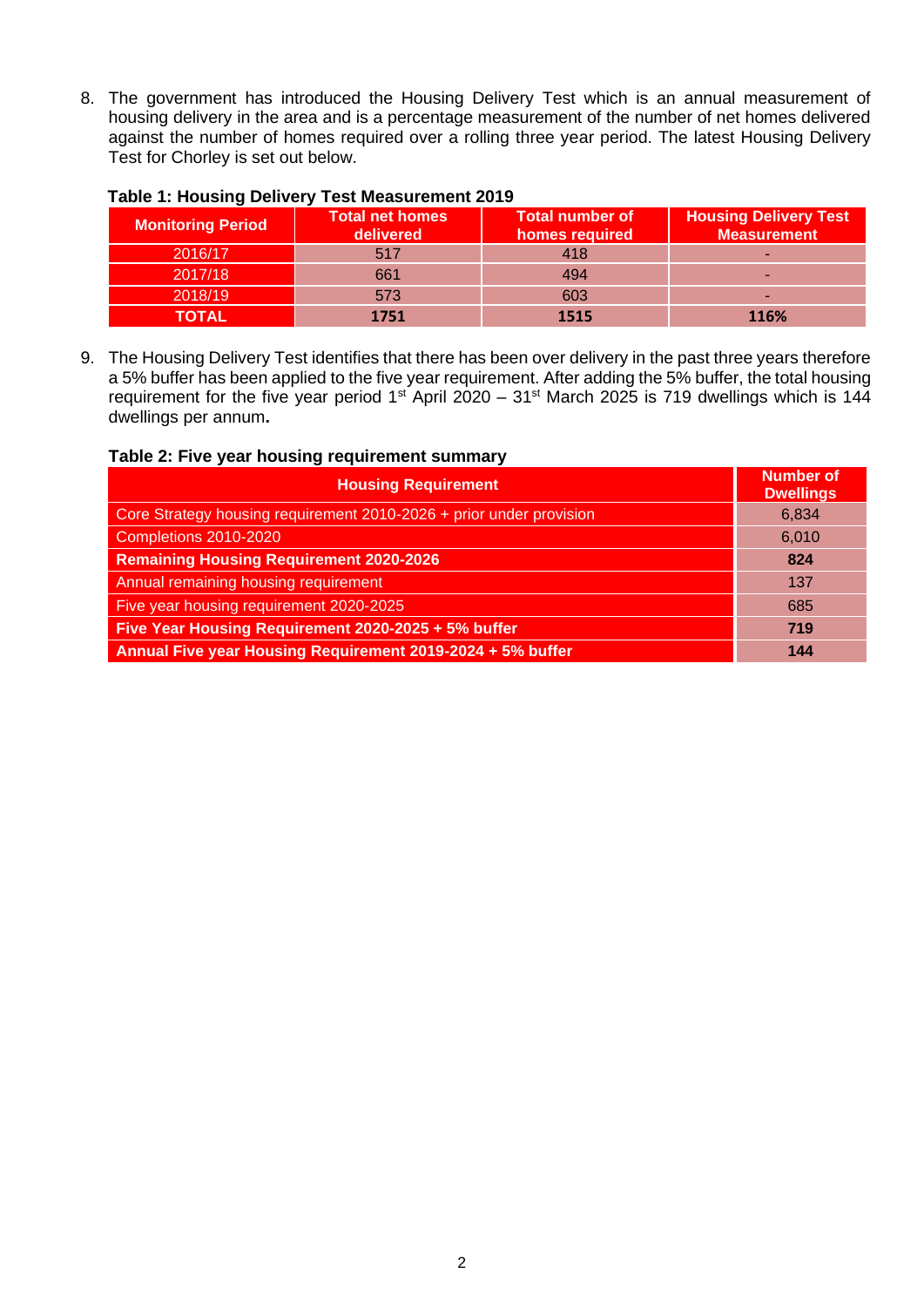# **Assessment of Deliverable Five Year Housing Supply**

10. The Framework requires local planning authorities to identify and update annually a supply of specific deliverable sites sufficient to provide five years' worth of housing against their housing requirement. It defines 'deliverable' as follows:

*"To be considered deliverable, sites for housing should be available now, offer a suitable location for development now, and be achievable with a realistic prospect that housing will be delivered on the site within five years. In particular:*

- *a) sites which do not involve major development and have planning permission, and all sites with detailed planning permission, should be considered deliverable until permission expires, unless there is clear evidence that homes will not be delivered within five years (for example because they are no longer viable, there is no longer a demand for the type of units or sites have long term phasing plans).*
- *b) where a site has outline planning permission for major development, has been allocated in a development plan, has a grant of permission in principle, or is identified on a brownfield register, it should only be considered deliverable where there is clear evidence that housing completions will begin on site within five years."*
- 11. The assessment of the deliverable five year supply is set out below. It includes an analysis of allocated sites, both with and without planning permission, and windfall sites. The windfall sites are split into sites of 10 or more dwellings and sites of less than 10 dwellings. It also includes a windfall allowance which is an estimate of the number of new dwellings on sites of less than 10 dwellings that will be permitted and built in the five year period.

#### **Allocated sites**

#### With planning permission

- 12. Appendix 1 sets out a schedule of all sites allocated for housing in the Chorley Local Plan 2012-2026 with planning permission that have not yet been fully implemented. In total 1,290 dwellings are available on these sites. An assessment of the deliverability of these sites has been undertaken to determine how many of these dwellings are likely to be built in the five year period.
- 13. The schedule identifies that there are **663 dwellings** deliverable on allocated sites with planning permission.

#### Without planning permission

- 14. Appendix 2 sets out a schedule of all sites allocated for housing in the Chorley Local Plan 2012-2026 without planning permission. In total 559 dwellings are allocated on these sites. An assessment of whether these sites are likely to come forward in the five year period has been undertaken.
- 15. The schedule identifies that there are **112 dwellings** deliverable on allocated sites without planning permission.

#### **Windfall sites**

#### Sites of 10 or more dwellings with planning permission

- 16. Appendix 3 sets out a schedule of all windfall sites of 10 or more dwellings with planning permission that have not yet been fully implemented. In total 503 dwellings are available on these sites. An assessment of the deliverability of these sites has been undertaken to determine how many of the dwellings are likely to be built in the five year period.
- 17. The schedule identifies that there are **410 dwellings** deliverable on windfall sites of 10 or more dwellings with planning permission.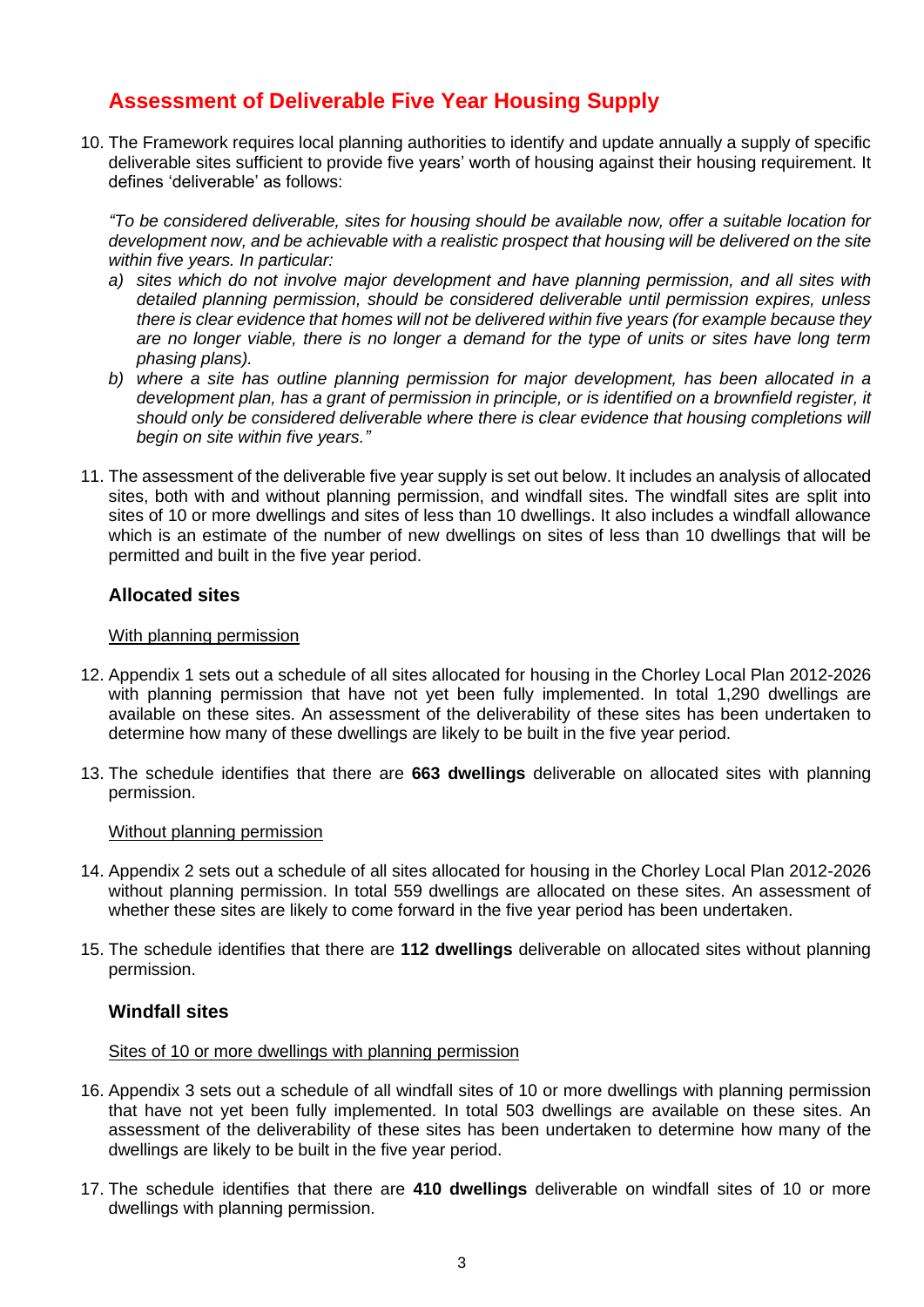#### Sites of less than 10 dwellings with planning permission

- 18. Appendix 3 also sets out a schedule of all windfall sites of less than 10 dwellings with planning permission that have not been fully implemented. In total 359 dwellings are available on these sites.
- 19. Based on an analysis of the completion rates of small sites in Chorley in recent years this figure has been reduced by 33% to reflect the fact that some permissions will expire and development of other sites will not be fully completed within the five year period.
- 20. This results in **241 dwellings** on smaller windfall sites with planning permission being recorded as deliverable for the five year period.

## **Windfall allowance**

21. Paragraph 70 of the Framework allows Local Planning Authorities to make an allowance for windfall sites as part of anticipated supply if there is compelling evidence that they will provide a reliable source of supply. It states that any allowance should be realistic having regard to the Strategic Housing Land Availability Assessment, historic windfall delivery rates and expected future trends. In accordance with this, Chorley makes an allowance for windfall sites of less than 10 dwellings in the five year supply as our records show that they have consistently become available. Applications will also be approved over the five year supply period for dwellings on windfall sites of more than 10 dwellings however an allowance has not been calculated for these larger sites.

#### Planning permissions on windfall sites

22. Planning permissions granted for dwellings on windfall sites of less than 10 dwellings for the last 10 years have been analysed to inform the windfall allowance. Table 3 below sets out the number of permissions granted each year. Sites that did not result in a net gain and permissions on residential gardens have been excluded from the analysis. Over the period 2010 to 2020 on average 92 dwellings were permitted on small windfall sites each year.

#### **Table 3: Number of dwellings permitted on small windfall sites of less than 10 dwellings**

|                                               | Plan period (1 <sup>st</sup> April-31 <sup>st</sup> March) |                                                                                                                 |     |    |    |     |     |  |  |    |  |  |  |  |  |
|-----------------------------------------------|------------------------------------------------------------|-----------------------------------------------------------------------------------------------------------------|-----|----|----|-----|-----|--|--|----|--|--|--|--|--|
|                                               | 2010/                                                      | 2013/<br>$2014/$ 2015/ 2016/ 2017/<br>2019/<br>2012/<br>2018/<br>$-2011/$<br>15<br><b>167</b><br>14<br>18<br>20 |     |    |    |     |     |  |  |    |  |  |  |  |  |
| <b>Number of dwellings</b><br>permitted (net) | 74                                                         | 60                                                                                                              | 116 | 96 | 91 | 116 | 122 |  |  | 82 |  |  |  |  |  |

Completions on windfall sites

- 23. Table 4 analyses when the dwellings permitted on small windfall sites were completed over the five year period from being permitted. It also records how many of these dwellings expired in the five year period and how many were not completed in the five year period but the permission was still extant. Planning permissions for small windfall sites after the 2015/16 monitoring period have not been included in the assessment as the five year period for those applications would run into current five year supply period.
- 24. Using this data, the percentage of dwellings completed each year over the five year period from being permitted has been calculated along with the percentage that were on sites where permission expired and those on sites where permission was extant after the five year period. These percentages have been rounded up or down for simplification. They will be used when calculating the windfall allowance to be added to the five year supply.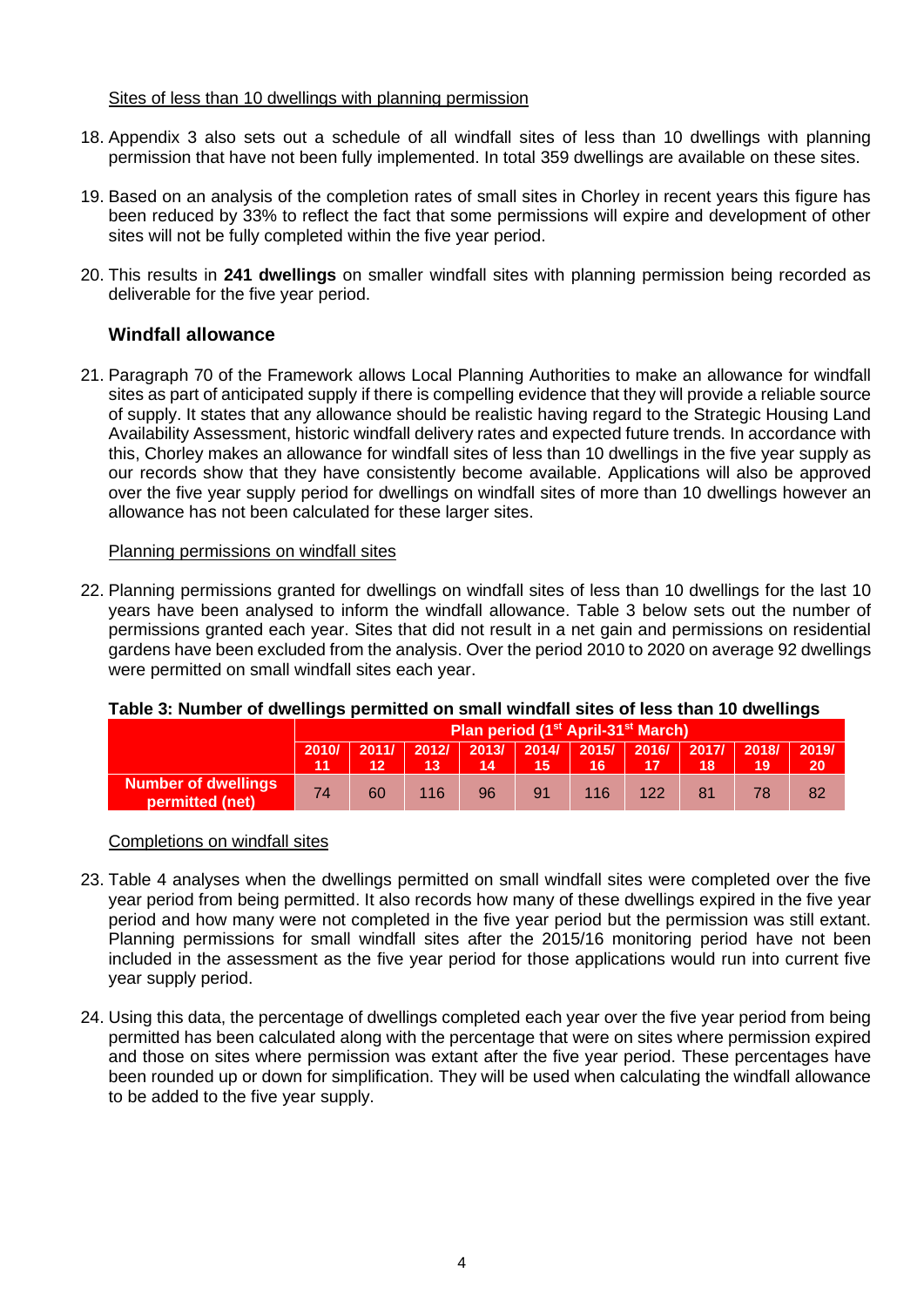| Plan period (1 <sup>st</sup><br>April-31 <sup>st</sup> March) | ៑<br>permitted<br>dwellings<br><b>Number</b> | Completions<br>٠<br>year  | Completions<br>$\mathbf{\tilde{c}}$<br>year | Completions<br>ო<br>year | Completions<br>₹<br>year | Completions<br>5<br>year  | Expired | <b>Extant after</b><br><b>years</b><br>ဖာ |
|---------------------------------------------------------------|----------------------------------------------|---------------------------|---------------------------------------------|--------------------------|--------------------------|---------------------------|---------|-------------------------------------------|
| 2010/11                                                       | 74                                           | 2010/11<br>$-1$           | 2011/12<br>4                                | 2012/13<br>21            | 2013/14<br>19            | 2014/15<br>4              | 14      | 13                                        |
| 2011/12                                                       | 60                                           | 2011/12<br>$\overline{2}$ | 2012/13<br>8                                | 2013/14<br>19            | 2014/15<br>12            | 2015/16<br>5              | 8       | 6                                         |
| 2012/13                                                       | 116                                          | 2012/13<br>8              | 2013/14<br>34                               | 2014/15<br>15            | 2015/16<br>19            | 2016/17<br>$\Omega$       | 23      | 17                                        |
| 2013/14                                                       | 96                                           | 2013/14<br>5              | 2014/15<br>32                               | 2015/16<br>17            | 2016/17<br>13            | 2017/18<br>$\overline{7}$ | 12      | 10                                        |
| 2014/15                                                       | 91                                           | 2014/15<br>6              | 2015/16<br>17                               | 2016/17<br>12            | 2017/18<br>19            | 2018/19<br>6              | 16      | 15                                        |
| 2015/16                                                       | 116                                          | 2015/16<br>$\overline{7}$ | 2016/17<br>24                               | 2017/18<br>10            | 2018/19<br>13            | 2019/20<br>11             | 21      | 30                                        |
| Total                                                         | 553                                          | 27                        | 119                                         | 94                       | 95                       | 33                        | 94      | 91                                        |
| Total %                                                       | 100%                                         | 5%                        | 22%                                         | 17%                      | 17%                      | 6%                        | 17%     | 16%                                       |

#### **Table 4: Analysis of completions (net) on small windfall sites**

#### Windfall allowance

- 25. The five year supply windfall allowance is calculated based upon the assumption that the average rate of planning permissions granted on small windfall sites between 2010 and 2020 (92 dwellings) continues at the same rate throughout the five year period.
- 26. The final row of Table 4 identifies the proportion of dwellings completed each year since 2010 over the five year period since being granted permission. It identifies that on average 5% of dwellings were completed within the first year of being permitted, 22% within the second year, 17% within the third year, 17% within the fourth year and 6% within the fifth year. It also identifies that on average 17% of applications expired and 16% of the dwellings permitted were not completed in the five year period but the permission remained extant. These percentages have been applied to calculate the predicted number of dwellings that will be permitted and built on small windfall sites over the next five years, as set out in Table 5.

| <b>Predictions</b>                                            |                                     |                                 |                                 |                                       |                                      |                                      |                             |  |  |  |  |  |
|---------------------------------------------------------------|-------------------------------------|---------------------------------|---------------------------------|---------------------------------------|--------------------------------------|--------------------------------------|-----------------------------|--|--|--|--|--|
| Plan period (1 <sup>st</sup><br>April-31 <sup>st</sup> March) | Number of<br>permitted<br>dwellings | Completions<br>(2019/20)<br>ear | Completions<br>(2020/21)<br>ear | Completions<br>(2021/22)<br>က<br>lear | Completions<br>(2022/23)<br>4<br>ear | Completions<br>(2023/24)<br>ம<br>ear | Completions<br><b>Total</b> |  |  |  |  |  |
| 2020/21                                                       | 92                                  | 5                               | 20                              | 16                                    | 16                                   | 6                                    | 63                          |  |  |  |  |  |
| 2021/22                                                       | 92                                  |                                 | 5                               | 20                                    | 16                                   | 16                                   | 57                          |  |  |  |  |  |
| 2022/23                                                       | 92                                  |                                 |                                 | 5                                     | 20                                   | 16                                   | 41                          |  |  |  |  |  |
| 2023/24                                                       | 92                                  |                                 |                                 |                                       | 5                                    | 20                                   | 25                          |  |  |  |  |  |
| 2024/25                                                       | 92                                  |                                 |                                 |                                       |                                      | 5                                    | 5                           |  |  |  |  |  |
| <b>Total</b>                                                  | 460                                 | 5                               | 25                              | 41                                    | 57                                   | 63                                   | 191                         |  |  |  |  |  |

**Table 5: Predicted completions (net) on small windfall sites over five year period 2020 - 2025**

27. Based on the assumption of 92 dwellings being permitted each year of the five year period, Table 5 estimates that of those 92 dwellings permitted in 2020/21, 5 will be completed within the first year of being permitted (year 1), 20 will be completed in 2021/22 (year 2), 16 will be completed in 2022/23 (year 3), 16 will be completed in 2023/24 (year 4) and 6 will be completed in 2024/25 (year 5). This equates to 63 dwellings being completed in the five year period as it is assumed that 17% of the 92 dwellings will expire and 16% will not be completed within five years so are not included in the five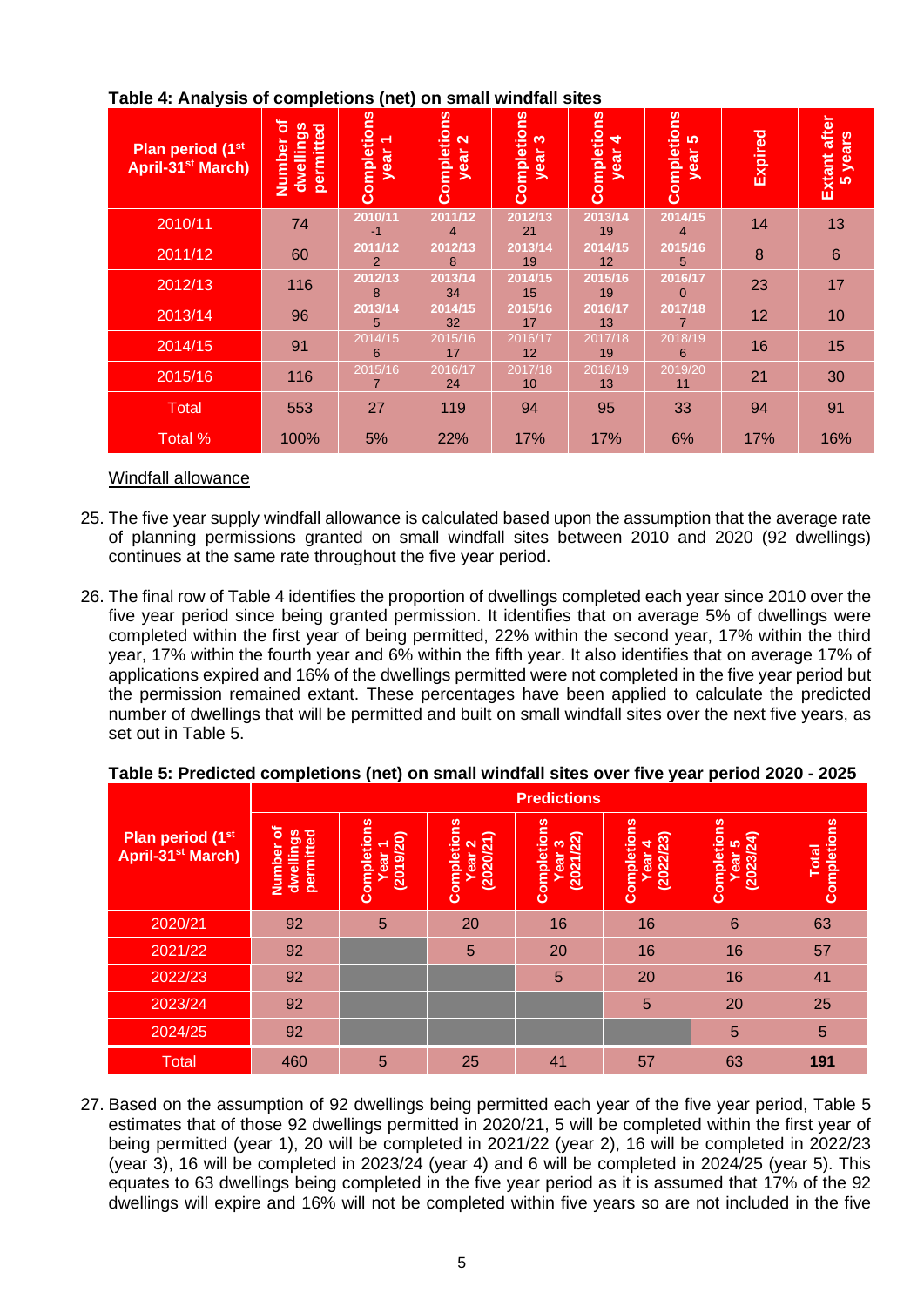year supply. The same approach has been applied to estimate how many dwellings permitted in the remainder of the five year period will be built by 31st March 2025.

28. Over the five year period as a whole an additional **191 dwellings** are predicted to be completed on small windfall sites and will be included in the five year supply.

# **Total Five Year Housing Supply: 1 st April 2020 – 31st March 2025**

29. The table below shows that at 1<sup>st</sup> April 2020 there was a total supply of 1,617 (net) deliverable dwellings which is a **11.2 year deliverable housing supply over the period 2020 – 2025** based on the annual requirement of 144 dwellings which includes a 5% buffer.

#### **Table 6: Five year housing supply summary**

| <b>Deliverable Housing Supply</b>                                                     | <b>Number of</b><br><b>Dwellings</b> |
|---------------------------------------------------------------------------------------|--------------------------------------|
| Allocated sites with planning permission                                              | 663                                  |
| Allocated sites without planning permission                                           | 112                                  |
| Windfall sites of 10 or more dwellings with planning permission                       | 410                                  |
| Windfall sites of less than 10 dwellings with planning permission (discounted by 33%) | 241                                  |
| <b>Windfall allowance</b>                                                             | 191                                  |
| <b>Total Five Year Supply</b>                                                         | 1,617                                |
| Annual Five Year Housing Requirement 2020-2025 + 5% buffer                            | 144                                  |
| <b>Equivalent Years Supply</b>                                                        | 11.2                                 |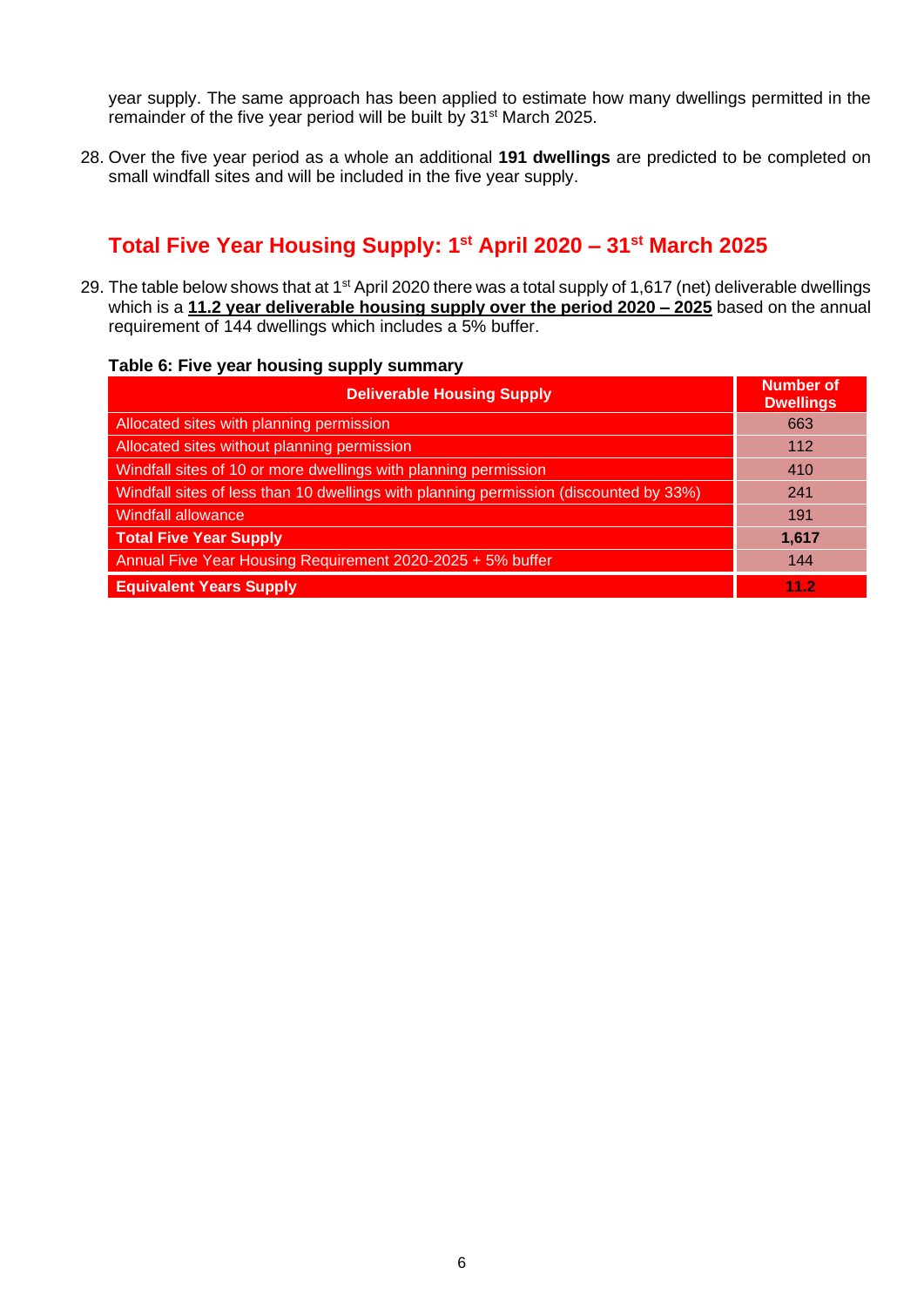## **APPENDIX 1**

# **Chorley Five Year Supply April 2020 – March 2025: Allocated Sites with Planning Permission**

| Local<br><b>Plan Ref</b> | <b>Address</b>                                     | <b>Settlement</b>          | <b>Parish</b> | <b>Ward</b>                   | <b>Application</b><br><b>Number</b>                                      | <b>Dwellings Permitted</b> | <b>Dwellings Not Started</b> | Dwellings U/C | <b>Dwellings Completed</b> | Dwellings Left to be Built | Deliverable Dwellings<br>April 2020-March 2021 | Deliverable Dwellings<br>April 2021-March 2022 | Deliverable Dwellings<br>April 2022-March 2023 | Deliverable Dwellings<br>April 2023-March 2024 | Deliverable Dwellings<br>April 2024-March 2025 | Total Deliverable Dwellings<br>April 2020 - March 2025 | <b>Comments</b>                                                                                                                                                                                                                                                                                                                                                                                                                                                         |
|--------------------------|----------------------------------------------------|----------------------------|---------------|-------------------------------|--------------------------------------------------------------------------|----------------------------|------------------------------|---------------|----------------------------|----------------------------|------------------------------------------------|------------------------------------------------|------------------------------------------------|------------------------------------------------|------------------------------------------------|--------------------------------------------------------|-------------------------------------------------------------------------------------------------------------------------------------------------------------------------------------------------------------------------------------------------------------------------------------------------------------------------------------------------------------------------------------------------------------------------------------------------------------------------|
| <b>HS1.21</b>            | Parcel H1b(ii),<br>Group 1, Euxton<br>Lane         | <b>Buckshaw</b><br>Village | Euxton        | Astley and<br><b>Buckshaw</b> | 17/00767/REMMAJ                                                          | 125                        | $\mathbf 0$                  | 9             | 116                        | 9                          | 9                                              | $\Omega$                                       | $\mathbf{0}$                                   | $\Omega$                                       | $\mathbf{0}$                                   | 9                                                      | 9 dwellings left to be built at 1st<br>April 2020, all of which were<br>under construction. It is estimated<br>that these dwellings will be<br>completed in the first year of the<br>five year period.                                                                                                                                                                                                                                                                  |
| HS1.21                   | Parcels M1 &<br>H1a, Group 1,<br>Euxton Lane       | <b>Buckshaw</b><br>Village | Euxton        | Astley and<br><b>Buckshaw</b> | 17/00441/REMMAJ<br>17/01123/REM                                          | 160                        | $\mathbf 0$                  | 14            | 146                        | 14                         | 14                                             | $\Omega$                                       | $\mathbf{0}$                                   | $\overline{0}$                                 | $\overline{0}$                                 | 14                                                     | 14 dwellings left to be built at 1st<br>April 2020, all of which were<br>under construction. It is estimated<br>that these dwellings will be<br>completed in the first year of the<br>five year period.                                                                                                                                                                                                                                                                 |
| <b>HS1.21</b>            | Parcels H1d and<br>H1b(i), Group 1,<br>Euxton Lane | <b>Buckshaw</b><br>Village | Euxton        | Astley and<br><b>Buckshaw</b> | 19/00137/REMMAJ                                                          | 128                        | 128                          | $\Omega$      | $\Omega$                   | 128                        | 20                                             | 36                                             | 36                                             | 36                                             | $\mathbf{0}$                                   | 128                                                    | Development of the site had not<br>started at 1st April 2020. The<br>developer has advised that the<br>development was due to<br>commence in April 2020 but this<br>has been delayed by several<br>months. Development is expected<br>to take 3 and a half years.                                                                                                                                                                                                       |
| <b>HS1.22</b>            | Southern<br>Commercial<br>Quarter Central<br>Core  | <b>Buckshaw</b><br>Village | Euxton        | Astley and<br><b>Buckshaw</b> | 08/01100/REMMAJ<br>10/00334/FULMAJ<br>10/01052/REMMAJ<br>12/01001/REMMAJ | 83                         | 31                           | $\mathbf 0$   | 52                         | 31                         | $\mathbf{0}$                                   | $\overline{0}$                                 | 31                                             | $\overline{0}$                                 | $\mathbf{0}$                                   | 31                                                     | One apartment block of 31<br>dwellings left to be built at 1st<br>April 2020, development had not<br>commenced. Site is currently<br>being marketed, it is estimated<br>that the development could<br>commence in the second year of<br>the five year period subject to<br>being sold and following any<br>amendments to the planning<br>permission. It is therefore<br>estimated that the dwellings will<br>be completed in the third year of<br>the five year period. |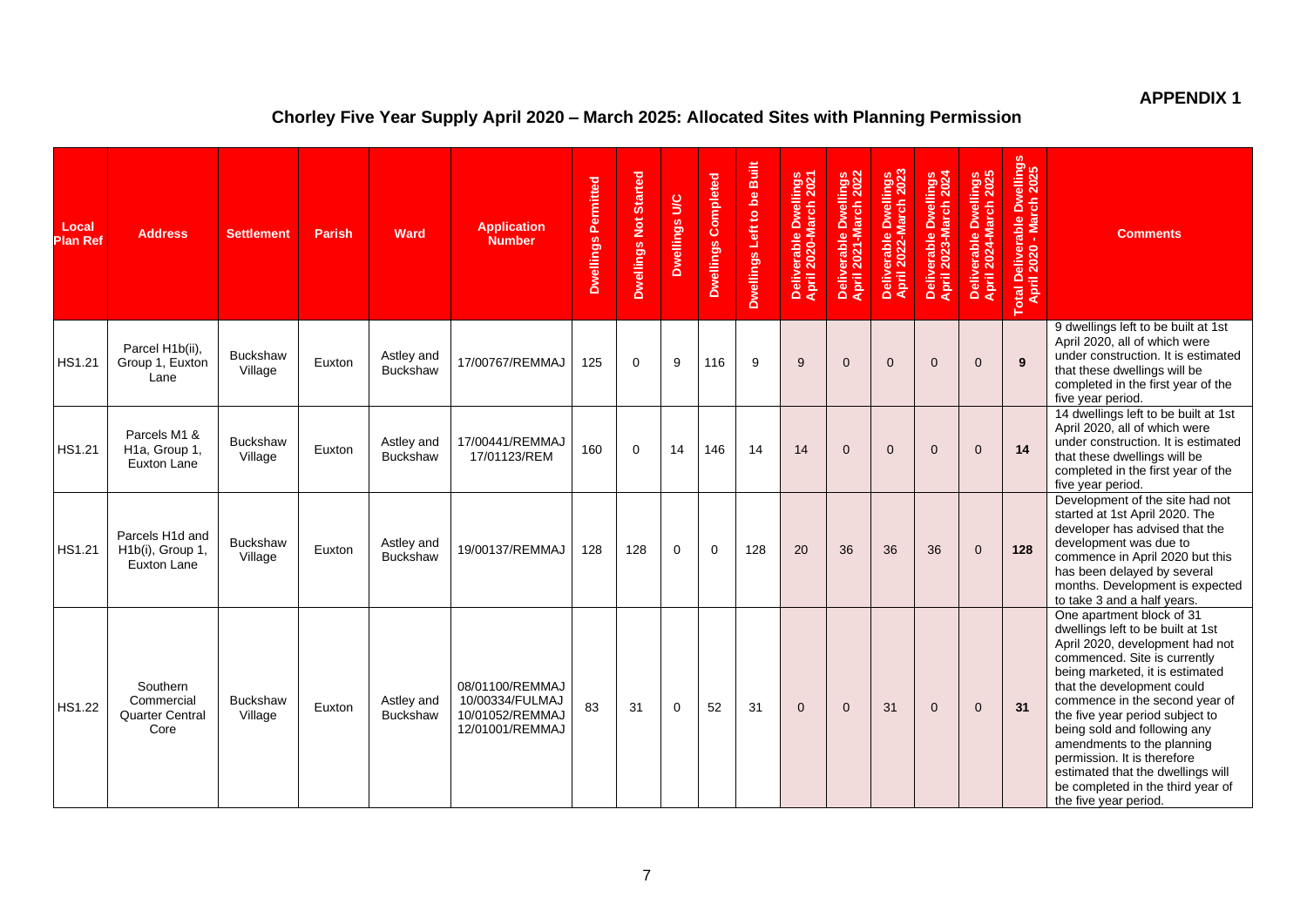| Local<br><b>Plan Ref</b> | <b>Address</b>                                                                                          | <b>Settlement</b> | <b>Parish</b> | <b>Ward</b>           | <b>Application</b><br><b>Number</b>                                                                    | <b>Dwellings Permitted</b> | <b>Dwellings Not Started</b> | Dwellings U/C | Dwellings Completed | Dwellings Left to be Built | Deliverable Dwellings<br>April 2020-March 2021 | Deliverable Dwellings<br>April 2021-March 2022 | Deliverable Dwellings<br>April 2022-March 2023 | le Dwellings<br>3-March 2024<br>Deliverable<br>April 2023-M | Deliverable Dwellings<br>April 2024-March 2025 | rable Dwellings<br>- March 2025<br>eliver<br>2020<br>otal De | <b>Comments</b>                                                                                                                                                                                                                                 |
|--------------------------|---------------------------------------------------------------------------------------------------------|-------------------|---------------|-----------------------|--------------------------------------------------------------------------------------------------------|----------------------------|------------------------------|---------------|---------------------|----------------------------|------------------------------------------------|------------------------------------------------|------------------------------------------------|-------------------------------------------------------------|------------------------------------------------|--------------------------------------------------------------|-------------------------------------------------------------------------------------------------------------------------------------------------------------------------------------------------------------------------------------------------|
| <b>HS1.1</b>             | Land 120m<br>South West of<br>21 Lower Burgh<br>Way                                                     | Chorley           | Chorley       | Chorley<br>South West | 16/00805/FULMAJ                                                                                        | 88                         | 9                            | 20            | 59                  | 29                         | 29                                             | $\Omega$                                       | $\Omega$                                       | $\Omega$                                                    | $\mathbf{0}$                                   | 29                                                           | 29 dwellings left to be built at 1st<br>April 2020, 20 of which were<br>under construction. The developer<br>has advised that the development<br>is scheduled to be completed in<br>August 2020 but this may now be<br>delayed by a few months. |
| <b>HS1.7</b>             | Talbot Mill,<br><b>Froom Street</b>                                                                     | Chorley           | Chorley       | Chorley<br>East       | 07/01426/FULMAJ<br>11/00875/FULMAJ                                                                     | 149                        | 149                          | $\mathbf 0$   | $\Omega$            | 149                        | $\Omega$                                       | $\Omega$                                       | $\Omega$                                       | $\Omega$                                                    | $\Omega$                                       | $\Omega$                                                     | Land remediation and<br>contamination works started in<br>2015 however construction of the<br>dwellings has not yet<br>commenced. There is no<br>evidence that the site will come<br>forward in the five year period.                           |
| <b>HS1.8</b>             | Botany<br>Bay/Great<br>Knowley,<br><b>Blackburn Road</b>                                                | Chorley           | Chorley       | Chorley<br>North East | 17/00714/OUTMAJ<br>17/00716/OUTMAJ                                                                     | 288                        | 288                          | 0             | $\Omega$            | 288                        | $\Omega$                                       | $\Omega$                                       | $\Omega$                                       | $\Omega$                                                    | $\Omega$                                       | $\mathbf{0}$                                                 | The site has outline planning<br>permission for 288 dwellings.<br>There is no evidence that the site<br>will come forward in the five year<br>period.                                                                                           |
| HS1.16                   | <b>Former Initial</b><br><b>Textile Services</b><br>bounded by<br><b>Botany Brow</b><br>and Willow Road | Chorley           | Chorley       | Chorley<br>North East | 11/00871/FULMAJ<br>12/01015/FULMAJ<br>13/00993/FULMAJ<br>14/01225/MNMA<br>15/00028/FUL<br>16/00053/FUL | 43                         | 33                           | $\mathbf 0$   | 10                  | 33                         | $\Omega$                                       | $\Omega$                                       | 33                                             | $\Omega$                                                    | $\Omega$                                       | 33                                                           | 33 dwellings left to be built at 1st<br>April 2020, none of which were<br>under construction. The developer<br>has advised that the remaining<br>dwellings should be completed<br>within the next 3 years.                                      |
| HS1.18                   | <b>Calder House</b><br>and Rydal<br>House, Highfield<br>Road North                                      | Chorley           | Chorley       | Chorley<br>North West | 17/00438/FULMAJ                                                                                        | 14                         | $\overline{4}$               | 8             | $\overline{2}$      | 12                         | 8                                              | $\overline{4}$                                 | $\mathbf{0}$                                   | $\Omega$                                                    | $\mathbf{0}$                                   | 12                                                           | 12 dwellings left to be built at 1st<br>April 2020, 8 of which were under<br>construction. It is estimated that<br>all of these dwellings will be<br>completed by the second year of<br>the five year period.                                   |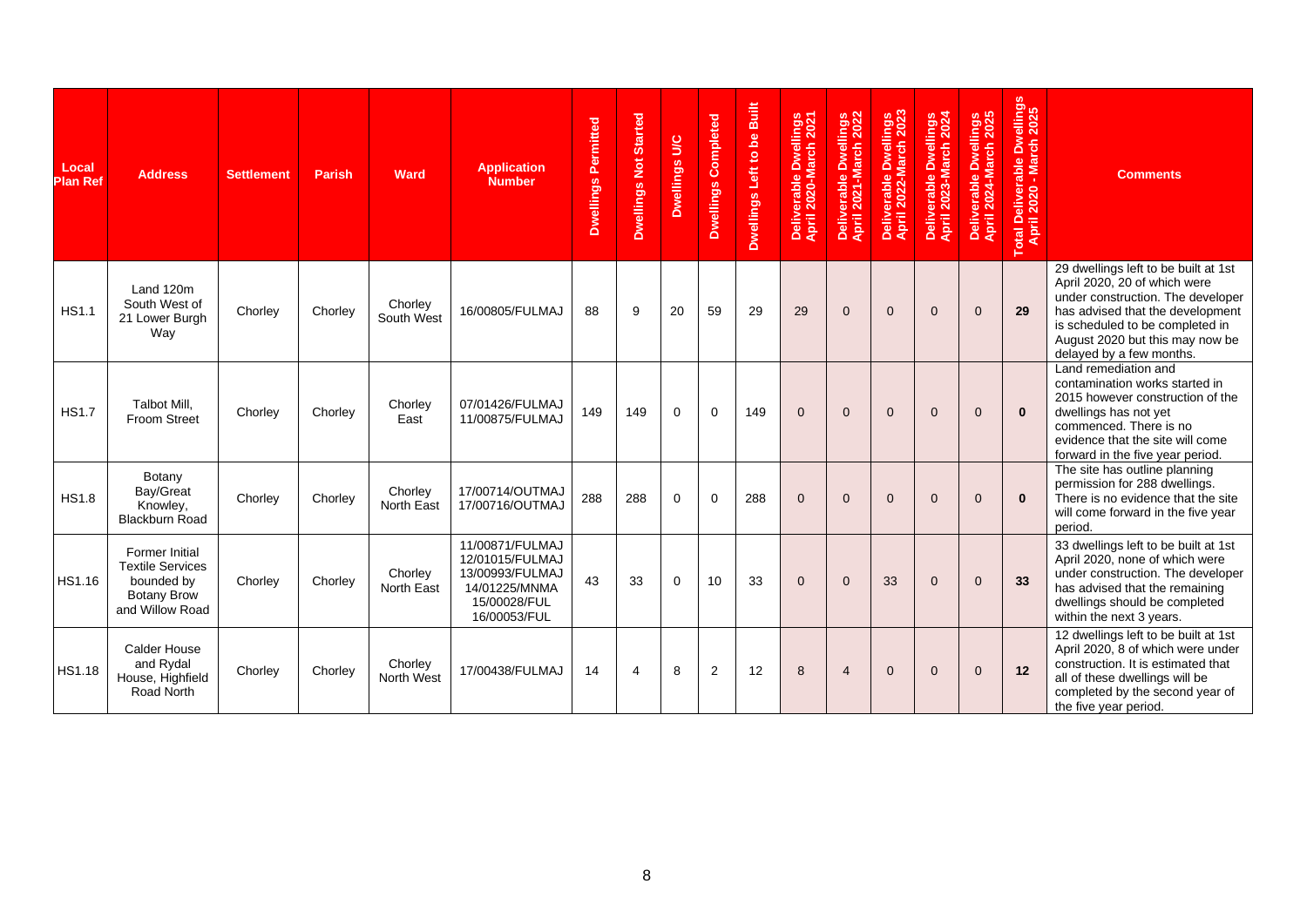| Local<br><b>Plan Ref</b> | <b>Address</b>                                                                    | <b>Settlement</b>    | Parish               | <b>Ward</b>                                 | <b>Application</b><br><b>Number</b>                                                                                                                                         | <b>Dwellings Permitted</b> | <b>Dwellings Not Started</b> | Dwellings U/C  | Dwellings Completed | Dwellings Left to be Built | Dwellings<br>March 2021<br>Deliverable L<br>April 2020-Ma | Deliverable Dwellings<br>April 2021-March 2022 | Deliverable Dwellings<br>April 2022-March 2023 | Deliverable Dwellings<br>April 2023-March 2024 | Deliverable Dwellings<br>April 2024-March 2025 | otal Deliverable Dwellings<br>April 2020 - March 2025 | <b>Comments</b>                                                                                                                                                                                                                                                                                                                                                                                                                                                                                                                           |
|--------------------------|-----------------------------------------------------------------------------------|----------------------|----------------------|---------------------------------------------|-----------------------------------------------------------------------------------------------------------------------------------------------------------------------------|----------------------------|------------------------------|----------------|---------------------|----------------------------|-----------------------------------------------------------|------------------------------------------------|------------------------------------------------|------------------------------------------------|------------------------------------------------|-------------------------------------------------------|-------------------------------------------------------------------------------------------------------------------------------------------------------------------------------------------------------------------------------------------------------------------------------------------------------------------------------------------------------------------------------------------------------------------------------------------------------------------------------------------------------------------------------------------|
| HS1.31                   | Land North of<br>Lancaster Lane<br>and bounded by<br>Wigan Road and<br>Shady Lane | Clayton-le-<br>Woods | Clayton-<br>le-Woods | Clayton-le-<br>Woods<br>West and<br>Cuerden | 12/00941/OUTMAJ<br>13/00803/OUTMAJ<br>13/00822/REMMAJ<br>14/00541/REM<br>14/00867/REM<br>14/01003/REMMAJ<br>15/00664/REMMAJ<br>16/00469/REM<br>17/00190/REM<br>17/00403/REM | 160                        | $\mathbf 0$                  | $\overline{4}$ | 156                 | $\overline{4}$             | $\overline{4}$                                            | $\mathbf{0}$                                   | $\mathbf 0$                                    | 0                                              | $\mathbf{0}$                                   | $\overline{4}$                                        | 4 dwellings left to be built at 1st<br>April 2020, all of which were<br>under construction. It is estimated<br>that these dwellings will be<br>completed in the first year of the<br>five year period.                                                                                                                                                                                                                                                                                                                                    |
| HS1.31                   | Land North of<br>Lancaster Lane<br>and bounded by<br>Wigan Road and<br>Shady Lane | Clayton-le-<br>Woods | Clayton-<br>le-Woods | Clayton-le-<br>Woods<br>West and<br>Cuerden | 14/00951/OUTMAJ<br>17/00369/REMMAJ                                                                                                                                          | 220                        | 133                          | 30             | 57                  | 163                        | 36                                                        | 36                                             | 36                                             | 36                                             | 19                                             | 163                                                   | 163 dwellings left to be built at 1st<br>April 2020, 30 of which were<br>under construction. The developer<br>has previously advised that<br>completion rates will be 36<br>dwellings a year. Actual<br>completions for the period<br>2019/20 was 49 dwellings. It is<br>therefore estimated that all of the<br>dwellings will be completed in the<br>five year period.                                                                                                                                                                   |
| HS1.31                   | Land adjoining<br>Cuerden<br>Residential<br>Park, Nell Lane                       | Clayton-le-<br>Woods | Clayton-<br>le-Woods | Clayton-le-<br>Woods<br>West and<br>Cuerden | 19/00417/FULMAJ                                                                                                                                                             | 115                        | 115                          | $\mathbf 0$    | $\Omega$            | 115                        | $\Omega$                                                  | 22                                             | $\mathbf{0}$                                   | $\overline{0}$                                 | $\Omega$                                       | 22                                                    | Site works commenced in<br>February 2020. The development<br>has been delayed by several<br>months but the developer has<br>advised that construction of the<br>first phase of the development (22<br>dwellings) is expected to be<br>completed within 12-18 months of<br>work resuming. The developer<br>does not currently own the<br>remaining land therefore they are<br>unable to advise when the<br>remaining parcels will be<br>completed. The remaining<br>dwellings have therefore not been<br>included in the five year supply. |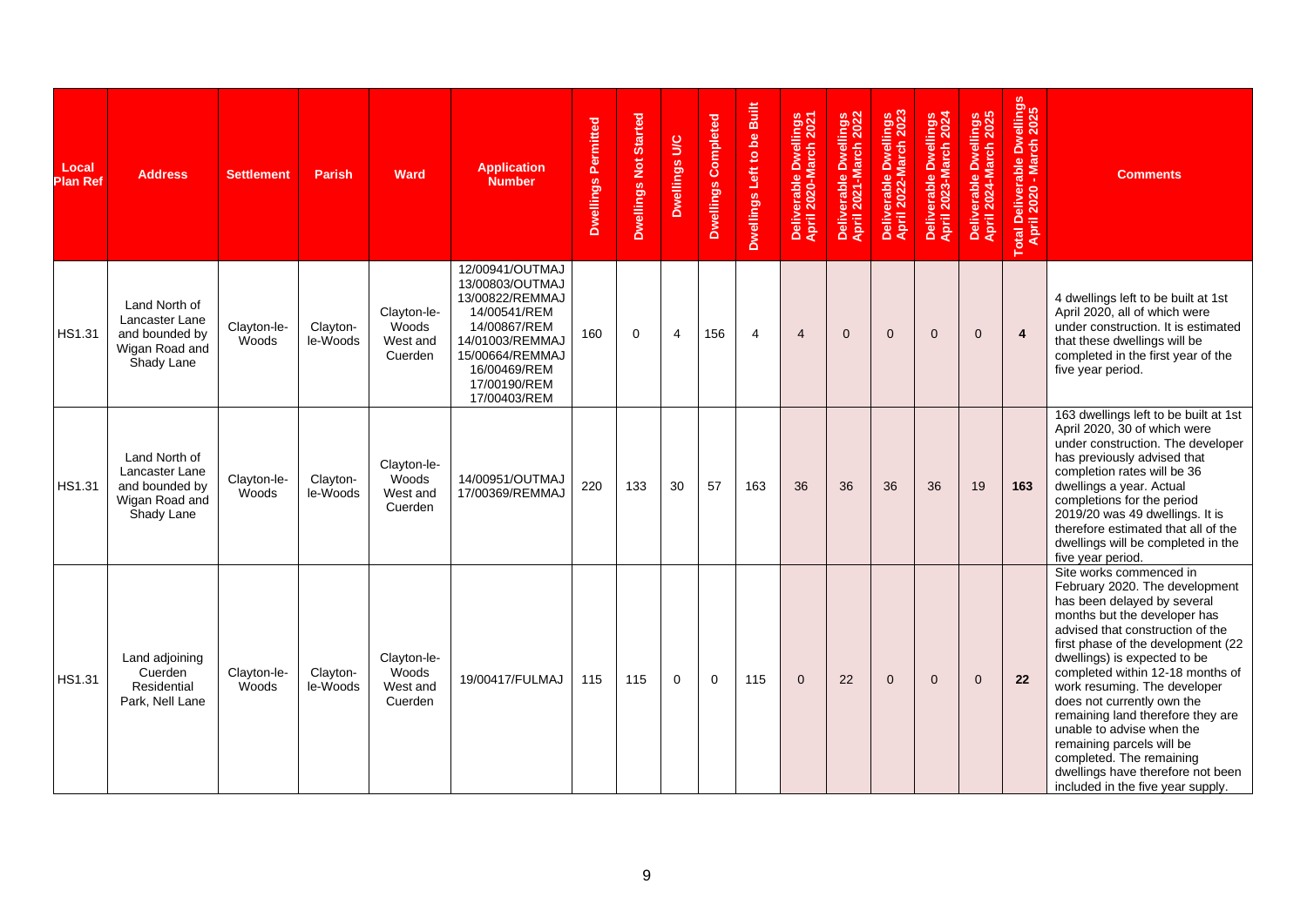| Local<br><b>Plan Ref</b> | <b>Address</b>                                | <b>Settlement</b>    | <b>Parish</b>        | Ward            | <b>Application</b><br><b>Number</b> | <b>Dwellings Permitted</b> | Dwellings Not Started | Dwellings U/C | Dwellings Completed | Dwellings Left to be Built | Deliverable Dwellings<br>April 2020-March 2021 | Deliverable Dwellings<br>April 2021-March 2022 | Deliverable Dwellings<br>April 2022-March 2023 | Deliverable Dwellings<br>April 2023-March 2024 | Deliverable Dwellings<br>April 2024-March 2025 | otal Deliverable Dwellings<br>April 2020 - March 2025 | <b>Comments</b>                                                                                                                                                                                                                                                                        |
|--------------------------|-----------------------------------------------|----------------------|----------------------|-----------------|-------------------------------------|----------------------------|-----------------------|---------------|---------------------|----------------------------|------------------------------------------------|------------------------------------------------|------------------------------------------------|------------------------------------------------|------------------------------------------------|-------------------------------------------------------|----------------------------------------------------------------------------------------------------------------------------------------------------------------------------------------------------------------------------------------------------------------------------------------|
| HS1.36                   | Coppull<br>Enterprise<br>Centre, Mill<br>Lane | Coppull              | Coppull              | Coppull         | 16/00656/FULMAJ                     | 75                         | 28                    | 11            | 36                  | 39                         | 24                                             | 15                                             | $\Omega$                                       | $\Omega$                                       | $\mathbf{0}$                                   | 39                                                    | 39 dwellings left to be built at 1st<br>April 2020, 11 of which were<br>under construction. The developer<br>has advised that the development<br>was due to be completed by the<br>end of 2020 however given the<br>current situation completion will<br>be delayed.                   |
| HS1.39                   | Land<br>surrounding 89<br>Euxton Lane         | Euxton               | Euxton               | Euxton<br>North | 16/00380/OUTMAJ<br>17/00356/REMMAJ  | 140                        | 6                     | 20            | 114                 | 26                         | 26                                             | $\Omega$                                       | $\mathbf{0}$                                   | $\mathbf{0}$                                   | $\mathbf{0}$                                   | 26                                                    | 26 dwellings left to be built at 1st<br>April 2020, 20 of which were<br>under construction. The developer<br>has previously advised that all<br>dwellings are expected to be<br>completed by the end of 2020.                                                                          |
| HS1.40                   | Land 10m South<br>of Dunrobin<br><b>Drive</b> | Euxton               | Euxton               | Euxton<br>South | 18/01211/FULMAJ                     | 51                         | 51                    | $\Omega$      | $\Omega$            | 51                         | 18                                             | 25                                             | 8                                              | $\Omega$                                       | $\Omega$                                       | 51                                                    | Development of the site had not<br>started at 1st April 2020. The<br>developer has advised that the<br>development is due to commence<br>in May 2020 however this may be<br>delayed due to the current<br>situation. The development is<br>expected to be completed within 2<br>vears. |
| <b>HS1.42</b>            | Playing field to<br>the rear of<br>Greenside  | Euxton               | Euxton               | Euxton<br>North | 19/00361/FULMAJ                     | 36                         | 36                    | $\mathbf 0$   | $\mathbf 0$         | 36                         | $\Omega$                                       | 36                                             | $\mathbf{0}$                                   | $\mathbf{0}$                                   | $\mathbf{0}$                                   | 36                                                    | Development of the site had not<br>started at 1st April 2020. The<br>developer has advised that all<br>these dwellings are due for<br>completion in 2021/22.                                                                                                                           |
| <b>HS1.43A</b>           | Land adjacent to<br>Lady Cross<br>Drive       | Whittle-le-<br>Woods | Whittle-<br>le-Woods | Pennine         | 17/00377/OUTMAJ                     | 12                         | 12                    | $\Omega$      | $\Omega$            | 12                         | $\Omega$                                       | $\Omega$                                       | $\Omega$                                       | $\Omega$                                       | $\Omega$                                       | $\bf{0}$                                              | The site has outline planning<br>permission for 12 dwellings.<br>There is no evidence that the site<br>will come forward in the five year<br>period.                                                                                                                                   |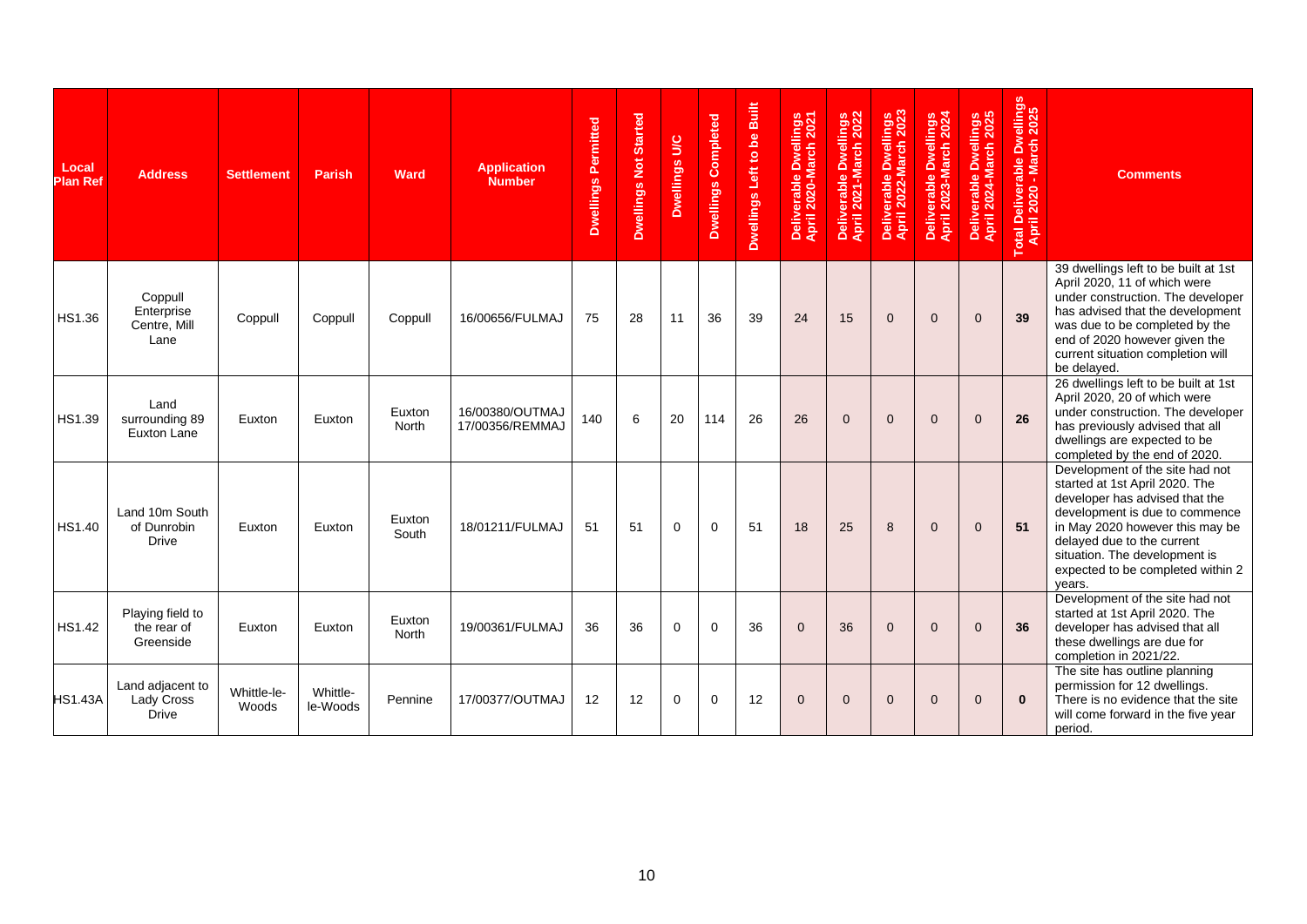| Local<br><b>Plan Ref</b> | <b>Address</b>                                     | <b>Settlement</b>    | <b>Parish</b>        | Ward                                             | <b>Application</b><br><b>Number</b> | Permitted<br><b>Dwellings</b> | Dwellings Not Started | Dwellings U/C | Dwellings Completed | Dwellings Left to be Built | Deliverable Dwellings<br>April 2020-March 2021 | Deliverable Dwellings<br>April 2021-March 2022 | Deliverable Dwellings<br>April 2022-March 2023 | Deliverable Dwellings<br>April 2023-March 2024 | Deliverable Dwellings<br>April 2024-March 2025 | Dwellings<br>beliverable I<br>2020 - Mar<br><b>April</b><br>ota | <b>Comments</b>                                                                                                                                                                                                                                                                                                              |
|--------------------------|----------------------------------------------------|----------------------|----------------------|--------------------------------------------------|-------------------------------------|-------------------------------|-----------------------|---------------|---------------------|----------------------------|------------------------------------------------|------------------------------------------------|------------------------------------------------|------------------------------------------------|------------------------------------------------|-----------------------------------------------------------------|------------------------------------------------------------------------------------------------------------------------------------------------------------------------------------------------------------------------------------------------------------------------------------------------------------------------------|
| <b>HS1.43B</b>           | Land bounded<br>by Town Lane<br>and Lucas Lane     | Whittle-le-<br>Woods | Whittle-<br>le-Woods | Pennine                                          | 13/01055/OUTMAJ<br>19/00830/REMMAJ  | 53                            | 53                    | 0             | 0                   | 53                         | $\Omega$                                       | $\Omega$                                       | 30                                             | 23                                             | $\overline{0}$                                 | 53                                                              | Development of the site had not<br>started at 1st April 2020. The<br>developer has advised that the<br>purchase of the site is due to<br>complete by the end of June and<br>the development is expected to<br>take two and a half years. It is<br>estimated that all dwellings will be<br>completed in the five year period. |
| <b>HS1.43C</b>           | Land west of<br>Leatherlands<br>Farm, Moss<br>Lane | Whittle-le-<br>Woods | Whittle-<br>le-Woods | Pennine                                          | 14/00900/OUTMAJ<br>16/00247/FULMAJ  | 34                            | 0                     | 13            | 21                  | 13                         | 13                                             | $\overline{0}$                                 | $\mathbf 0$                                    | $\overline{0}$                                 | $\overline{0}$                                 | 13                                                              | 13 dwellings left to be built at 1st<br>April 2020, all of which were<br>under construction. It is expected<br>that these dwellings will be<br>completed in the first year of the<br>five year period.                                                                                                                       |
| HS1.53                   | JF Electrical,<br>Little Quarry, Hill<br>Top Lane  | Whittle-le-<br>Woods | Whittle-<br>le-Woods | Clayton-le-<br>Woods and<br>Whittle-le-<br>Woods | 12/01134/OUTMAJ                     | 85                            | 85                    | $\mathbf 0$   | $\mathbf 0$         | 85                         | $\Omega$                                       | $\Omega$                                       | $\overline{0}$                                 | $\mathbf 0$                                    | $\mathbf{0}$                                   | $\mathbf{0}$                                                    | A reserved matters planning<br>application is currently under<br>consideration. However, there is<br>uncertainty about the deliverability<br>of this site due to issues relating<br>to filling works. It has therefore<br>not been included in the five year<br>supply.                                                      |
|                          |                                                    |                      |                      |                                                  |                                     | 2059                          | 1161                  | 129           | 769                 | 1290                       | 201                                            | 174                                            | 174                                            | 95                                             | 19                                             | 663                                                             |                                                                                                                                                                                                                                                                                                                              |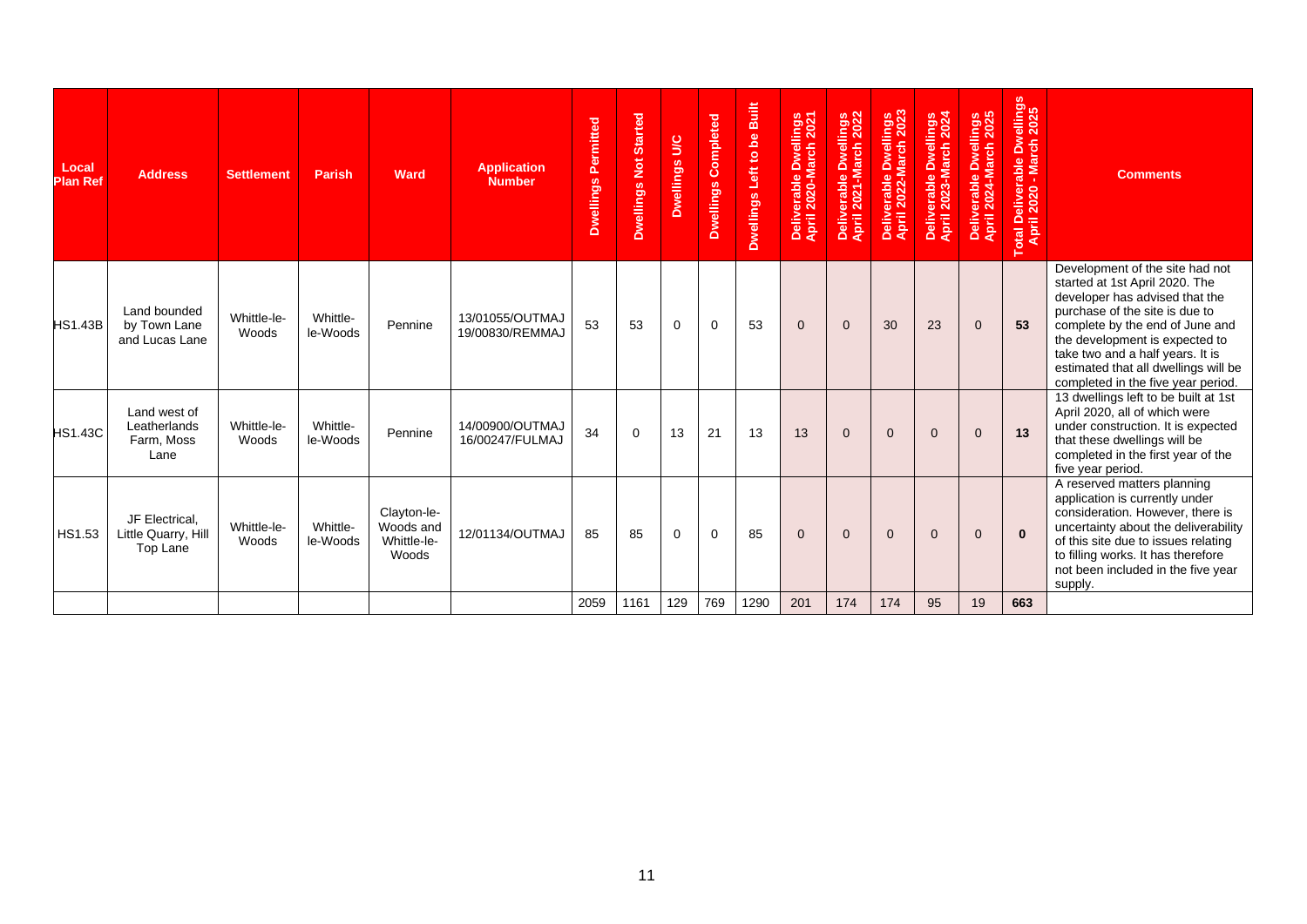#### **APPENDIX 2**

# **Chorley Five Year Supply April 2020 – March 2025: Allocated Sites without Planning Permission**

| Local<br>Plan<br>Ref | <b>Address</b>                                                | <b>Settlement</b>      | <b>Parish</b>        | <b>Ward</b>                          | <b>Number of Dwellings</b><br>Allocated | Deliverable Dwellings<br>April 2020-March 2021 | Deliverable Dwellings<br>April 2021-March 2022 | Deliverable Dwellings<br>April 2022-March 2023 | Deliverable Dwellings<br>April 2023-March 2024 | Deliverable Dwellings<br>April 2024-March 2025 | Total Deliverable Dwellings<br>April 2020 - March 2025 | <b>Comments</b>                                                                                                                                                                                                                                                                                                                                                                                                                                                        |
|----------------------|---------------------------------------------------------------|------------------------|----------------------|--------------------------------------|-----------------------------------------|------------------------------------------------|------------------------------------------------|------------------------------------------------|------------------------------------------------|------------------------------------------------|--------------------------------------------------------|------------------------------------------------------------------------------------------------------------------------------------------------------------------------------------------------------------------------------------------------------------------------------------------------------------------------------------------------------------------------------------------------------------------------------------------------------------------------|
| HS1.26               | Fairport, Market Place                                        | Adlington              | Adlington            | Adlington<br>and<br>Anderton         | 31                                      | $\overline{0}$                                 | $\overline{0}$                                 | $\Omega$                                       | $\overline{0}$                                 | $\overline{0}$                                 | $\bf{0}$                                               | No evidence that the site will come forward in the five year<br>period.                                                                                                                                                                                                                                                                                                                                                                                                |
| <b>HS1.1</b>         | Eaves Green, off Lower<br>Burgh Way (remaining<br>allocation) | Chorley                | Chorley/<br>Coppull  | Chorley<br>South<br>West/<br>Coppull | 232                                     | $\overline{0}$                                 | $\mathbf 0$                                    | $\Omega$                                       | $\mathbf 0$                                    | $\overline{0}$                                 | $\Omega$                                               | The site is allocated for 419 dwellings. 99 dwellings have<br>been built on part of the site and another part of the site has<br>full planning permission for 88 dwellings. This leaves 232<br>dwellings. A full planning application is currently under<br>consideration for 201 dwellings on the remaining part of the<br>site. However, there is uncertainty regarding the viability of<br>this site therefore it has not been included in the five year<br>supply. |
| <b>HS1.5</b>         | <b>Cowling Farm</b>                                           | Chorley                | Chorley              | Chorley<br>East                      | 158                                     | $\Omega$                                       | $\Omega$                                       | 28                                             | 42                                             | 42                                             | 112                                                    | A land exchange has taken place between the Council and<br>Homes England, with Homes England now owning the<br>residential part of the allocation. A masterplan has also been<br>prepared for the site. Homes England have advised that the<br>construction of the dwellings is due to commence at the end<br>of July 2022 following approval of a reserved matters<br>planning application, with a completion rate of 3.5 dwellings a<br>month.                       |
| <b>HS1.17</b>        | Cabbage Hall Fields                                           | Chorley                | Chorley              | Chorley<br>North East                | 11                                      | $\Omega$                                       | $\Omega$                                       | $\Omega$                                       | $\Omega$                                       | $\Omega$                                       | $\Omega$                                               | No evidence that the site will come forward in the five year<br>period.                                                                                                                                                                                                                                                                                                                                                                                                |
| HS1.19               | Land adjacent to<br>Northgate                                 | Chorley                | Chorley              | Chorley<br>North East                | 21                                      | $\Omega$                                       | $\Omega$                                       | $\Omega$                                       | $\Omega$                                       | $\overline{0}$                                 | $\mathbf{0}$                                           | No evidence that the site will come forward in the five year<br>period.                                                                                                                                                                                                                                                                                                                                                                                                |
| HS1.29               | Westwood Road                                                 | Clayton<br>Brook/Green | Clayton-le-<br>Woods | Clayton-le-<br>Woods<br><b>North</b> | 23                                      | $\overline{0}$                                 | $\Omega$                                       | $\Omega$                                       | $\Omega$                                       | $\overline{0}$                                 | $\mathbf{0}$                                           | No evidence that the site will come forward in the five year<br>period.                                                                                                                                                                                                                                                                                                                                                                                                |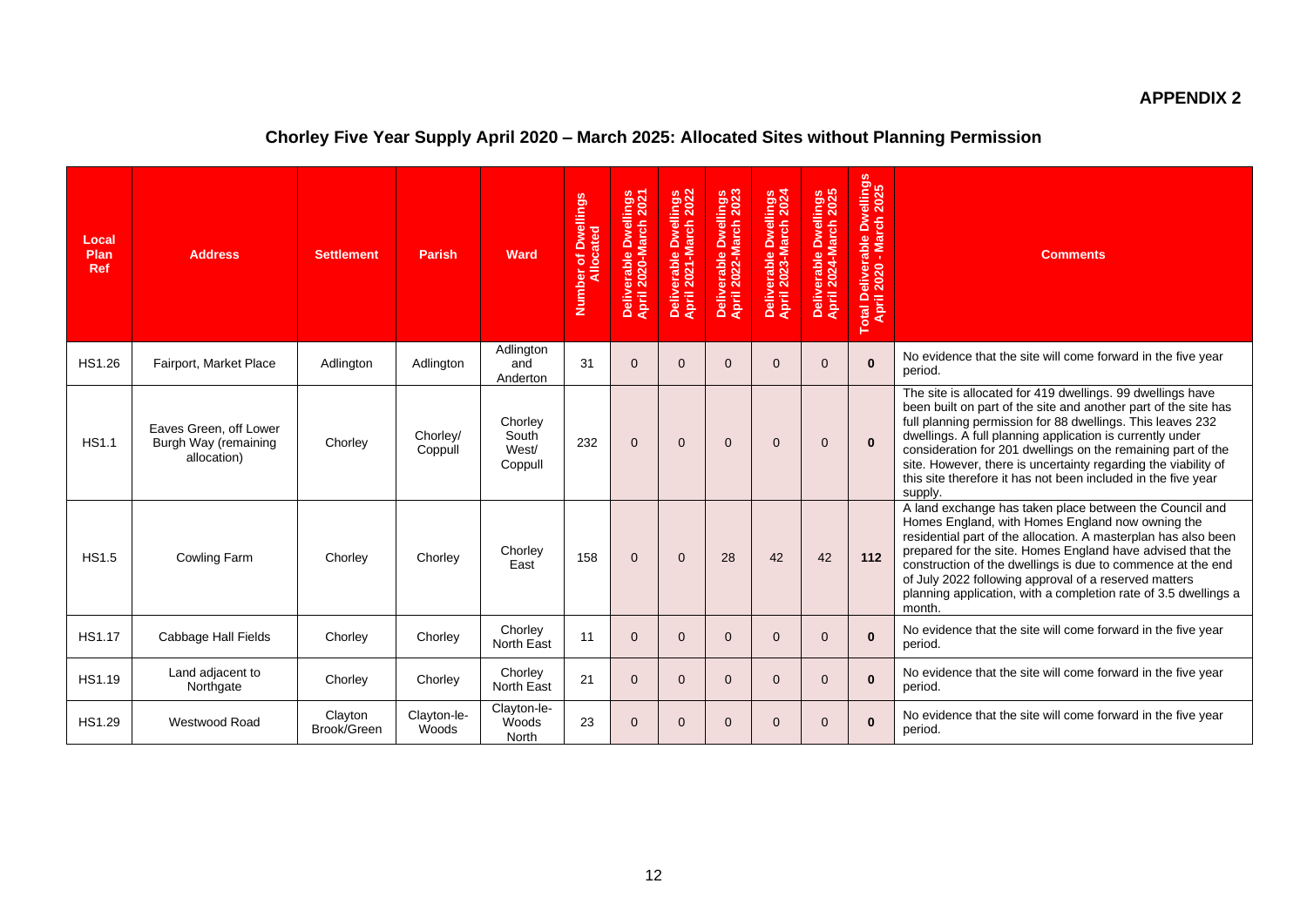| Local<br>Plan<br>Ref | <b>Address</b>                                              | <b>Settlement</b>    | <b>Parish</b>        | Ward                                        | Number of Dwellings<br>Allocated | Deliverable Dwellings<br>April 2020-March 2021 | Deliverable Dwellings<br>April 2021-March 2022 | Deliverable Dwellings<br>April 2022-March 2023 | Deliverable Dwellings<br>April 2023-March 2024 | Deliverable Dwellings<br>April 2024-March 2025 | Total Deliverable Dwellings<br>April 2020 - March 2025 | <b>Comments</b>                                                                                                                                                                                                                                                                                                                                                                                                                                                                                                              |
|----------------------|-------------------------------------------------------------|----------------------|----------------------|---------------------------------------------|----------------------------------|------------------------------------------------|------------------------------------------------|------------------------------------------------|------------------------------------------------|------------------------------------------------|--------------------------------------------------------|------------------------------------------------------------------------------------------------------------------------------------------------------------------------------------------------------------------------------------------------------------------------------------------------------------------------------------------------------------------------------------------------------------------------------------------------------------------------------------------------------------------------------|
| HS1.31               | Land to the East of Wigan<br>Road (remaining<br>allocation) | Clayton-le-<br>Woods | Clayton-le-<br>Woods | Clayton-le-<br>Woods<br>West and<br>Cuerden | $\Omega$                         | $\Omega$                                       | $\overline{0}$                                 | $\Omega$                                       | $\mathbf 0$                                    | $\mathbf 0$                                    | $\bf{0}$                                               | The site is a mixed housing/employment allocation.<br>37.14ha/699 dwellings are allocated for housing. 818<br>dwellings have planning permission on 36.14 ha of land. The<br>dwellings are being built at a higher density than estimated on<br>the parcels with planning permission therefore the number of<br>dwellings on this site has exceeded the allocated number of<br>699. This leaves 1 ha for further housing however there is no<br>evidence that any of this land will come forward in the five<br>year period. |
| HS1.34               | <b>Regent Street</b>                                        | Coppull              | Coppull              | Coppull                                     | 22                               | $\Omega$                                       | $\Omega$                                       | $\Omega$                                       | $\Omega$                                       | $\overline{0}$                                 | $\mathbf{0}$                                           | No evidence that the site will come forward in the five year<br>period.                                                                                                                                                                                                                                                                                                                                                                                                                                                      |
| <b>HS1.38</b>        | <b>Mountain Road</b>                                        | Coppull              | Coppull              | Coppull                                     | 22                               | $\overline{0}$                                 | $\mathbf 0$                                    | $\Omega$                                       | $\mathbf 0$                                    | $\mathbf{0}$                                   | $\Omega$                                               | No evidence that the site will come forward in the five year<br>period.                                                                                                                                                                                                                                                                                                                                                                                                                                                      |
| HS1.46               | Land at Drinkwater Farm,<br><b>Windsor Drive</b>            | <b>Brinscall</b>     | Withnell             | Wheelton<br>and<br>Withnell                 | 10                               | $\Omega$                                       | $\Omega$                                       | $\Omega$                                       | $\Omega$                                       | $\Omega$                                       | $\mathbf{0}$                                           | No evidence that the site will come forward in the five year<br>period.                                                                                                                                                                                                                                                                                                                                                                                                                                                      |
| HS1.52               | <b>Pole Green Nurseries</b>                                 | Charnock<br>Richard  | Charnock<br>Richard  | Chisnall                                    | 29                               | $\Omega$                                       | $\mathbf 0$                                    | $\Omega$                                       | $\Omega$                                       | $\mathbf 0$                                    | $\mathbf{0}$                                           | No evidence that the site will come forward in the five year<br>period. A previous planning application on the site expired in<br>2014.                                                                                                                                                                                                                                                                                                                                                                                      |
|                      |                                                             |                      |                      |                                             | 559                              | $\mathbf{0}$                                   | $\overline{0}$                                 | 28                                             | 42                                             | 42                                             | 112                                                    |                                                                                                                                                                                                                                                                                                                                                                                                                                                                                                                              |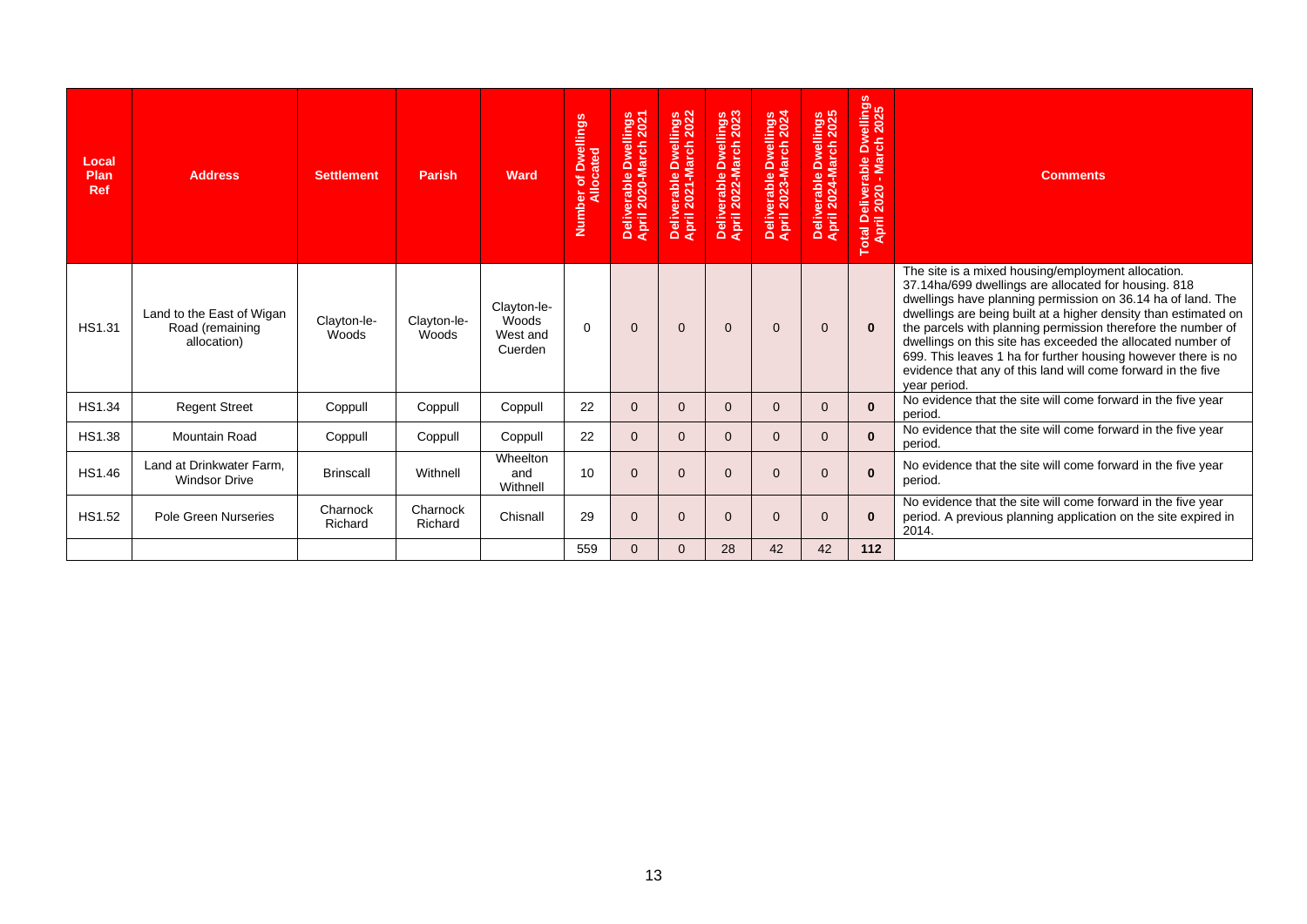## **APPENDIX 3**

# **Chorley Five Year Supply April 2020 – March 2025: Windfall Sites**

## Sites of 10 or more dwellings with planning permission

| <b>Site</b><br><b>Ref</b> | <b>Address</b>                                        | <b>Settlement</b> | <b>Parish</b> | <b>Ward</b>                  | <b>Application</b><br><b>Number</b>                            | Permitted<br>Dwellings | <b>Dwellings Not Started</b> | Dwellings U/C | <b>Dwellings Completed</b> | Dwellings Left to be Built | Deliverable Dwellings<br>April 2020-March 2021 | Deliverable Dwellings<br>April 2021-March 2022 | Deliverable Dwellings<br>April 2022-March 2023 | Deliverable Dwellings<br>April 2023-March 2024 | <b>ile Dwellings</b><br>1-March 2025<br>Deliverable<br>April 2024-l | Total Deliverable Dwellings<br>April 2020 - March 2025 | <b>Comments</b>                                                                                                                                                                                                                                                                                                                                           |
|---------------------------|-------------------------------------------------------|-------------------|---------------|------------------------------|----------------------------------------------------------------|------------------------|------------------------------|---------------|----------------------------|----------------------------|------------------------------------------------|------------------------------------------------|------------------------------------------------|------------------------------------------------|---------------------------------------------------------------------|--------------------------------------------------------|-----------------------------------------------------------------------------------------------------------------------------------------------------------------------------------------------------------------------------------------------------------------------------------------------------------------------------------------------------------|
| 2642                      | <b>White Bear</b><br>Marina, Park<br>Road             | Adlington         | Adlington     | Adlington<br>and<br>Anderton | 10/00812/FULMAJ                                                | 48                     | 19                           | $\Omega$      | 29                         | 19                         | $\Omega$                                       | $\Omega$                                       | $\Omega$                                       | $\Omega$                                       | $\Omega$                                                            | $\bf{0}$                                               | This permission relates to the<br>change of use of 48 leisure<br>moorings to residential moorings.<br>29 moorings had become<br>residential by 1st April 2020. There<br>is uncertainty over the deliverability<br>of the remaining moorings therefore<br>they have not been included in the<br>five year supply.                                          |
| 3491                      | Fairclough<br>House,<br><b>Church Street</b>          | Adlington         | Adlington     | Adlington<br>and<br>Anderton | 19/00840/P3PAJ                                                 | 56                     | 56                           | $\Omega$      | $\Omega$                   | 56                         | $\Omega$                                       | $\Omega$                                       | 56                                             | $\Omega$                                       | $\Omega$                                                            | 56                                                     | Development of the site had not<br>started at 1st April 2020. It is<br>estimated that the development will<br>be completed by the required date<br>which is 15th November 2022.                                                                                                                                                                           |
| 3125                      | Land 200m<br>North of<br>Derian House.<br>Euxton Lane | Chorley           | Chorley       | Chorley<br>North West        | 5/00224/OUTMAJ                                                 | 125                    | 125                          | $\Omega$      | $\Omega$                   | 125                        | 30                                             | 41                                             | 41                                             | 10                                             | $\overline{0}$                                                      | $122$                                                  | The site has outline planning<br>permission for 125 dwellings. A<br>reserved matters planning<br>application for 122 dwellings was<br>approved on 14th January 2020<br>subject to a revised s106<br>agreement being signed. The<br>developer has advised that the site<br>is scheduled to commence in July<br>2020 and it is a 3 year build<br>programme. |
| 3300                      | St George's<br>House, St<br>George's<br><b>Street</b> | Chorley           | Chorley       | Chorley<br>South East        | 17/00276/P3PAJ<br>17/00270/FUL<br>17/00467/FUL<br>18/00341/FUL | 13                     | 2                            | 0             | 11                         | $\overline{2}$             | $\Omega$                                       | $\overline{2}$                                 | $\mathbf{0}$                                   | $\mathbf 0$                                    | $\mathbf 0$                                                         | $\overline{2}$                                         | 2 dwellings left to be built at 1st<br>April 2020 which had not started. It<br>is estimated that these dwellings<br>will be completed in the second<br>year of the five year period.                                                                                                                                                                      |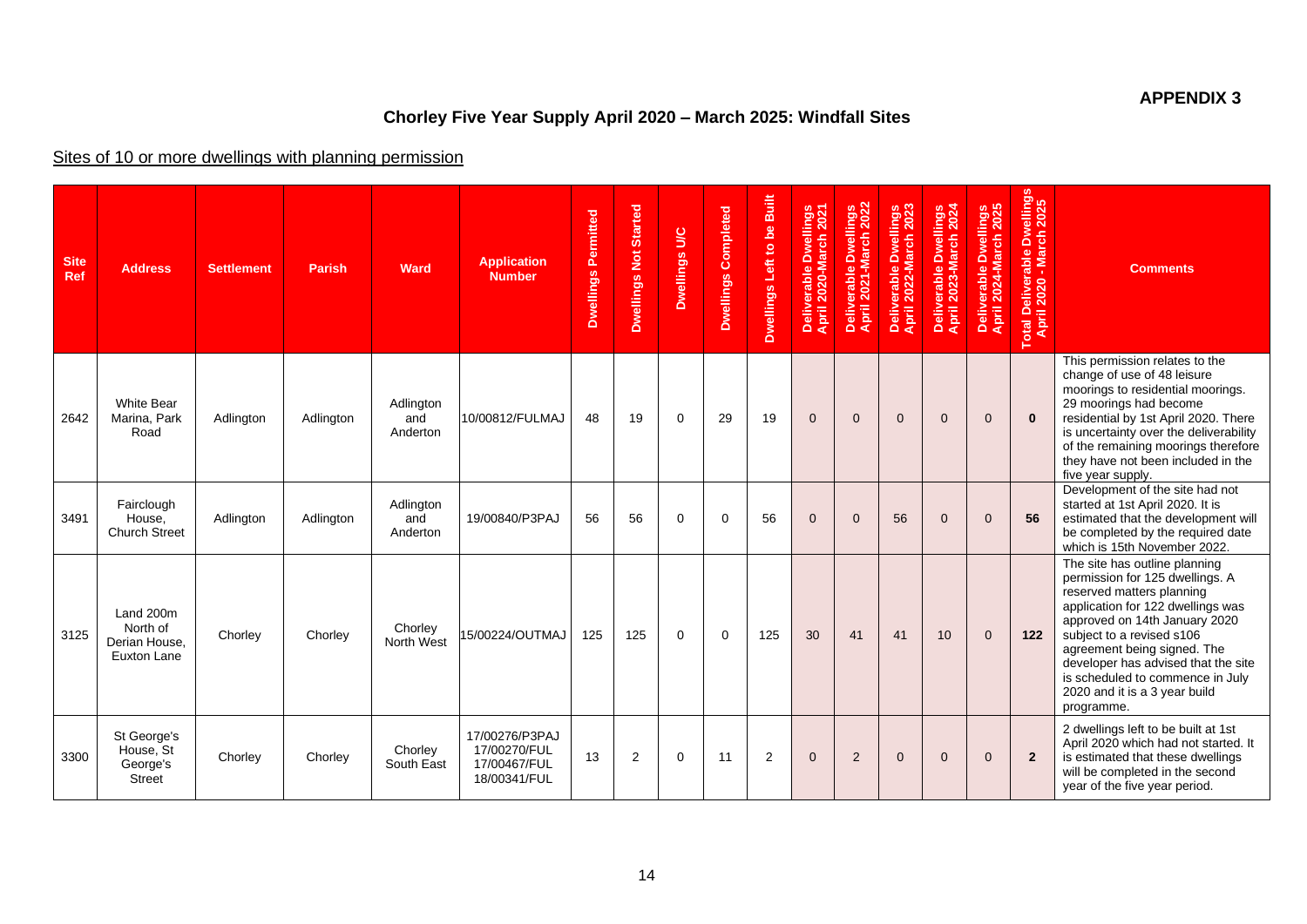| <b>Site</b><br><b>Ref</b> | <b>Address</b>                                                                                                        | <b>Settlement</b>      | <b>Parish</b>        | <b>Ward</b>                   | <b>Application</b><br><b>Number</b> | <b>Dwellings Permitted</b> | Dwellings Not Started | Dwellings U/C | <b>Dwellings Completed</b> | Dwellings Left to be Built | Deliverable Dwellings<br>April 2020-March 2021 | Deliverable Dwellings<br>April 2021-March 2022 | Deliverable Dwellings<br>April 2022-March 2023 | Deliverable Dwellings<br>April 2023-March 2024 | erable Dwellings<br>2024-March 2025<br>Deliverable<br>April 2024-Mi | rellings<br>Total Deliverable Dw<br>April 2020 - March | <b>Comments</b>                                                                                                                                                                                                         |
|---------------------------|-----------------------------------------------------------------------------------------------------------------------|------------------------|----------------------|-------------------------------|-------------------------------------|----------------------------|-----------------------|---------------|----------------------------|----------------------------|------------------------------------------------|------------------------------------------------|------------------------------------------------|------------------------------------------------|---------------------------------------------------------------------|--------------------------------------------------------|-------------------------------------------------------------------------------------------------------------------------------------------------------------------------------------------------------------------------|
| 3341                      | Chorley and<br>South Ribble<br><b>District</b><br>Purchasing<br>Team<br>Government<br>Offices, Peter<br><b>Street</b> | Chorley                | Chorley              | Chorley<br>North West         | 17/00929/P3PAJ                      | 14                         | $\Omega$              | 14            | $\Omega$                   | 14                         | 14                                             | $\Omega$                                       | $\Omega$                                       | $\Omega$                                       | $\mathbf{0}$                                                        | 14                                                     | All dwellings were under<br>construction at 1st April 2020. It is<br>estimated that all of these dwellings<br>will be completed in the first year of<br>the five year period.                                           |
| 3348                      | 5-9 Queens<br>Road                                                                                                    | Chorley                | Chorlev              | Chorley<br>North West         | 17/00490/FULMAJ                     | 18                         | 18                    | $\Omega$      | $\Omega$                   | 18                         | $\Omega$                                       | 18                                             | $\Omega$                                       | $\Omega$                                       | $\mathbf{0}$                                                        | 18                                                     | The site had been cleared at 1st<br>April 2020 but construction of the<br>dwellings had not started. It is<br>estimated that all of these dwellings<br>will be completed in the second<br>year of the five year period. |
| 3354                      | Land adjacent<br>to 13 and 15<br><b>Halliwell Street</b>                                                              | Chorley                | Chorley              | Chorley<br>South East         | 17/00962/FULMAJ                     | 10                         | $\Omega$              | 10            | $\Omega$                   | 10                         | 10                                             | $\Omega$                                       | $\Omega$                                       | $\Omega$                                       | $\mathbf{0}$                                                        | 10                                                     | All dwellings were under<br>construction at 1st April 2020. It is<br>estimated that all of these dwellings<br>will be completed in the first year of<br>the five year period.                                           |
| 3475                      | Alfreds Court.<br><b>Market Street</b>                                                                                | Chorley                | Chorley              | Chorley<br>South East         | 19/00145/FULMAJ                     | 25                         | 25                    | $\Omega$      | $\Omega$                   | 25                         | $\Omega$                                       | $\Omega$                                       | 25                                             | $\Omega$                                       | $\Omega$                                                            | 25                                                     | The development had not started at<br>1st April 2020. It is estimated that<br>all of these dwellings will be<br>completed by the third year of the<br>five year period.                                                 |
| 3485                      | Haslem<br>Printers Ltd.<br>Standish<br><b>Street</b>                                                                  | Chorley                | Chorley              | Chorley<br>South East         | 19/00090/FULMAJ                     | 48                         | 48                    | $\Omega$      | $\Omega$                   | 48                         | $\Omega$                                       | 48                                             | $\Omega$                                       | $\Omega$                                       | $\Omega$                                                            | 48                                                     | The development had not started at<br>1st April 2020. The agent has<br>advised that the scheme will be<br>amended and a new planning<br>application submitted and estimates<br>completion in 2021/22.                   |
| 3486                      | <b>Brook House</b><br>Hotel, 662<br>Preston Road                                                                      | Clayton<br>Brook/Green | Clayton-le-<br>Woods | Clayton-le-<br>Woods<br>North | 19/00075/FULMAJ                     | 14                         | 14                    | $\Omega$      | $\Omega$                   | 14                         | $\Omega$                                       | $\Omega$                                       | 14                                             | $\Omega$                                       | $\Omega$                                                            | 14                                                     | The development had not started at<br>1st April 2020. It is estimated that<br>all of these dwellings will be<br>completed by the third year of the<br>five year period.                                                 |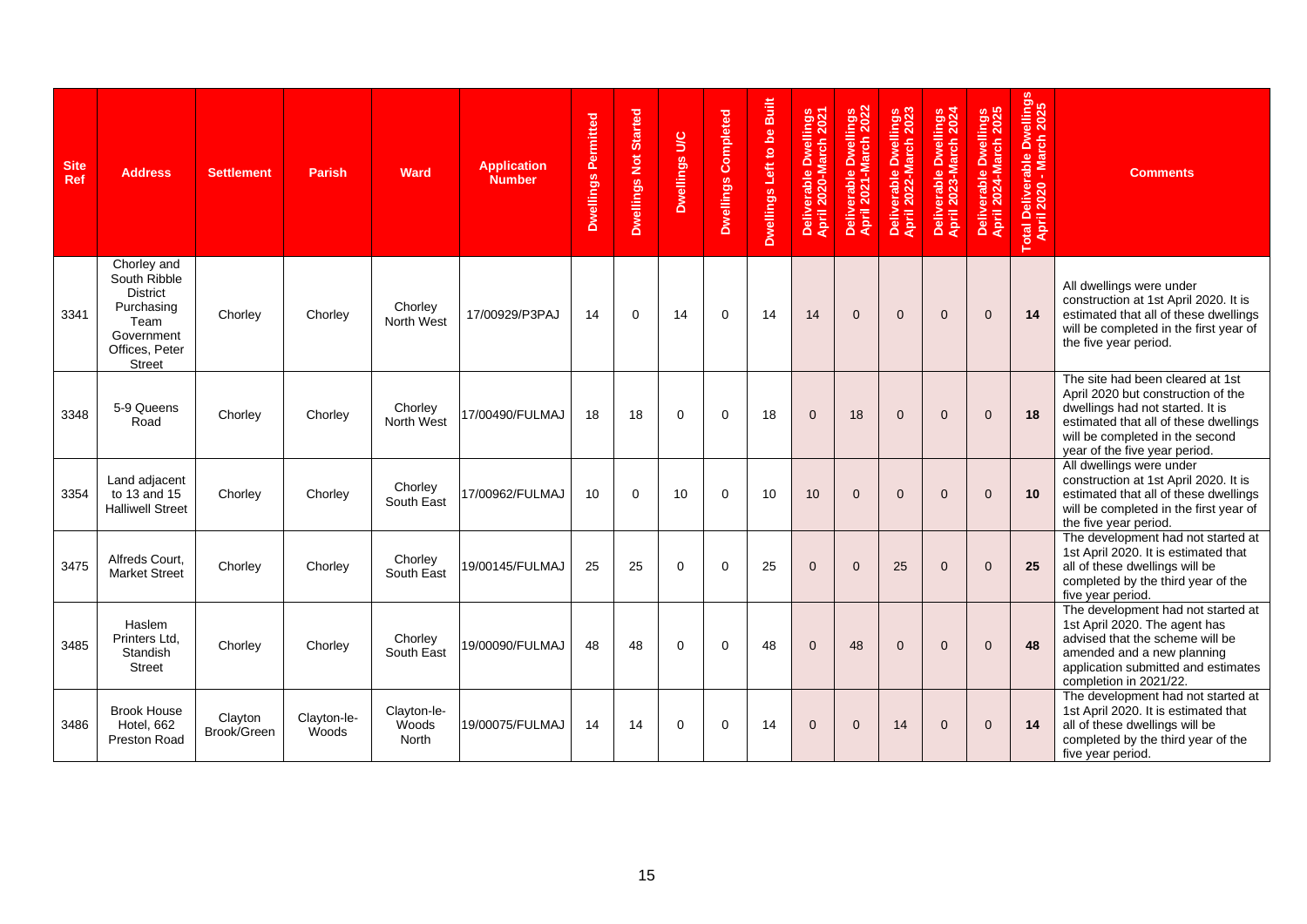| <b>Site</b><br><b>Ref</b> | <b>Address</b>                                                  | <b>Settlement</b>  | <b>Parish</b>     | <b>Ward</b>                   | <b>Application</b><br><b>Number</b>                                                                                                                                                | <b>Dwellings Permitted</b> | <b>Dwellings Not Started</b> | Dwellings U/C  | Dwellings Completed | Dwellings Left to be Built | Deliverable Dwellings<br>April 2020-March 2021 | Deliverable Dwellings<br>April 2021-March 2022 | Deliverable Dwellings<br>April 2022-March 2023 | Deliverable Dwellings<br>April 2023-March 2024 | Deliverable Dwellings<br>April 2024-March 2025 | rable Dwellings<br>) - March 2025<br>otal Delivera<br>April 2020<br>ota | <b>Comments</b>                                                                                                                                                                                                                                                                                                                                                                                                                                                                                           |
|---------------------------|-----------------------------------------------------------------|--------------------|-------------------|-------------------------------|------------------------------------------------------------------------------------------------------------------------------------------------------------------------------------|----------------------------|------------------------------|----------------|---------------------|----------------------------|------------------------------------------------|------------------------------------------------|------------------------------------------------|------------------------------------------------|------------------------------------------------|-------------------------------------------------------------------------|-----------------------------------------------------------------------------------------------------------------------------------------------------------------------------------------------------------------------------------------------------------------------------------------------------------------------------------------------------------------------------------------------------------------------------------------------------------------------------------------------------------|
| 2933                      | Bank Hall,<br><b>Bank Hall</b><br>Drive                         | <b>Other Rural</b> | <b>Bretherton</b> | Lostock                       | 09/01021/FULMAJ                                                                                                                                                                    | 35                         | 23                           | 12             | $\Omega$            | 35                         | 12                                             | $\Omega$                                       | 23                                             | $\Omega$                                       | $\Omega$                                       | 35                                                                      | 35 dwellings left to be built at 1st<br>April 2020, 12 of which were under<br>construction which relate to the<br>conversion of the hall to 12<br>dwellings. It is estimated that these<br>dwellings will be completed in the<br>first year of the five year period.<br>The remaining 23 are new build<br>dwellings in the grounds of the hall.<br>It is estimated that these dwellings<br>will be completed in the third year of<br>the five year period following<br>completion of the hall conversion. |
| 2933                      | 127A Station<br>Road                                            | <b>Other Rural</b> | Croston           | Lostock                       | 12/00942/FUL<br>14/00315/FUL<br>15/00953/FULMAJ<br>15/01040/OUT<br>16/01032/REM<br>16/00292/FUL<br>18/00773/FUL                                                                    | 12                         | $\overline{2}$               | $\Omega$       | 10                  | $\overline{2}$             | $\Omega$                                       | 2                                              | $\mathbf{0}$                                   | $\Omega$                                       | $\mathbf{0}$                                   | $\overline{2}$                                                          | 2 dwellings left to be built at 1st<br>April 2020 which had not started. It<br>is estimated that these dwellings<br>will be completed in the second<br>year of the five year period.                                                                                                                                                                                                                                                                                                                      |
| 3219                      | Gleadhill<br>House Stud.<br>Gleadhill<br>House,<br>Dawbers Lane | <b>Other Rural</b> | Euxton            | Euxton<br>South               | 16/00633/OUTMAJ<br>17/00806/REMMAJ<br>17/01172/REM<br>17/01173/REM<br>17/01174/REM<br>17/01175/REM<br>18/00166/REM<br>18/00448/REM<br>18/00825/REM<br>18/00854/REM<br>18/01186/REM | 12                         | $\Omega$                     | $\overline{2}$ | 10                  | $\overline{2}$             | 2                                              | $\Omega$                                       | $\Omega$                                       | $\Omega$                                       | $\Omega$                                       | $\overline{2}$                                                          | 2 dwellings left to be built at 1st<br>April 2020, both of which were<br>under construction. It is estimated<br>that these dwellings will be<br>completed in the first year of the<br>five year period.                                                                                                                                                                                                                                                                                                   |
| 3419                      | Goodyear<br><b>Business</b><br>Park, Gorsey<br>Lane             | <b>Other Rural</b> | Mawdesley         | Eccleston<br>and<br>Mawdesley | 17/01097/REMMAJ                                                                                                                                                                    | 56                         | 36                           | 17             | 3                   | 53                         | 30                                             | 23                                             | $\mathbf 0$                                    | $\mathbf{0}$                                   | $\mathbf{0}$                                   | 53                                                                      | 53 dwellings left to be built at 1st<br>April 2020, 17 of which were under<br>construction. Assuming a<br>completion rate of 30 dwellings a<br>year the development would be<br>completed in the second year of the<br>five year period.                                                                                                                                                                                                                                                                  |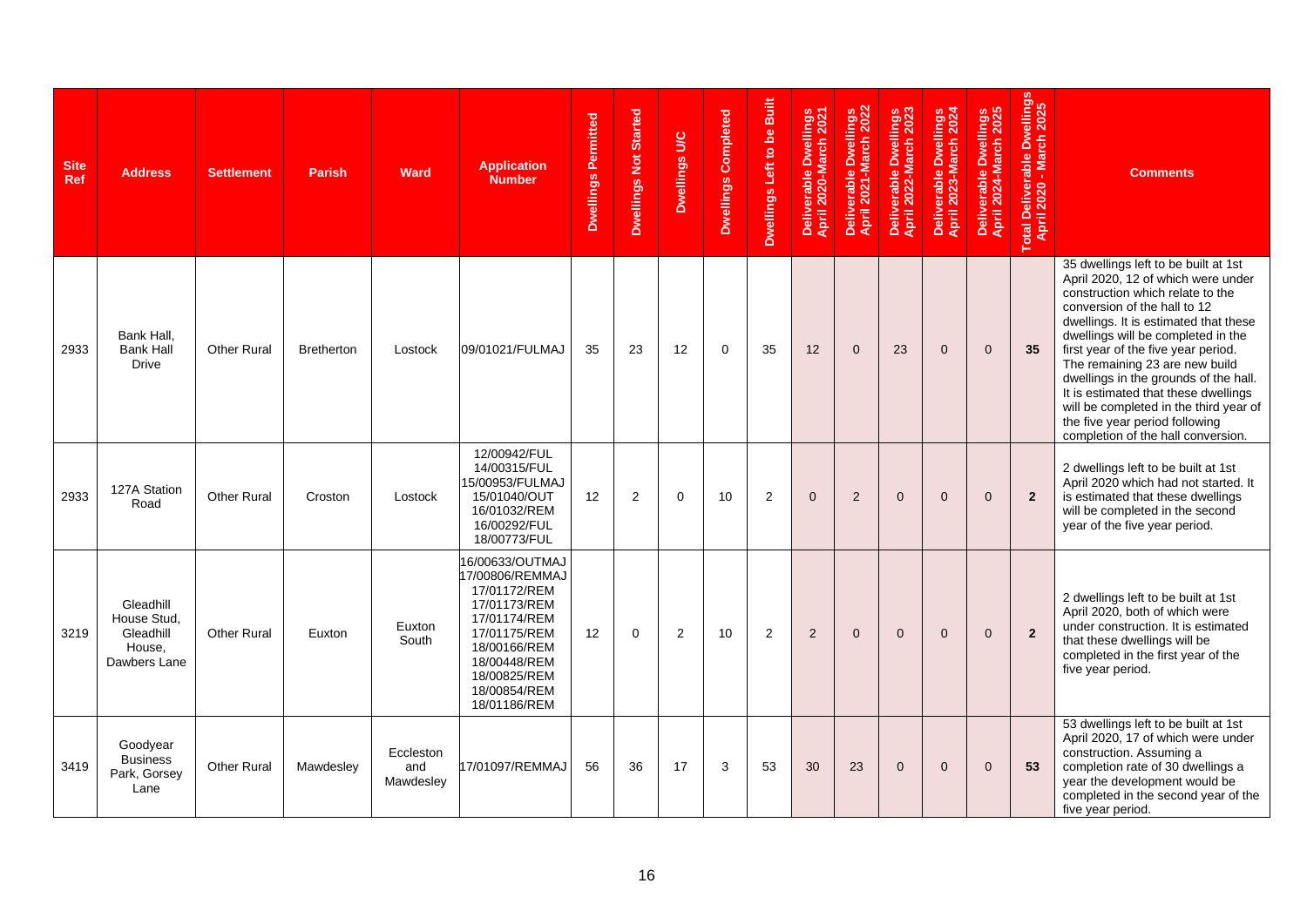| <b>Site</b><br><b>Ref</b> | <b>Address</b>                                                                  | <b>Settlement</b>    | <b>Parish</b>        | <b>Ward</b>              | <b>Application</b><br><b>Number</b>             | <b>Dwellings Permitted</b> | <b>Dwellings Not Started</b> | Dwellings U/C | <b>Dwellings Completed</b> | Dwellings Left to be Built | Deliverable Dwellings<br>April 2020-March 2021 | le Dwellings<br>1-March 2022<br><b>Deliverable</b><br>April 2021 | Deliverable Dwellings<br>April 2022-March 2023 | Deliverable Dwellings<br>April 2023-March 2024 | Deliverable Dwellings<br>April 2024-March 2025 | rellings<br>2025<br>နီ န<br>rable<br>- Mar<br><b>Total Delivera</b><br>April 2020 | <b>Comments</b>                                                                                                                                                                                                                                                                                                                                                                                                                                      |
|---------------------------|---------------------------------------------------------------------------------|----------------------|----------------------|--------------------------|-------------------------------------------------|----------------------------|------------------------------|---------------|----------------------------|----------------------------|------------------------------------------------|------------------------------------------------------------------|------------------------------------------------|------------------------------------------------|------------------------------------------------|-----------------------------------------------------------------------------------|------------------------------------------------------------------------------------------------------------------------------------------------------------------------------------------------------------------------------------------------------------------------------------------------------------------------------------------------------------------------------------------------------------------------------------------------------|
| 2955                      | Chimney and<br>Building,<br><b>Withnell Fold</b><br>Mill, Withnell<br>Fold      | <b>Other Rural</b>   | Withnell             | Wheelton<br>and Withnell | 12/00084/FULMAJ                                 | 37                         | 37                           | $\Omega$      | $\Omega$                   | 37                         | $\Omega$                                       | $\mathbf{0}$                                                     | $\mathbf{0}$                                   | $\Omega$                                       | $\mathbf{0}$                                   | $\mathbf{0}$                                                                      | The development had not started at<br>1st April 2020. The planning<br>permission included conversion of<br>part of the mill to an office which<br>has been completed therefore the<br>permission remains extant. There is<br>uncertainty about whether the<br>residential part of the development<br>will come forward therefore it has<br>not been included in the five year<br>supply.                                                             |
| 3074                      | Withnell Hall.<br>Formerly Lake<br><b>View Nursing</b><br>Home,<br>Chorley Road | <b>Other Rural</b>   | Withnell             | Brindle and<br>Hoghton   | 14/00098/FUL<br>16/00697/FULMAJ<br>19/00173/FUL | 14                         | $\mathbf{1}$                 | 8             | 5                          | 9                          | 9                                              | $\Omega$                                                         | $\Omega$                                       | $\Omega$                                       | $\Omega$                                       | 9                                                                                 | 9 dwellings left to be built at 1st<br>April 2020, 8 of which were under<br>construction. It is estimated that all<br>of these dwellings will be completed<br>in the first year of the five year<br>period.                                                                                                                                                                                                                                          |
| 3114                      | <b>Star Paper</b><br>Mill, Moulden<br>Brow,<br>Feniscowles                      | <b>Other Rural</b>   | Withnell             | Brindle and<br>Hoghton   | 15/00475/OUTMAJ                                 | 25                         | 25                           | $\Omega$      | $\Omega$                   | 25                         | $\Omega$                                       | $\mathbf{0}$                                                     | $\mathbf{0}$                                   | $\mathbf{0}$                                   | $\mathbf{0}$                                   | $\mathbf{0}$                                                                      | The site falls mainly within the<br>borough of Blackburn with Darwen<br>with a small part located in Chorley<br>borough. It has outline planning<br>permission for up to 500 dwellings,<br>25 of which were proposed in<br>Chorley. A reserved matters<br>planning application is currently<br>under consideration which includes<br>22 dwellings in Chorley. There is no<br>evidence that these dwellings will<br>be built in the five year period. |
| 3483                      | Lucas Green,<br>Lucas Lane                                                      | Whittle-le-<br>Woods | Whittle-le-<br>Woods | Pennine                  | 18/00367/OUTMAJ                                 | 10                         | 10                           | $\Omega$      | $\Omega$                   | 9                          | $\Omega$                                       | $\Omega$                                                         | $\Omega$                                       | $\Omega$                                       | $\Omega$                                       | $\mathbf{0}$                                                                      | One dwelling is to be demolished<br>therefore the net number of<br>dwellings is 9. There is no evidence<br>that the site will come forward in the<br>five year period.                                                                                                                                                                                                                                                                               |
|                           |                                                                                 |                      |                      |                          |                                                 | 572                        | 441                          | 63            | 68                         | 503                        | 107                                            | 134                                                              | 159                                            | 10                                             | $\Omega$                                       | 410                                                                               |                                                                                                                                                                                                                                                                                                                                                                                                                                                      |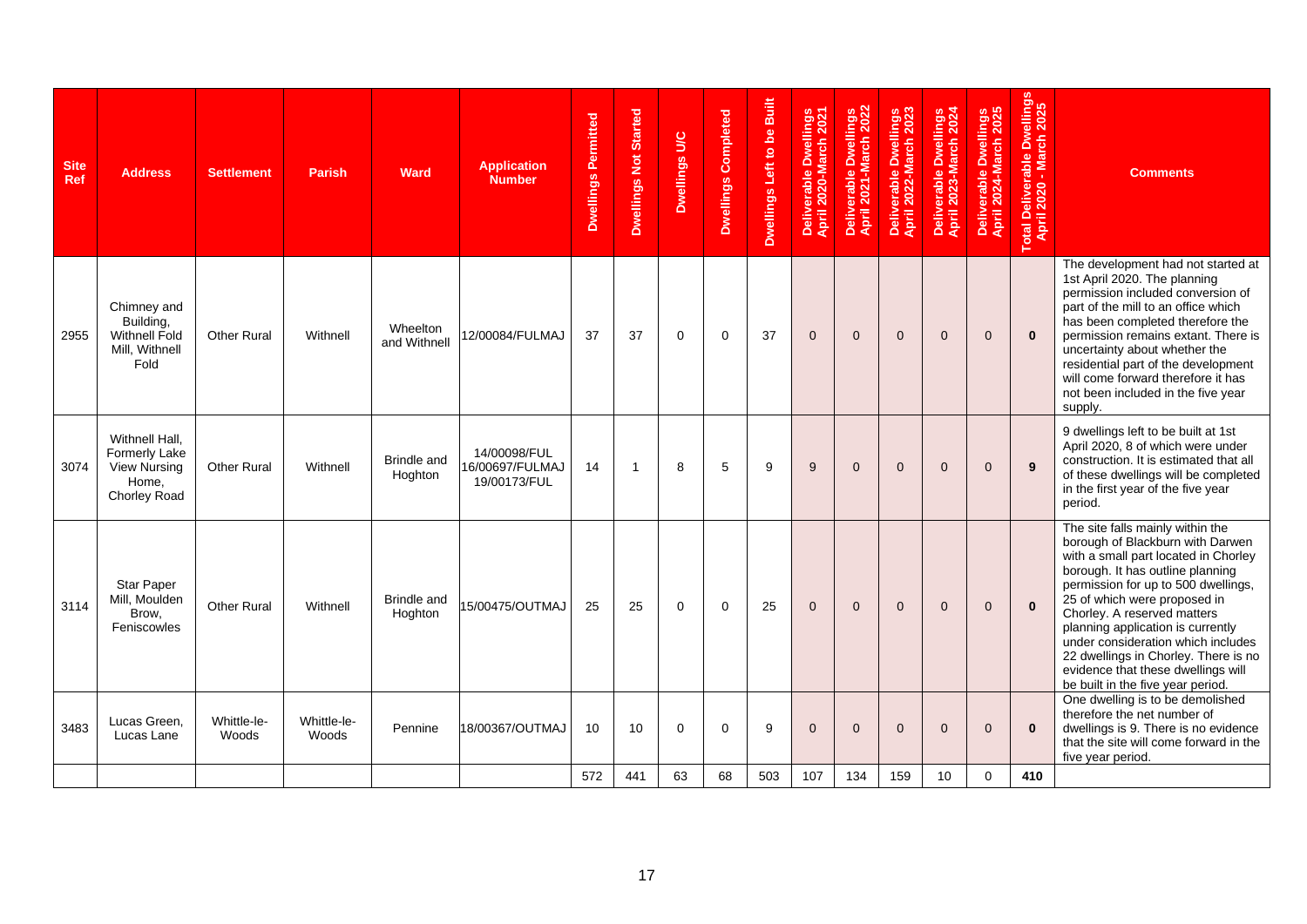# Sites of less than 10 dwellings with planning permission

| <b>Site</b><br><b>Reference</b> | <b>Address</b>                                                               | <b>Proposal</b>                                                                                                  | <b>Settlement</b> | <b>Parish</b>     | <b>Ward</b>                            | <b>Application</b><br><b>Number</b> | <b>Dwellings</b><br><b>Permitted</b><br>(Gross) | <b>Dwellings</b><br>Left to be<br><b>Built (Net)</b> |
|---------------------------------|------------------------------------------------------------------------------|------------------------------------------------------------------------------------------------------------------|-------------------|-------------------|----------------------------------------|-------------------------------------|-------------------------------------------------|------------------------------------------------------|
| 3162                            | Land 20m West of 6<br>Ellerbeck View, Castle<br>House Lane                   | Demolition of existing buildings, erection of<br>6 dwellings and change of use of existing<br>office to bungalow | Adlington         | Adlington         | Adlington and<br>Anderton              | 16/00075/FUL                        | $\overline{7}$                                  | $\overline{7}$                                       |
| 3181                            | 59 Church Street                                                             | Erection of dwelling                                                                                             | Adlington         | Adlington         | Adlington and<br>Anderton              | 17/00888/OUT                        | $\mathbf{1}$                                    | $\mathbf{1}$                                         |
| 3447                            | 169-171 Chorley Road                                                         | Change of use from dwelling and post office<br>to funeral directors and 3 flats                                  | Adlington         | Adlington         | Adlington and<br>Anderton              | 18/01093/FUL                        | 3                                               | 3                                                    |
| 3462                            | Land rear of 24-26<br>Westhoughton Road                                      | Erection of 7 dwellings                                                                                          | Adlington         | Adlington         | Adlington and<br>Anderton              | 18/00191/FUL                        | $\overline{7}$                                  | $\overline{7}$                                       |
| 3489                            | 1-3 Market Street                                                            | Change of use from restaurant to retail and<br>offices on ground floor and 3 flats on first<br>floor             | Adlington         | Adlington         | Adlington and<br>Anderton              | 19/00872/FUL                        | 3                                               | 3                                                    |
| 3105                            | Hole House Farm, Chorley<br>Road                                             | Demolition of existing farmhouse and<br>outbuildings and erection of 6 dwellings                                 | Adlington         | Heath<br>Charnock | <b>Heath Charnock</b><br>and Rivington | 15/00556/OUT<br>18/00060/FUL        | 6                                               | 5                                                    |
| 3429                            | 113 Chorley Road                                                             | Erection of replacement dwelling                                                                                 | Adlington         | Heath<br>Charnock | <b>Heath Charnock</b><br>and Rivington | 18/00140/FUL                        | $\mathbf{1}$                                    | $\mathbf 0$                                          |
| 2629                            | 21 Yarrow Road                                                               | Change of use of the ground floor from<br>shop to residential                                                    | Chorley           | Chorley           | Chorley East                           | 10/00655/FUL                        | $\mathbf{1}$                                    | $\mathbf{1}$                                         |
| 2633                            | 6 Weldbank Street                                                            | Demolition of existing extension and<br>erection of new dwelling                                                 | Chorley           | Chorley           | <b>Chorley South</b><br>East           | 10/00751/FUL                        | $\mathbf{1}$                                    | $\mathbf{1}$                                         |
| 2804                            | The Builders Yard, Froom<br><b>Street</b>                                    | Erection of 4 dwellings                                                                                          | Chorley           | Chorley           | <b>Chorley East</b>                    | 12/00059/FUL                        | $\overline{4}$                                  | 4                                                    |
| 2826                            | Land including Grafton<br>House and The Courtyard,<br><b>Anderton Street</b> | Change of use from office/storage<br>accommodation to 3 dwellings                                                | Chorley           | Chorley           | Chorley South<br>East                  | 12/00407/FUL                        | 3                                               | $\mathbf{1}$                                         |
| 3122                            | Land adjoining 43 Weldbank<br>Lane                                           | Outline application for the erection of 2<br>dwellings                                                           | Chorley           | Chorley           | <b>Chorley South</b><br>East           | 15/00982/OUT<br>19/00040/OUT        | 2                                               | 2                                                    |
| 3213                            | The Moor Inn, 26 Moor Road                                                   | Demolition of the Moor Inn and erection of 8<br>apartments                                                       | Chorley           | Chorley           | Chorley South<br>West                  | 16/00953/OUT<br>17/01160/REM        | 8                                               | 8                                                    |
| 3309                            | 125 Market Street                                                            | Change of use of second floor from storage<br>to apartment                                                       | Chorley           | Chorley           | <b>Chorley South</b><br>East           | 17/00331/FUL                        | $\mathbf{1}$                                    | $\mathbf{1}$                                         |
| 3321                            | 41 Cunliffe Street                                                           | Change of use from GP surgery to 5 flats                                                                         | Chorley           | Chorley           | Chorley South<br>East                  | 17/00635/FUL                        | 5                                               | 5                                                    |
| 3333                            | 63 Lakeland Gardens                                                          | Erection of 4 apartments                                                                                         | Chorley           | Chorley           | Chorley South<br>West                  | 17/00802/FUL                        | $\overline{4}$                                  | $\overline{4}$                                       |
| 3369                            | 23 Guildford Avenue                                                          | Demolition of extension and erection of<br>dwelling                                                              | Chorley           | Chorley           | <b>Chorley North</b><br>East           | 18/00061/OUT                        | $\mathbf{1}$                                    | $\mathbf{1}$                                         |
| 3410                            | Masons Arms, 98 Harpers<br>Lane                                              | Conversion of living accommodation at first<br>floor to 2 flats                                                  | Chorley           | Chorley           | <b>Chorley North</b><br>East           | 18/00340/FUL                        | 2                                               | $\overline{2}$                                       |
| 3411                            | Chorley Valeting Services,<br>86 Anderton Street                             | Erection of 2 dwellings                                                                                          | Chorley           | Chorley           | <b>Chorley South</b><br>East           | 18/00164/OUT                        | $\overline{2}$                                  | $\overline{2}$                                       |
| 3417                            | 1 Queens Road                                                                | Change of use from solicitors to 3 flats                                                                         | Chorley           | Chorley           | Chorley North<br>West                  | 18/00603/FUL                        | 3                                               | 3                                                    |
| 3425                            | 61-69 Clifford Street                                                        | Demolition of building and erection of 3<br>storey building comprising retail and 4<br>apartments                | Chorley           | Chorley           | Chorley South<br>East                  | 17/01081/FUL                        | $\overline{4}$                                  | $\overline{4}$                                       |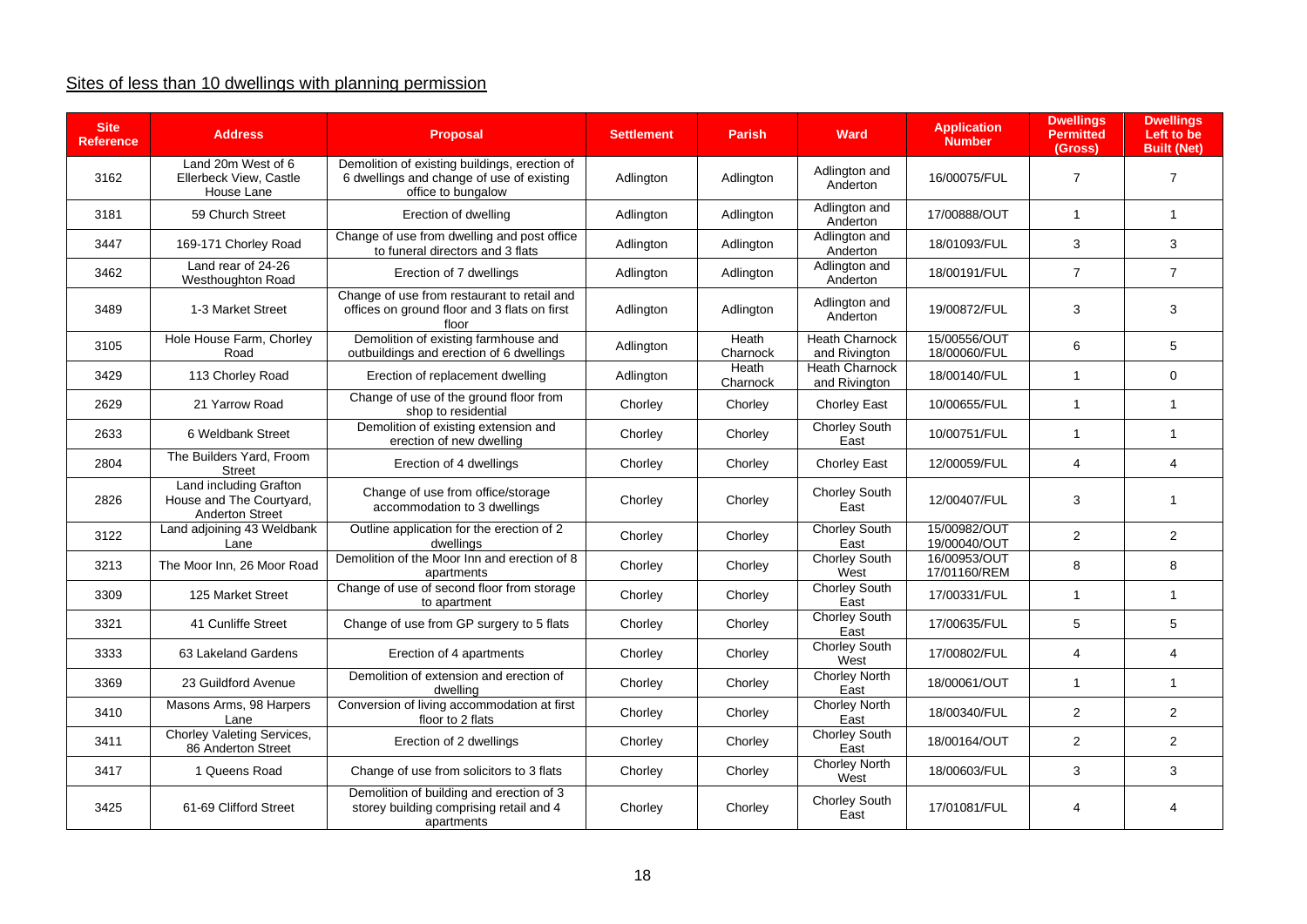| <b>Site</b><br><b>Reference</b> | <b>Address</b>                                     | <b>Proposal</b>                                                         | <b>Settlement</b>      | <b>Parish</b>        | <b>Ward</b>                              | <b>Application</b><br><b>Number</b> | <b>Dwellings</b><br><b>Permitted</b><br>(Gross) | <b>Dwellings</b><br>Left to be<br><b>Built (Net)</b> |
|---------------------------------|----------------------------------------------------|-------------------------------------------------------------------------|------------------------|----------------------|------------------------------------------|-------------------------------------|-------------------------------------------------|------------------------------------------------------|
| 3438                            | 31 Long Meadows                                    | Erection of dwelling                                                    | Chorley                | Chorley              | <b>Chorley South</b><br>West             | 18/00765/FUL<br>19/00126/FUL        | $\overline{1}$                                  | $\overline{1}$                                       |
| 3448                            | 42 Park Road                                       | Conversion of dwelling to 4 flats                                       | Chorley                | Chorley              | <b>Chorley North</b><br>East             | 18/01163/FUL                        | $\overline{4}$                                  | 3                                                    |
| 3451                            | 5 Glamis Drive                                     | Demolition of garages and carport and<br>erection of bungalow           | Chorley                | Chorley              | <b>Chorley North</b><br>West             | 18/00331/FUL                        | $\overline{1}$                                  | $\overline{1}$                                       |
| 3453                            | Smith Cottage, 2 West Bank                         | Prior approval for change of use from<br>offices to dwelling            | Chorley                | Chorley              | <b>Chorley North</b><br>West             | 19/00081/P3PAJ                      | $\mathbf{1}$                                    | $\mathbf{1}$                                         |
| 3454                            | Land rear of 63 and 67<br><b>Bolton Road</b>       | Erection of 4 dwellings                                                 | Chorley                | Chorley              | <b>Chorley South</b><br>East             | 18/00586/FUL                        | $\overline{4}$                                  | $\overline{4}$                                       |
| 3468                            | Hop Pocket Car Park, Carr<br>Lane                  | Erection of 8 dwellings                                                 | Chorley                | Chorley              | <b>Chorley South</b><br>East             | 18/00855/FULMAJ                     | 8                                               | 8                                                    |
| 3488                            | 97 Market Street                                   | Change of use of first floor from storage to<br>flat                    | Chorley                | Chorley              | <b>Chorley South</b><br>East             | 19/00898/COU                        | $\overline{1}$                                  | $\overline{1}$                                       |
| 3496                            | 2 Harrington Road                                  | Change of use from nursery to dwelling                                  | Chorley                | Chorley              | <b>Chorley North</b><br>West             | 19/01013/FUL                        | $\mathbf{1}$                                    | $\overline{1}$                                       |
| 3497                            | 38 Park Road                                       | Change of use from dental surgery to 3<br>apartments                    | Chorley                | Chorley              | <b>Chorley North</b><br>East             | 19/01007/FUL                        | 3                                               | 3                                                    |
| 3499                            | 8 Hollinshead Street                               | Change of use from dwelling to HMO                                      | Chorley                | Chorley              | <b>Chorley South</b><br>East             | 19/00970/FUL                        | $\mathbf 0$                                     | $-1$                                                 |
| 3503                            | Former Mormon Church,<br><b>Water Street</b>       | Erection of 8 dwellings                                                 | Chorley                | Chorley              | <b>Chorley North</b><br>East             | 19/00909/OUTMAJ                     | 8                                               | 8                                                    |
| 3508                            | 24 Blackstone Road                                 | Prior approval for change of use from fish<br>and chip shop to dwelling | Chorley                | Chorley              | <b>Chorley North</b><br>East             | 20/00006/P3PAN                      | $\mathbf{1}$                                    | $\mathbf{1}$                                         |
| 2558                            | Lilac Mount. 704 Preston<br>Road                   | Erection of 3 bungalows                                                 | Clayton<br>Brook/Green | Clayton-le-<br>Woods | Clayton-le-<br>Woods North               | 09/00463/FUL                        | 3                                               | $\mathbf{1}$                                         |
| 3355                            | 715 Preston Road                                   | Demolition of existing structures and<br>erection of 2 dwellings        | Clayton<br>Brook/Green | Clayton-le-<br>Woods | Clayton-le-<br>Woods North               | 17/00869/OUT                        | $\overline{2}$                                  | 2                                                    |
| 3305                            | Bethmond, Wigan Road                               | Erection of replacement dwelling                                        | Clayton-le-<br>Woods   | Clayton-le-<br>Woods | Clayton-le-<br>Woods West<br>and Cuerden | 16/01180/FUL                        | $\overline{1}$                                  | $\mathbf{1}$                                         |
| 3416                            | 152 Mendip Road                                    | Change of use from office to dwelling                                   | Clayton-le-<br>Woods   | Clayton-le-<br>Woods | Clayton-le-<br>Woods West<br>and Cuerden | 18/00637/FUL                        | $\mathbf{1}$                                    | $\overline{1}$                                       |
| 815                             | Rear of 66-74 Mill Lane                            | Erection of 2 dwellings                                                 | Coppull                | Coppull              | Coppull                                  | 91/00222/OUT<br>93/00750/FUL        | $\overline{2}$                                  | $\mathbf{1}$                                         |
| 1682                            | Rear of 42-44 Mill Lane                            | Erection of 2 dwellings                                                 | Coppull                | Coppull              | Coppull                                  | 00/00190/OUT<br>00/00701/FUL        | $\overline{2}$                                  | $\mathbf{1}$                                         |
| 2625                            | 151 Preston Road                                   | Erection of bungalow                                                    | Coppull                | Coppull              | Chisnall                                 | 10/00529/FUL                        | $\mathbf{1}$                                    | $\mathbf{1}$                                         |
| 3102                            | 1 Darlington Street                                | Demolition of garage and erection of 2 flats                            | Coppull                | Coppull              | Coppull                                  | 12/00270/FUL                        | $\overline{2}$                                  | $\overline{2}$                                       |
| 3313                            | 108 Spendmore Lane                                 | Erection of dwelling                                                    | Coppull                | Coppull              | Coppull                                  | 17/00214/FUL                        | $\overline{1}$                                  | $\overline{1}$                                       |
| 3318                            | 122 Chapel Lane                                    | Demolition of dwelling and outbuildings and<br>erection of 4 dwellings  | Coppull                | Coppull              | Coppull                                  | 17/00529/OUT                        | $\overline{4}$                                  | $\mathbf{3}$                                         |
| 3345                            | 83 Clayton Gate                                    | Erection of replacement dwelling                                        | Coppull                | Coppull              | Coppull                                  | 17/00742/FUL                        | $\mathbf{1}$                                    | $\mathbf{1}$                                         |
| 3359                            | Land rear of 60 Clancutt<br>Lane                   | Erection of dwelling                                                    | Coppull                | Coppull              | Coppull                                  | 17/01091/FUL<br>18/00731/FUL        | $\mathbf{1}$                                    | $\overline{1}$                                       |
| 3412                            | Land between Wheatsheaf<br>Hotel and 2 Chapel Lane | Erection of dwelling                                                    | Coppull                | Coppull              | Coppull                                  | 18/00118/FUL                        | $\overline{1}$                                  | $\mathbf{1}$                                         |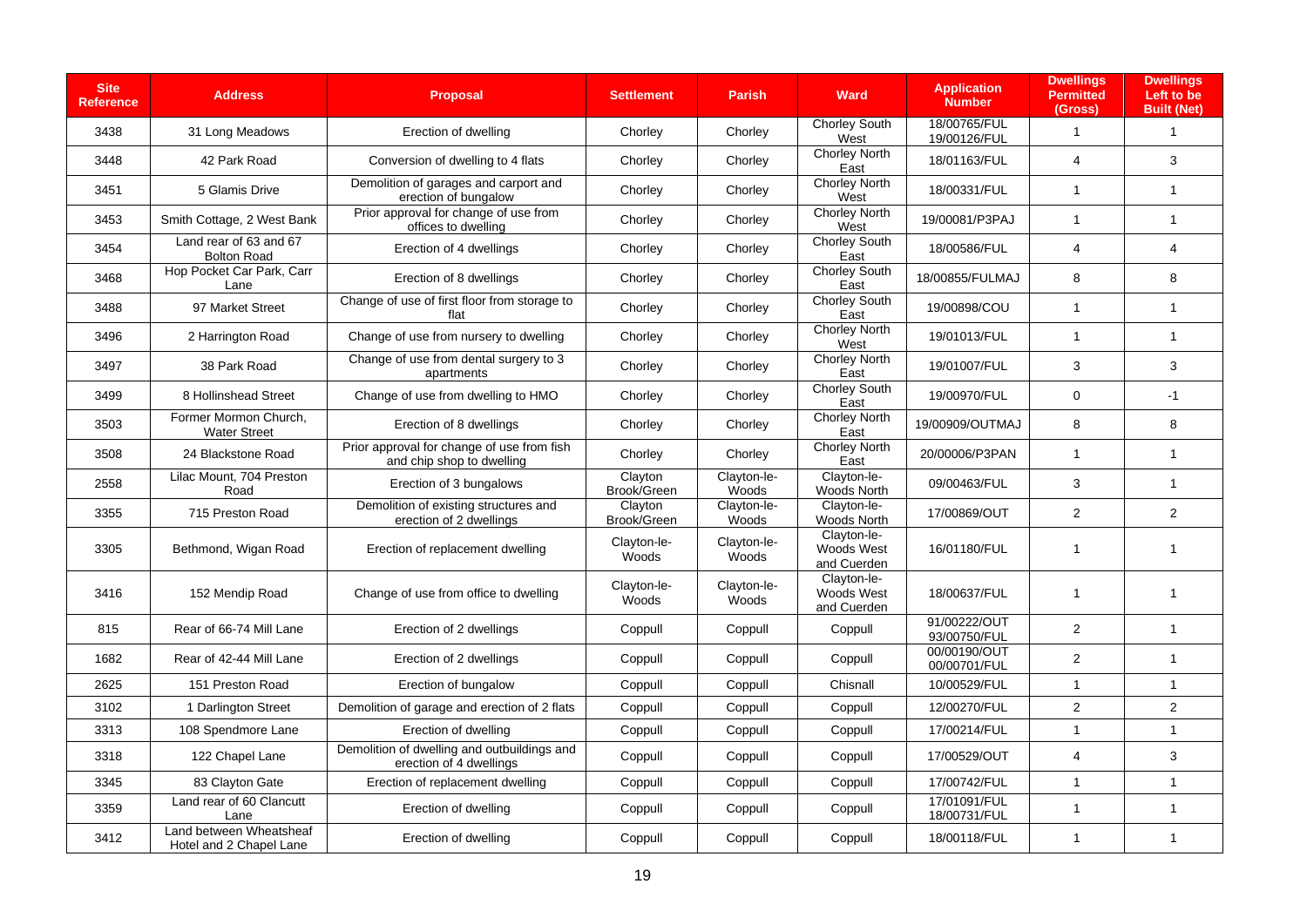| <b>Site</b><br><b>Reference</b> | <b>Address</b>                                           | <b>Proposal</b>                                                                               | <b>Settlement</b>  | <b>Parish</b>       | <b>Ward</b>                   | <b>Application</b><br><b>Number</b>          | <b>Dwellings</b><br><b>Permitted</b><br>(Gross) | <b>Dwellings</b><br>Left to be<br><b>Built (Net)</b> |
|---------------------------------|----------------------------------------------------------|-----------------------------------------------------------------------------------------------|--------------------|---------------------|-------------------------------|----------------------------------------------|-------------------------------------------------|------------------------------------------------------|
| 3490                            | Moss House Barn, Coppull<br>Moor Lane                    | Change of use of barn to dwelling                                                             | Coppull            | Coppull             | Coppull                       | 19/00855/FUL                                 | $\mathbf{1}$                                    | $\overline{1}$                                       |
| 3024                            | Land to the south west of<br>Ricmarlo, Preston Nook      | Erection of 3 dwellings                                                                       | Eccleston          | Eccleston           | Eccleston and<br>Mawdesley    | 14/00550/OUT<br>15/00719/FUL<br>16/00667/FUL | 3                                               | 3                                                    |
| 3064                            | Land adjacent Lower House<br>Cottage, Towngate           | Erection of dwelling                                                                          | Eccleston          | Eccleston           | Eccleston and<br>Mawdesley    | 13/00675/FUL<br>15/00080/FUL                 | $\mathbf{1}$                                    | $\mathbf{1}$                                         |
| 3227                            | Land North of Railway Public<br>House                    | Erection of 9 dwellings                                                                       | Euxton             | Euxton              | Euxton North                  | 15/01092/OUT<br>19/00906/REM                 | 9                                               | 9                                                    |
| 3315                            | Pear Tree Farm, Pear Tree<br>Lane                        | Demolition of farmhouse and erection of 3<br>dwellings                                        | Euxton             | Euxton              | Astley and<br><b>Buckshaw</b> | 16/01184/FUL                                 | 3                                               | 3                                                    |
| 3465                            | 121 Wigan Road                                           | Erection of dwelling                                                                          | Euxton             | Euxton              | Euxton North                  | 19/00336/FUL                                 | $\mathbf{1}$                                    | $\overline{1}$                                       |
| 3482                            | Euxton Mills Hotel, Wigan<br>Road                        | Erection of dwelling                                                                          | Euxton             | Euxton              | Euxton South                  | 19/00141/OUT                                 | $\overline{1}$                                  | $\mathbf{1}$                                         |
| 3500                            | Land adjacent to 15<br>Greenside                         | Demolition of garage and erection of<br>dwelling                                              | Euxton             | Euxton              | Euxton North                  | 19/00964/FUL                                 | $\overline{1}$                                  | $\overline{1}$                                       |
| 3112                            | Hudora Kennels, The<br>Common                            | Demolition of cattery building and erection<br>of bungalow                                    | <b>Other Rural</b> | Adlington           | Adlington and<br>Anderton     | 14/01051/FUL<br>18/00920/FUL                 | $\mathbf{1}$                                    | $\overline{1}$                                       |
| 3436                            | Garwood, Bolton Road                                     | Demolition of stables and erection of<br>dwelling                                             | <b>Other Rural</b> | Anderton            | Adlington and<br>Anderton     | 18/00860/OUT                                 | $\overline{1}$                                  | $\overline{1}$                                       |
| 3445                            | Throstle Nest Farm, Bolton<br>Road                       | Demolition of stables and garages and<br>erection of dwelling                                 | <b>Other Rural</b> | Anderton            | Adlington and<br>Anderton     | 18/01221/OUT                                 | $\overline{1}$                                  | $\overline{1}$                                       |
| 3329                            | Boundary Farm, Doles Lane                                | Change of use of stables to dwelling                                                          | <b>Other Rural</b> | <b>Bretherton</b>   | Lostock                       | 17/00707/FUL                                 | $\overline{1}$                                  | $\overline{1}$                                       |
| 3343                            | Pompian Brow Farm,<br>Pompian Brow                       | Change of use of outbuilding to dwelling                                                      | <b>Other Rural</b> | <b>Bretherton</b>   | Lostock                       | 17/00879/FUL                                 | $\overline{1}$                                  | $\overline{1}$                                       |
| 3418                            | Land 15m North of 1 Elm<br>Cottage, Pompian Brow         | Erection of dwelling                                                                          | <b>Other Rural</b> | <b>Bretherton</b>   | Lostock                       | 18/00165/FUL                                 | $\overline{1}$                                  | $\overline{1}$                                       |
| 3472                            | Norris's Farm, North Road                                | Change of use of stable building to dwelling                                                  | <b>Other Rural</b> | <b>Bretherton</b>   | Lostock                       | 18/00914/FUL                                 | $\overline{1}$                                  | $\overline{1}$                                       |
| 3502                            | Stoat Hall Fisheries, Back<br>Lane                       | Demolition of buildings and erection of<br>dwelling                                           | <b>Other Rural</b> | <b>Bretherton</b>   | Lostock                       | 19/00969/FUL                                 | $\overline{1}$                                  | $\overline{1}$                                       |
| 3509                            | Barn off North Road                                      | Change of use from barn to dwelling                                                           | <b>Other Rural</b> | <b>Bretherton</b>   | Lostock                       | 19/00696/FUL                                 | $\mathbf{1}$                                    | $\mathbf{1}$                                         |
| 2820                            | <b>Brindle Waterworks House,</b><br><b>Pippin Street</b> | Demolition of former redundant above<br>ground reservoir building and erection of<br>dwelling | <b>Other Rural</b> | <b>Brindle</b>      | <b>Brindle and</b><br>Hoghton | 12/00363/FUL                                 | $\overline{1}$                                  | $\overline{1}$                                       |
| 3356                            | Head O'th Marsh Farm,<br>Sandy Lane                      | Change of use of barn to 2 dwellings                                                          | <b>Other Rural</b> | <b>Brindle</b>      | <b>Brindle and</b><br>Hoghton | 17/00861/FUL                                 | 2                                               | 2                                                    |
| 3401                            | Tullis Farmhouse Barn.<br>Sandy Lane                     | Change of use of barn to dwelling                                                             | <b>Other Rural</b> | <b>Brindle</b>      | Brindle and<br>Hoghton        | 18/00097/FUL<br>19/00705/FUL                 | $\mathbf{1}$                                    | $\overline{1}$                                       |
| 3476                            | Anderview Farm, Hill House<br>Lane                       | Prior approval for change of use of<br>agricultural building to dwelling                      | <b>Other Rural</b> | <b>Brindle</b>      | Brindle and<br>Hoghton        | 19/00718/P3PAO                               | $\mathbf{1}$                                    | $\overline{1}$                                       |
| 3492                            | Leigh Farm, Marsh Lane                                   | Change of use of barns to 4 dwellings                                                         | <b>Other Rural</b> | <b>Brindle</b>      | <b>Brindle and</b><br>Hoghton | 19/00623/FUL                                 | 4                                               | 4                                                    |
| 2348                            | 69 Charter Lane                                          | Demolition of existing dwelling and erection<br>of 2 dwellings                                | <b>Other Rural</b> | Charnock<br>Richard | Chisnall                      | 08/00471/FUL<br>10/00298/FUL                 | $\sqrt{2}$                                      | $\mathbf{1}$                                         |
| 2506                            | Annbray, 29 Charter Lane                                 | Erection of 2 dwellings following demolition<br>of existing bungalow                          | <b>Other Rural</b> | Charnock<br>Richard | Chisnall                      | 09/00016/OUT<br>11/00599/FUL                 | $\sqrt{2}$                                      | $\mathbf 2$                                          |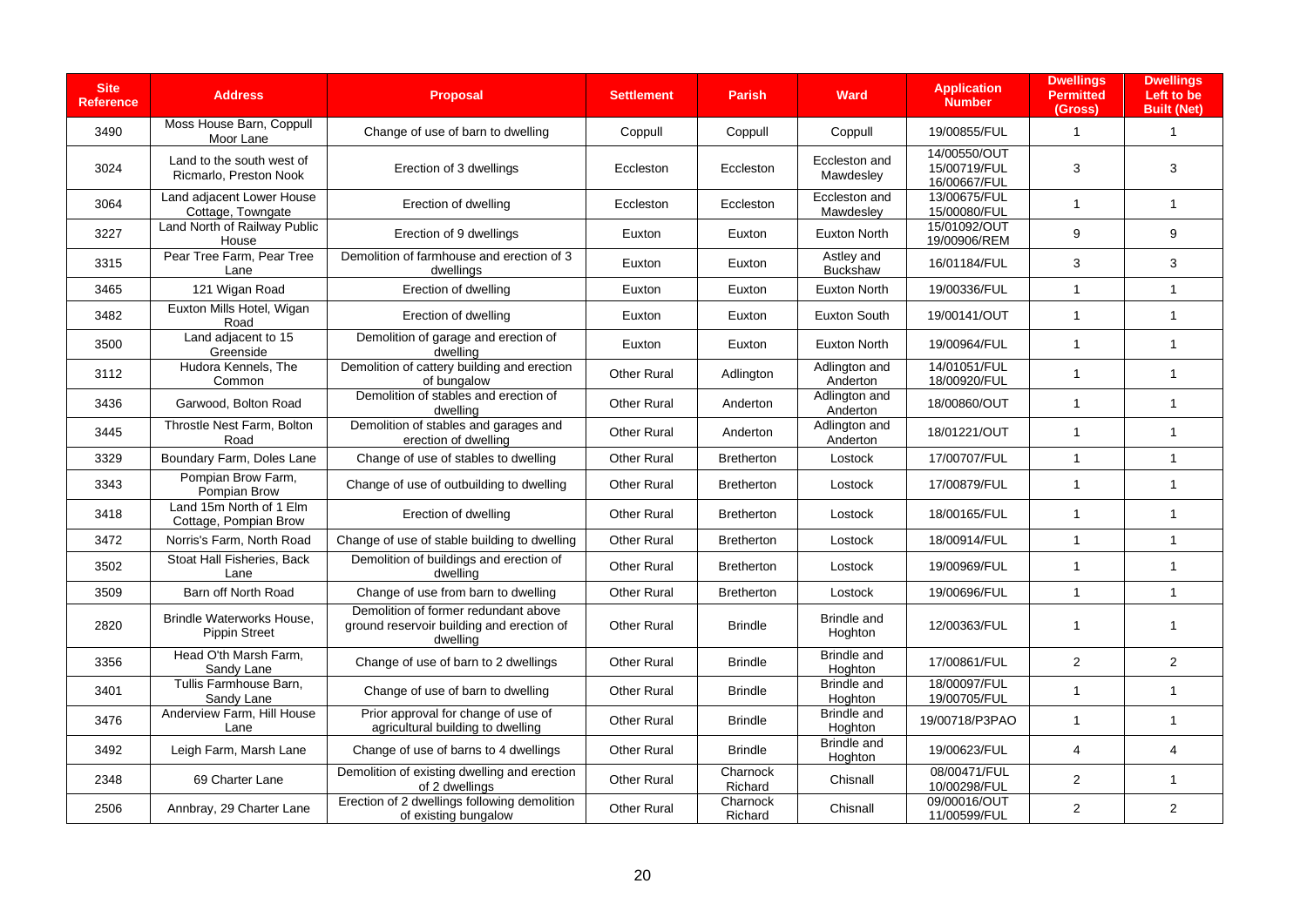| <b>Site</b><br><b>Reference</b> | <b>Address</b>                                           | <b>Proposal</b>                                                            | <b>Settlement</b>  | <b>Parish</b>        | <b>Ward</b>                              | <b>Application</b><br><b>Number</b>             | <b>Dwellings</b><br><b>Permitted</b><br>(Gross) | <b>Dwellings</b><br>Left to be<br><b>Built (Net)</b> |
|---------------------------------|----------------------------------------------------------|----------------------------------------------------------------------------|--------------------|----------------------|------------------------------------------|-------------------------------------------------|-------------------------------------------------|------------------------------------------------------|
| 2709                            | 94 Chorley Lane                                          | Erection of 2 dwellings                                                    | <b>Other Rural</b> | Charnock<br>Richard  | Chisnall                                 | 10/00993/OUT<br>14/00510/OUT<br>16/00316/FUL    | $\overline{2}$                                  | 2                                                    |
| 2743                            | Brook House Farm, Brook<br>Lane                          | Erection of replacement dwelling                                           | <b>Other Rural</b> | Charnock<br>Richard  | Chisnall                                 | 11/00804/FUL<br>12/00157/FUL                    | $\mathbf{1}$                                    | $\mathbf{1}$                                         |
| 2843                            | 94 Chorley Lane                                          | Erection of replacement dwelling                                           | <b>Other Rural</b> | Charnock<br>Richard  | Chisnall                                 | 12/00771/FUL                                    | $\mathbf{1}$                                    | $\mathbf{1}$                                         |
| 3117                            | 27 Charter Lane                                          | Erection of 2 dwellings                                                    | <b>Other Rural</b> | Charnock<br>Richard  | Chisnall                                 | 15/00863/OUT<br>16/00327/REM<br>13/01145/FUL    | $\overline{2}$                                  | $\overline{2}$                                       |
| 3140                            | Fishers Farm, Delph Lane                                 | Demolition of equestrian buildings and<br>erection of 3 dwellings          | <b>Other Rural</b> | Charnock<br>Richard  | Chisnall                                 | 15/00991/FUL<br>18/01206/FUL<br>18/00458/FUL    | 3                                               | 3                                                    |
| 3200                            | 71 Town Lane                                             | Erection of replacement dwelling                                           | <b>Other Rural</b> | Charnock<br>Richard  | Chisnall                                 | 16/00903/FUL<br>17/00488/FUL                    | $\mathbf{1}$                                    | $\mathbf{1}$                                         |
| 3331                            | Land to the rear of Whittle<br>Bar Cottage, Preston Road | Demolition of stables, tack room and stores<br>and erection of dwelling    | <b>Other Rural</b> | Charnock<br>Richard  | Chisnall                                 | 17/00683/FUL                                    | $\mathbf{1}$                                    | $\mathbf{1}$                                         |
| 3366                            | Charnock Brow Barn,<br>Preston Road                      | Change of use of golf course storage<br>building to dwelling               | <b>Other Rural</b> | Charnock<br>Richard  | Chisnall                                 | 17/01223/FUL                                    | $\mathbf{1}$                                    | $\mathbf{1}$                                         |
| 3461                            | Pemberton House Farm,<br>Park Hall Road                  | Demolition of existing dwelling and stables<br>and erection of 6 dwellings | <b>Other Rural</b> | Charnock<br>Richard  | Chisnall                                 | 18/00416/OUT                                    | 6                                               | 5                                                    |
| 3463                            | Gate House, Preston Road                                 | Erection of dwelling                                                       | <b>Other Rural</b> | Charnock<br>Richard  | Chisnall                                 | 19/00484/PIP                                    | $\mathbf{1}$                                    | $\mathbf{1}$                                         |
| 3471                            | Roseneath, Preston Road                                  | Change of use from guest house to<br>dwelling                              | <b>Other Rural</b> | Charnock<br>Richard  | Chisnall                                 | 19/00457/FUL                                    | $\mathbf{1}$                                    | $\mathbf{1}$                                         |
| 3494                            | Lancaster House Farm.<br>Preston Road                    | Demolition of buildings and erection of 6<br>dwellings                     | <b>Other Rural</b> | Charnock<br>Richard  | Chisnall                                 | 18/00704/OUT                                    | 6                                               | 6                                                    |
| 3430                            | Higher Healey Farm, Higher<br>House Lane                 | Erection of agricultural workers dwelling                                  | <b>Other Rural</b> | Chorley              | <b>Chorley North</b><br>East             | 16/01021/OUT<br>19/00140/REM                    | $\mathbf{1}$                                    | $\mathbf{1}$                                         |
| 3316                            | Hawksclough Farm, Preston<br>Road                        | Change of use of 2 barns to 2 dwellings                                    | <b>Other Rural</b> | Clayton-le-<br>Woods | Clayton-le-<br>Woods North               | 16/01194/FUL<br>16/01195/FUL                    | $\overline{2}$                                  | $\overline{2}$                                       |
| 3418                            | West Levens, Moss Lane                                   | Erection of dwelling                                                       | <b>Other Rural</b> | Clayton-le-<br>Woods | Clayton-le-<br>Woods West<br>and Cuerden | 18/00530/OUT                                    | $\mathbf{1}$                                    | $\mathbf{1}$                                         |
| 2105                            | Highfield Farm, Jolly Tar<br>Lane                        | Erection of replacement dwelling                                           | <b>Other Rural</b> | Coppull              | Coppull                                  | 05/00188/FUL                                    | $\mathbf{1}$                                    | $\mathbf{1}$                                         |
| 3111                            | <b>Preston Road Methodist</b><br>Church, Preston Road    | Demolition of church and erection of 2<br>dwellings                        | <b>Other Rural</b> | Coppull              | Chisnall                                 | 14/00969/OUT<br>18/00579/REM                    | 2                                               | $\overline{2}$                                       |
| 3115                            | Lowes Tenement Farm.<br><b>Burgh Lane</b>                | Change of use of barn to dwelling                                          | <b>Other Rural</b> | Coppull              | Coppull                                  | 15/00488/FUL                                    | $\mathbf{1}$                                    | $\mathbf{1}$                                         |
| 3180                            | Highfield House, Jolly Tar<br>Lane                       | Erection of replacement dwelling                                           | <b>Other Rural</b> | Coppull              | Coppull                                  | 16/00622/FUL<br>19/01098/FUL                    | $\mathbf{1}$                                    | $\mathbf{1}$                                         |
| 3187                            | 84 Clancutt Lane                                         | Erection of replacement dwelling                                           | <b>Other Rural</b> | Coppull              | Coppull                                  | 16/00743/FUL<br>19/00405/FUL                    | $\mathbf{1}$                                    | $\mathbf{1}$                                         |
| 3228                            | Coppull Moor Lane<br>Nurseries, Coppull Moor<br>Lane     | Erection of dwelling                                                       | <b>Other Rural</b> | Coppull              | Coppull                                  | 15/01098/FUL                                    | $\mathbf{1}$                                    | $\mathbf{1}$                                         |
| 1716                            | Croston Hall Stables, Grape<br>Lane                      | Erection of dwelling including change of use<br>of existing stable block   | <b>Other Rural</b> | Croston              | Lostock                                  | 00/00488/COU<br>04/01443/FUL<br>15/00540/FULMAJ | $\mathbf{1}$                                    | $\mathbf{1}$                                         |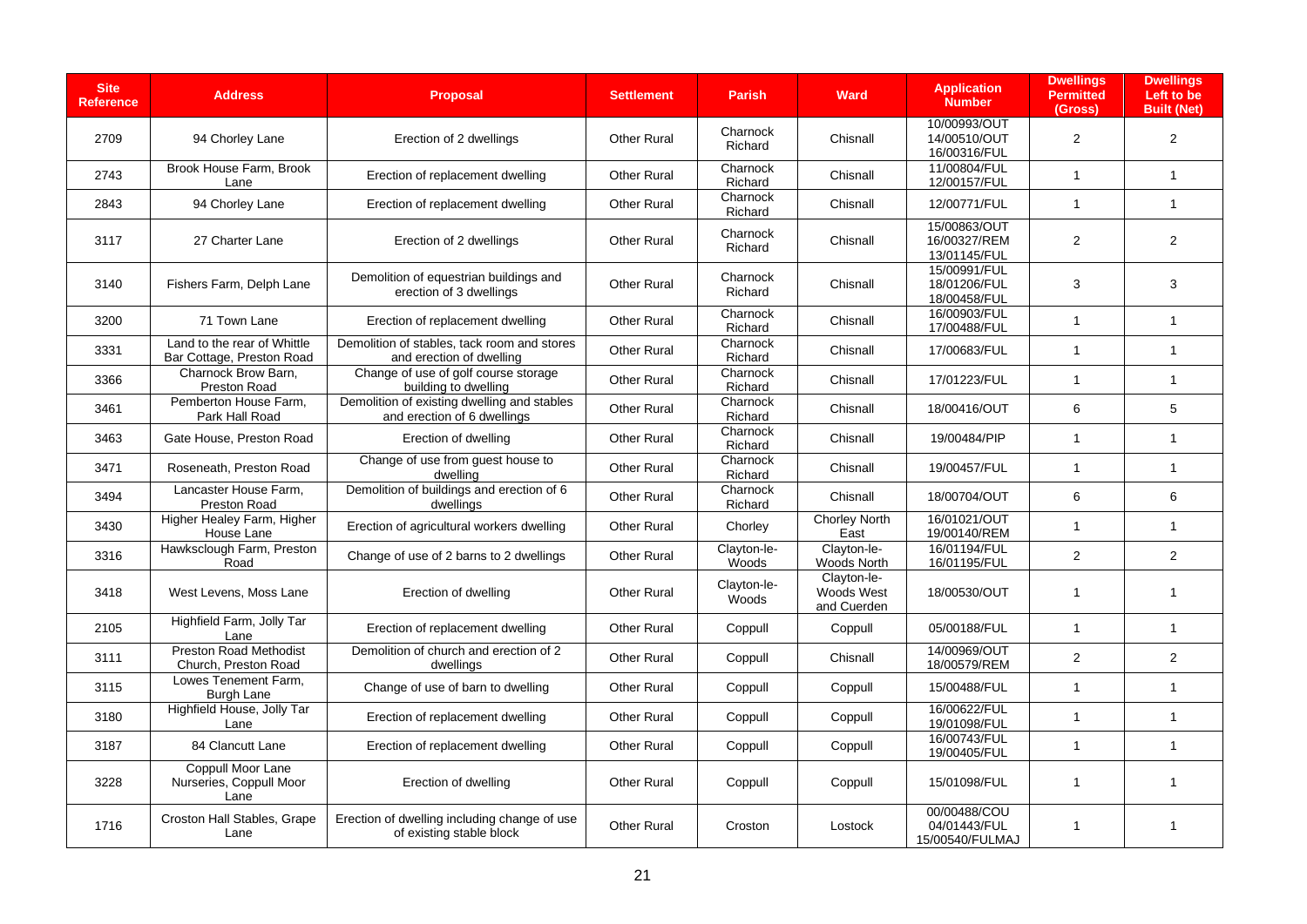| <b>Site</b><br><b>Reference</b> | <b>Address</b>                                 | <b>Proposal</b>                                                                                                                                     | <b>Settlement</b>  | <b>Parish</b> | Ward                                     | <b>Application</b><br><b>Number</b>                                                             | <b>Dwellings</b><br><b>Permitted</b><br>(Gross) | <b>Dwellings</b><br>Left to be<br><b>Built (Net)</b> |
|---------------------------------|------------------------------------------------|-----------------------------------------------------------------------------------------------------------------------------------------------------|--------------------|---------------|------------------------------------------|-------------------------------------------------------------------------------------------------|-------------------------------------------------|------------------------------------------------------|
| 3124                            | The Mill Hotel, Moor Road                      | Demolition of hotel and restaurant and<br>erection of 4 dwellings                                                                                   | <b>Other Rural</b> | Croston       | Lostock                                  | 14/00761/OUTMAJ<br>16/00452/OUTMAJ<br>19/00733/FUL<br>19/00735/FUL                              | 4                                               | $\overline{4}$                                       |
| 3193                            | Land between 55 and 61<br>Moor Road            | Erection of dwelling                                                                                                                                | <b>Other Rural</b> | Croston       | Lostock                                  | 16/00824/FUL                                                                                    | $\mathbf{1}$                                    | $\overline{1}$                                       |
| 3206                            | Drinkhouse Farm.<br><b>Drinkhouse Road</b>     | Prior approval for change of use of<br>agricultural building to dwelling and<br>demolition of agricultural buildings and<br>erection of 4 dwellings | <b>Other Rural</b> | Croston       | Lostock                                  | 16/01102/P3PAO<br>16/00601/FUL<br>18/01040/FUL                                                  | 5                                               | 5                                                    |
| 3336                            | Withington Barn Farm,<br>Finney Lane           | Change of use of barn to dwelling                                                                                                                   | <b>Other Rural</b> | Croston       | Lostock                                  | 17/00592/FUL                                                                                    | $\mathbf{1}$                                    | $\mathbf{1}$                                         |
| 3400                            | Land 35m South West of<br>Moor Road            | Demolition of stables and erection of<br>dwelling                                                                                                   | <b>Other Rural</b> | Croston       | Lostock                                  | 17/01219/FUL<br>19/00842/FUL                                                                    | $\mathbf{1}$                                    | $\overline{1}$                                       |
| 3467                            | Moss Farm, Moss Lane                           | Change of use of redundant agricultural<br>building to dwelling                                                                                     | <b>Other Rural</b> | Croston       | Lostock                                  | 19/00157/FUL                                                                                    | $\mathbf{1}$                                    | $\overline{1}$                                       |
| 3493                            | Hey House Barn,<br>Drinkhouse Road             | Change of use of garage to dwelling                                                                                                                 | <b>Other Rural</b> | Croston       | Lostock                                  | 19/00426/FUL                                                                                    | $\mathbf{1}$                                    | $\mathbf{1}$                                         |
| 3460                            | Berkeley Farm, Shady Lane                      | Demolition of storage barn and outbuildings<br>and erection of 2 dwellings and conversion<br>of stables to dwelling                                 | <b>Other Rural</b> | Cuerden       | Clayton-le-<br>Woods West<br>and Cuerden | 18/00813/FUL                                                                                    | 3                                               | 3                                                    |
| 3142                            | High Heyes Farm, Langton<br><b>Brow</b>        | Demolition of kennels/workshop and<br>erection of dwelling                                                                                          | <b>Other Rural</b> | Eccleston     | Eccleston and<br>Mawdesley               | 15/01085/FUL<br>17/00539/FUL                                                                    | $\mathbf{1}$                                    | $\overline{1}$                                       |
| 3145                            | Lydiate Farm, 12 Lydiate<br>Lane               | Demolition of existing buildings and<br>erection of 2 dwellings and prior approval<br>for change of use of agricultural building to<br>dwelling     | <b>Other Rural</b> | Eccleston     | Eccleston and<br>Mawdesley               | 16/00007/OUT<br>16/00964/P3PAO<br>18/00636/OUT<br>19/00911/P3PAO                                | 3                                               | 3                                                    |
| 3191                            | Stables West of Verona,<br>Wrennals Lane       | Demolition of store and stables and<br>erection of bungalow                                                                                         | <b>Other Rural</b> | Eccleston     | Eccleston and<br>Mawdesley               | 16/00668/FUL<br>17/00780/FUL                                                                    | $\mathbf{1}$                                    | $\overline{1}$                                       |
| 3308                            | 1 Lydiate Lane                                 | Demolition of garage and erection of<br>dwelling                                                                                                    | <b>Other Rural</b> | Eccleston     | Eccleston and<br>Mawdesley               | 16/01047/OUT                                                                                    | $\mathbf{1}$                                    | $\mathbf{1}$                                         |
| 3312                            | Sarscow Farm, Sarscow<br>Lane                  | Change of use of barn to dwelling                                                                                                                   | <b>Other Rural</b> | Eccleston     | Eccleston and<br>Mawdesley               | 17/00239/FUL                                                                                    | $\mathbf{1}$                                    | $\mathbf{1}$                                         |
| 3415                            | Land South West of<br>Glendale, Tincklers Lane | Erection of dwelling                                                                                                                                | <b>Other Rural</b> | Eccleston     | Eccleston and<br>Mawdesley               | 17/01076/OUT<br>19/01026/FUL                                                                    | $\mathbf{1}$                                    | $\mathbf{1}$                                         |
| 3431                            | Trigfan, Parr Lane                             | Demolition of buildings and erection of 2<br>dwellings                                                                                              | <b>Other Rural</b> | Eccleston     | Eccleston and<br>Mawdesley               | 17/00538/FUL<br>19/00462/FUL                                                                    | 2                                               | $\overline{2}$                                       |
| 3079                            | The Barn, Dean Hall Lane                       | Change of use of barn to dwelling                                                                                                                   | <b>Other Rural</b> | Euxton        | Euxton South                             | 15/00058/FUL                                                                                    | $\mathbf{1}$                                    | $\overline{1}$                                       |
| 3311                            | Wyndburgh, Runshaw Lane                        | Change of use of agricultural barn to<br>dwelling                                                                                                   | Other Rural        | Euxton        | <b>Euxton North</b>                      | 17/00269/FUL                                                                                    | $\mathbf{1}$                                    | $\overline{1}$                                       |
| 3342                            | Dene Cottage, Pear Tree<br>Lane                | Demolition of garage and outbuilding and<br>erection of dwelling                                                                                    | <b>Other Rural</b> | Euxton        | Euxton South                             | 17/00911/OUT<br>18/01174/REM                                                                    | $\overline{1}$                                  | $\overline{1}$                                       |
| 3440                            | Euxton Mill, Dawbers Lane                      | Erection of 8 self build dwellings                                                                                                                  | <b>Other Rural</b> | Euxton        | Euxton South                             | 15/00162/OUTMAJ<br>18/01150/REM<br>18/01193/REM<br>19/00096/REM<br>19/00221/REM<br>19/00624/REM | 8                                               | 8                                                    |
| 3484                            | Land adjacent to 33A<br>Washington Lane        | Demolition of stables and erection of<br>dwelling                                                                                                   | <b>Other Rural</b> | Euxton        | Euxton South                             | 19/00672/FUL                                                                                    | $\mathbf{1}$                                    | $\mathbf{1}$                                         |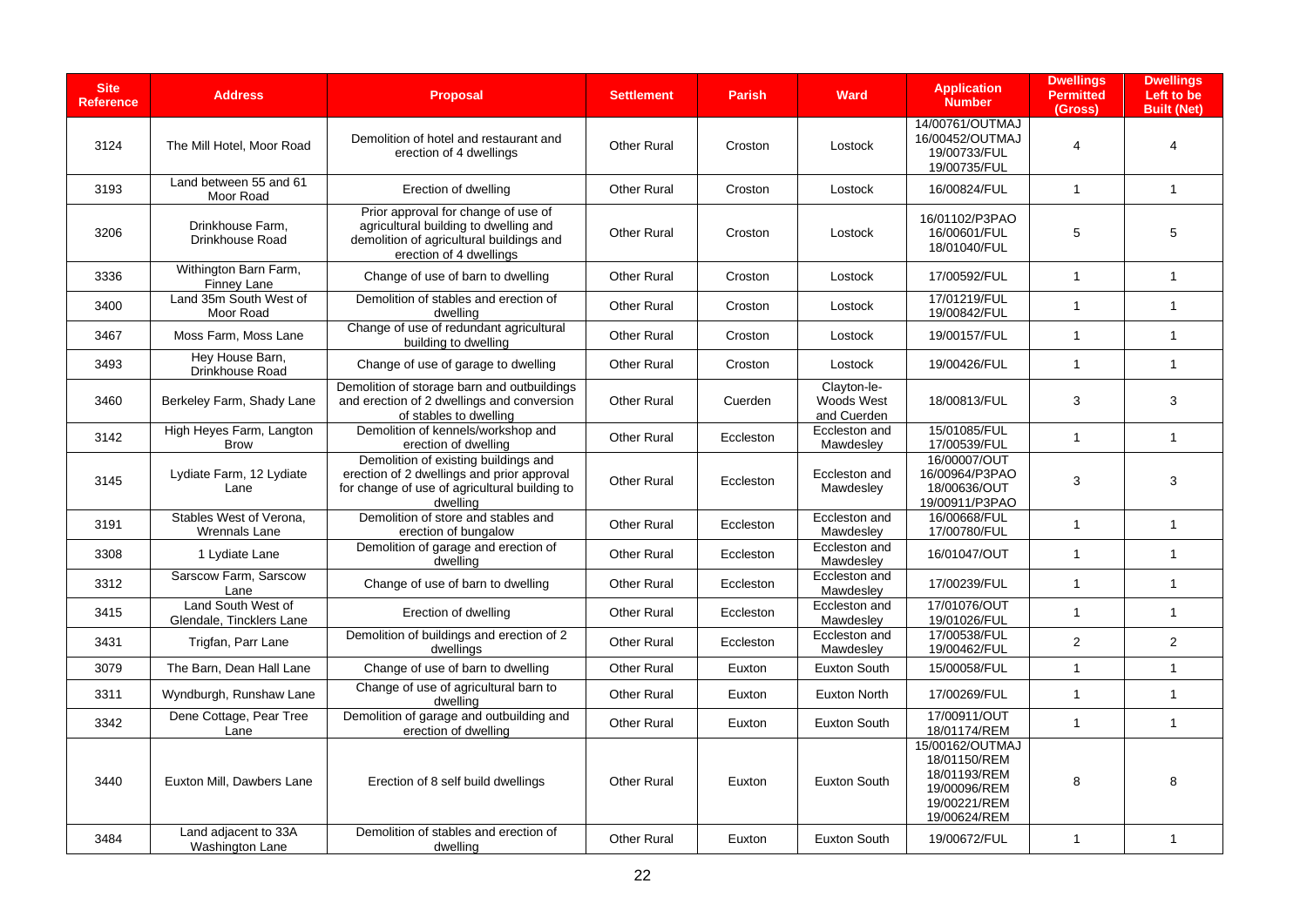| <b>Site</b><br><b>Reference</b> | <b>Address</b>                                                     | <b>Proposal</b>                                                                                                                               | <b>Settlement</b>  | <b>Parish</b>     | <b>Ward</b>                            | <b>Application</b><br><b>Number</b>                          | <b>Dwellings</b><br><b>Permitted</b><br>(Gross) | <b>Dwellings</b><br>Left to be<br><b>Built (Net)</b> |
|---------------------------------|--------------------------------------------------------------------|-----------------------------------------------------------------------------------------------------------------------------------------------|--------------------|-------------------|----------------------------------------|--------------------------------------------------------------|-------------------------------------------------|------------------------------------------------------|
| 3119                            | Moody House, Higher House<br>Lane                                  | Change of use of agricultural building to<br>dwelling                                                                                         | <b>Other Rural</b> | Heapey            | Pennine                                | 15/00894/P3PAO                                               | $\mathbf{1}$                                    | $\overline{1}$                                       |
| 3133                            | Morris Farm, Hollin Lane                                           | Change of use of barn to dwelling                                                                                                             | <b>Other Rural</b> | Heapey            | Pennine                                | 14/01303/FUL<br>18/01191/FUL                                 | $\mathbf{1}$                                    | $\mathbf{1}$                                         |
| 3225                            | Chorley Equestrian Centre,<br><b>Higher Garstang House</b><br>Farm | Change of use of barn to dwelling and<br>erection of dwelling                                                                                 | <b>Other Rural</b> | Heapey            | Pennine                                | 17/00003/FUL<br>17/00382/FUL<br>18/00262/FUL                 | $\sqrt{2}$                                      | $\overline{2}$                                       |
| 3367                            | West View, Chapel Lane                                             | Erection of replacement dwelling                                                                                                              | <b>Other Rural</b> | Heapey            | Pennine                                | 17/01183/FUL                                                 | $\mathbf{1}$                                    | $\mathbf{1}$                                         |
| 3466                            | Higher White Coppice Farm,<br>Coppice Lane                         | Demolition of part of mixed use building and<br>erection of dwelling                                                                          | <b>Other Rural</b> | Heapey            | Pennine                                | 19/00329/FUL                                                 | $\mathbf{1}$                                    | $\overline{1}$                                       |
| 3511                            | Fig Tree House, Tanhouse<br>Lane                                   | Change of use of barn to dwelling                                                                                                             | <b>Other Rural</b> | Heapey            | Pennine                                | 20/00015/FUL                                                 | $\overline{1}$                                  | $\overline{1}$                                       |
| 2961                            | 26 Long Lane, Heath<br>Charnock                                    | Erection of adapted dwelling for disabled<br>relative                                                                                         | <b>Other Rural</b> | Heath<br>Charnock | <b>Heath Charnock</b><br>and Rivington | 13/00631/FUL                                                 | $\mathbf{1}$                                    | $\overline{1}$                                       |
| 3212                            | Land adjacent Gilbertson<br>Road, Rawlinson Lane                   | Demolition of stables and erection of<br>dwelling                                                                                             | <b>Other Rural</b> | Heath<br>Charnock | <b>Heath Charnock</b><br>and Rivington | 16/00905/FUL<br>19/00002/FUL                                 | $\mathbf{1}$                                    | $\mathbf{1}$                                         |
| 3332                            | Arnside, Long Lane                                                 | Erection of replacement dwelling                                                                                                              | <b>Other Rural</b> | Heath<br>Charnock | <b>Heath Charnock</b><br>and Rivington | 17/00412/FUL                                                 | $\mathbf{1}$                                    | $\overline{1}$                                       |
| 3337                            | Liptrot Farm, Gilbertson<br>Road                                   | Demolition of equestrian centre and<br>erection of 3 dwellings                                                                                | <b>Other Rural</b> | Heath<br>Charnock | <b>Heath Charnock</b><br>and Rivington | 17/00483/FUL                                                 | 3                                               | 3                                                    |
| 3346                            | Land North of 125<br>Rawlinson Lane                                | Demolition of stables and erection of<br>dwelling                                                                                             | <b>Other Rural</b> | Heath<br>Charnock | <b>Heath Charnock</b><br>and Rivington | 17/00719/FUL                                                 | $\overline{1}$                                  | $\overline{1}$                                       |
| 3363                            | Lonsdale Farm, Slacks Lane                                         | Demolition of workshop and stables and<br>erection of 2 dwellings                                                                             | <b>Other Rural</b> | Heath<br>Charnock | <b>Heath Charnock</b><br>and Rivington | 17/01170/OUT<br>18/00472/OUT                                 | 2                                               | 2                                                    |
| 3474                            | The Ridges, Weavers Brow                                           | Subdivision of dwelling to 2 dwellings                                                                                                        | <b>Other Rural</b> | Heath<br>Charnock | <b>Heath Charnock</b><br>and Rivington | 19/00479/FUL                                                 | $\overline{2}$                                  | $\overline{1}$                                       |
| 2418                            | Agricultural buildings at<br>Howe Brook Farm, Bannister<br>Green   | Change of use of agricultural buildings and<br>derelict cottage to 2 dwellings                                                                | <b>Other Rural</b> | Heskin            | Chisnall                               | 07/01340/FUL<br>12/00915/FUL<br>12/00917/FUL<br>19/00737/FUL | $\sqrt{2}$                                      | $\overline{1}$                                       |
| 3103                            | Town Lane Farm, Town<br>Lane                                       | Demolition of existing stables and erection<br>of dwelling                                                                                    | <b>Other Rural</b> | Heskin            | Chisnall                               | 14/00982/FUL<br>17/00599/FUL                                 | 2                                               | 2                                                    |
| 3422                            | 81 Wood Lane                                                       | Demolition of garages and outbuildings and<br>erection of 2 dwellings                                                                         | <b>Other Rural</b> | Heskin            | Chisnall                               | 18/00598/FUL                                                 | 2                                               | 2                                                    |
| 3479                            | Spencer House Farm, Town<br>Lane                                   | Change of use from coach house to<br>dwelling                                                                                                 | <b>Other Rural</b> | Heskin            | Chisnall                               | 19/00432/FUL                                                 | $\mathbf{1}$                                    | $\overline{1}$                                       |
| 3507                            | Wilbeth, Wrennals Lane                                             | Demolition of stables, storage sheds and<br>outbuildings and erection of 2 dwellings                                                          | <b>Other Rural</b> | Heskin            | Chisnall                               | 19/01148/OUT                                                 | $\overline{2}$                                  | 2                                                    |
| 3148                            | Sandall Cottage, Riley<br>Green                                    | Erection of replacement dwelling                                                                                                              | <b>Other Rural</b> | Hoghton           | <b>Brindle and</b><br>Hoghton          | 15/00570/FUL<br>18/00971/FUL                                 | $\overline{1}$                                  | $\mathbf 0$                                          |
| 3195                            | Braemar, Cripple Gate Lane                                         | Erection of dwelling                                                                                                                          | <b>Other Rural</b> | Hoghton           | <b>Brindle and</b><br>Hoghton          | 16/00860/FUL                                                 | $\mathbf{1}$                                    | $\mathbf{1}$                                         |
| 3360                            | Oakmount, Gib Lane                                                 | Erection of replacement dwelling                                                                                                              | <b>Other Rural</b> | Hoghton           | <b>Brindle and</b><br>Hoghton          | 17/01156/FUL                                                 | $\mathbf{1}$                                    | $\Omega$                                             |
| 3437                            | The Shuttle Shop, Viaduct<br>Road                                  | Change of use from shop to dwelling                                                                                                           | <b>Other Rural</b> | Hoghton           | <b>Brindle and</b><br>Hoghton          | 18/00832/FUL                                                 | $\mathbf{1}$                                    | $\mathbf{1}$                                         |
| 3444                            | Barracks Farm, 1 Chapel<br>Lane                                    | Demolition of buildings and erection of 3<br>dwellings, change of use of shippon to<br>dwelling and conversion of farmhouse to 2<br>dwellings | <b>Other Rural</b> | Hoghton           | <b>Brindle</b> and<br>Hoghton          | 18/00894/FUL<br>19/00903/FUL                                 | 6                                               | 5                                                    |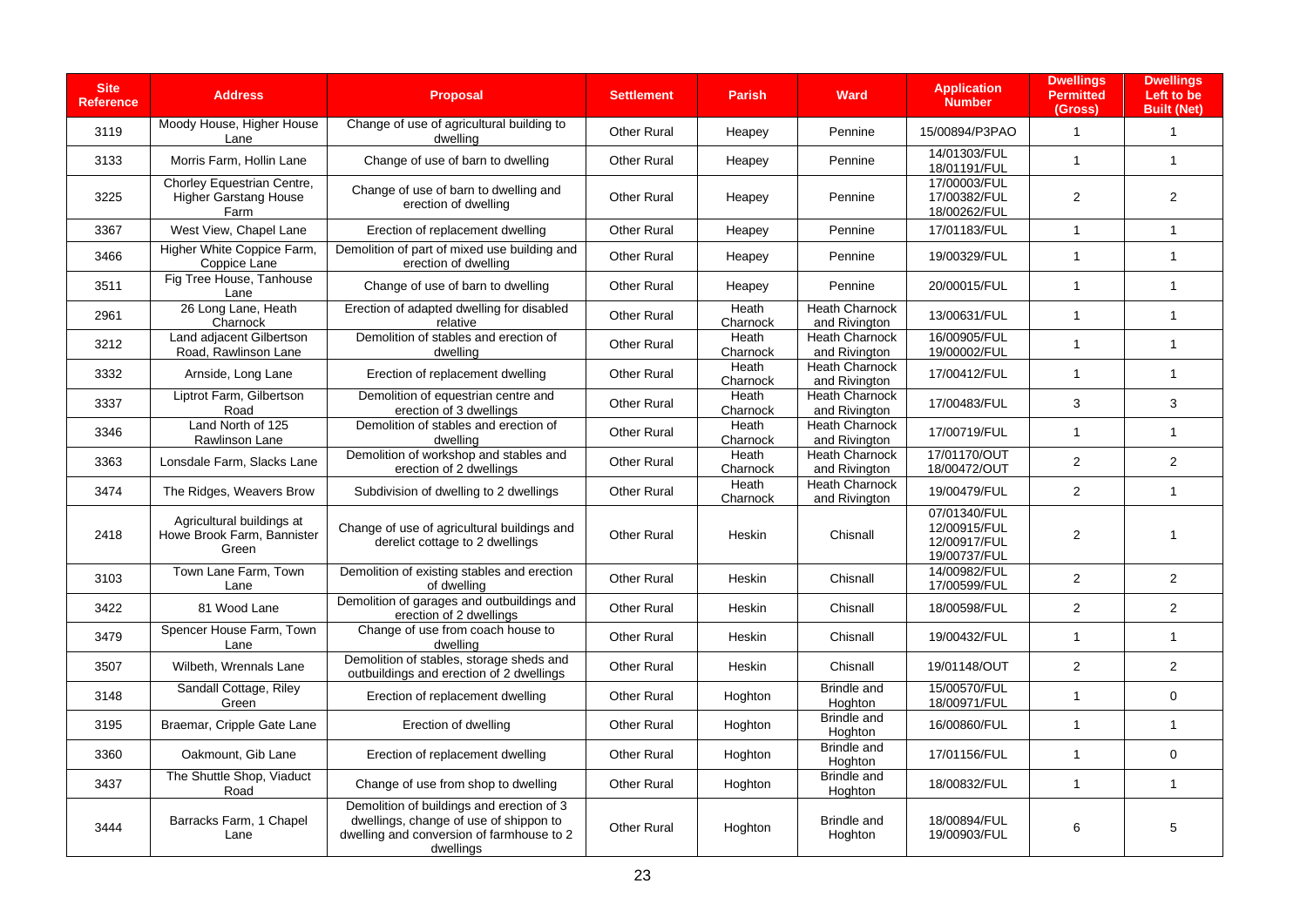| <b>Site</b><br><b>Reference</b> | <b>Address</b>                                              | <b>Proposal</b>                                                                                                                                | <b>Settlement</b>  | <b>Parish</b> | <b>Ward</b>                   | <b>Application</b><br><b>Number</b>                                                                                          | <b>Dwellings</b><br><b>Permitted</b><br>(Gross) | <b>Dwellings</b><br>Left to be<br><b>Built (Net)</b> |
|---------------------------------|-------------------------------------------------------------|------------------------------------------------------------------------------------------------------------------------------------------------|--------------------|---------------|-------------------------------|------------------------------------------------------------------------------------------------------------------------------|-------------------------------------------------|------------------------------------------------------|
| 3477                            | The Post Office, The Straits                                | Erection of dwelling                                                                                                                           | <b>Other Rural</b> | Hoghton       | <b>Brindle and</b><br>Hoghton | 19/00620/FUL                                                                                                                 | $\mathbf{1}$                                    | $\mathbf{1}$                                         |
| 3481                            | <b>Straits Farm, The Straits</b>                            | Change of use of barn and shippon to<br>dwelling and erection of 6 dwellings                                                                   | Other Rural        | Hoghton       | <b>Brindle and</b><br>Hoghton | 19/00618/FUL<br>19/00619/FUL<br>19/00944/FUL<br>19/00943/FUL                                                                 | $\overline{7}$                                  | $\overline{7}$                                       |
| 2917                            | Land between Grange<br>House and Glen Haffy,<br>Smithy Lane | Erection of dwelling                                                                                                                           | <b>Other Rural</b> | Mawdesley     | Eccleston and<br>Mawdesley    | 12/01206/OUT<br>15/00025/REM                                                                                                 | $\mathbf{1}$                                    | $\mathbf{1}$                                         |
| 3147                            | Brookside, Hall Lane                                        | Erection of replacement dwelling                                                                                                               | <b>Other Rural</b> | Mawdesley     | Eccleston and<br>Mawdesley    | 15/00322/FUL                                                                                                                 | $\mathbf{1}$                                    | $\mathbf{1}$                                         |
| 3178                            | Clanranald, Blue Stone Lane                                 | Prior approval for change of use of<br>agricultural building to dwelling or<br>demolition of agricultural building and<br>erection of dwelling | <b>Other Rural</b> | Mawdesley     | Eccleston and<br>Mawdesley    | 16/00415/P3PAO<br>18/00014/FUL                                                                                               | $\mathbf{1}$                                    | $\mathbf{1}$                                         |
| 3190                            | Rigby's Garage, Blue Stone<br>Lane                          | Demolition of garage and erection of 4<br>dwellings                                                                                            | Other Rural        | Mawdesley     | Eccleston and<br>Mawdesley    | 16/00591/FULMAJ<br>16/01158/FUL<br>19/00556/FUL                                                                              | 4                                               | 4                                                    |
| 3222                            | Lynric Farm, Blue Stone<br>Lane                             | Demolition of buildings and erection of 5<br>dwellings and erection of replacement<br>dwelling                                                 | <b>Other Rural</b> | Mawdesley     | Eccleston and<br>Mawdesley    | 16/01061/FUL<br>17/00770/FUL<br>18/00107/FUL<br>18/00257/FUL<br>18/00534/FUL<br>19/00271/FUL<br>19/00419/FUL<br>19/00629/FUL | 6                                               | 5                                                    |
| 3302                            | Salt Pit Cottage, Salt Pit<br>Lane                          | Demolition of outbuildings and erection of<br>dwelling                                                                                         | <b>Other Rural</b> | Mawdesley     | Eccleston and<br>Mawdesley    | 17/00159/OUT<br>17/01154/FUL                                                                                                 | $\mathbf{1}$                                    | $\mathbf{1}$                                         |
| 3352                            | The Willows Farm, Smithy<br>Lane                            | Change of use of barn to dwelling                                                                                                              | <b>Other Rural</b> | Mawdesley     | Eccleston and<br>Mawdesley    | 17/01144/FUL                                                                                                                 | $\mathbf{1}$                                    | $\mathbf{1}$                                         |
| 3361                            | Tannersmith Farm,<br>Tannersmith Lane                       | Demolition of storage buildings and erection<br>of dwelling                                                                                    | <b>Other Rural</b> | Mawdesley     | Eccleston and<br>Mawdesley    | 17/01184/FUL                                                                                                                 | $\mathbf{1}$                                    | $\mathbf{1}$                                         |
| 3404                            | Woodlands, Bentley Lane                                     | Erection of replacement dwelling                                                                                                               | <b>Other Rural</b> | Mawdesley     | Eccleston and<br>Mawdesley    | 18/00291/FUL                                                                                                                 | $\mathbf{1}$                                    | $\mathbf{1}$                                         |
| 3413                            | Rose Villa, Smithy Lane                                     | Change of use of stables to dwelling                                                                                                           | <b>Other Rural</b> | Mawdesley     | Eccleston and<br>Mawdesley    | 18/00572/FUL                                                                                                                 | $\mathbf{1}$                                    | $\mathbf{1}$                                         |
| 3432                            | Tannersmith Cottage,<br><b>Tannersmith Lane</b>             | Change of use of outbuilding to dwelling                                                                                                       | Other Rural        | Mawdesley     | Eccleston and<br>Mawdesley    | 18/00799/FUL                                                                                                                 | $\mathbf{1}$                                    | $\mathbf{1}$                                         |
| 3434                            | Jay Bank House, Jay Bank                                    | Demolition of buildings and erection of<br>dwelling                                                                                            | <b>Other Rural</b> | Mawdesley     | Eccleston and<br>Mawdesley    | 18/00708/FUL<br>19/00335/FUL                                                                                                 | $\mathbf{1}$                                    | $\mathbf{1}$                                         |
| 3439                            | 67 Gorsey Lane                                              | Demolition of garages, store and stables<br>and erection of dwelling                                                                           | Other Rural        | Mawdesley     | Eccleston and<br>Mawdesley    | 18/00361/FUL                                                                                                                 | $\mathbf{1}$                                    | $\mathbf{1}$                                         |
| 3446                            | Whitegates, 75 Gorsey Lane                                  | Erection of dwelling                                                                                                                           | Other Rural        | Mawdesley     | Eccleston and<br>Mawdesley    | 18/01212/OUT                                                                                                                 | $\mathbf{1}$                                    | $\mathbf{1}$                                         |
| 3450                            | Tootles Farm, Bentley Lane                                  | Erection of an agricultural workers dwelling                                                                                                   | Other Rural        | Mawdesley     | Eccleston and<br>Mawdesley    | 18/01004/OUT<br>19/00999/REM                                                                                                 | $\mathbf{1}$                                    | $\mathbf{1}$                                         |
| 3455                            | The Hillocks, Blue Stone<br>Lane                            | Demolition of stable block and sheds and<br>erection of dwelling                                                                               | Other Rural        | Mawdesley     | Eccleston and<br>Mawdesley    | 18/00137/FUL                                                                                                                 | $\mathbf{1}$                                    | $\mathbf{1}$                                         |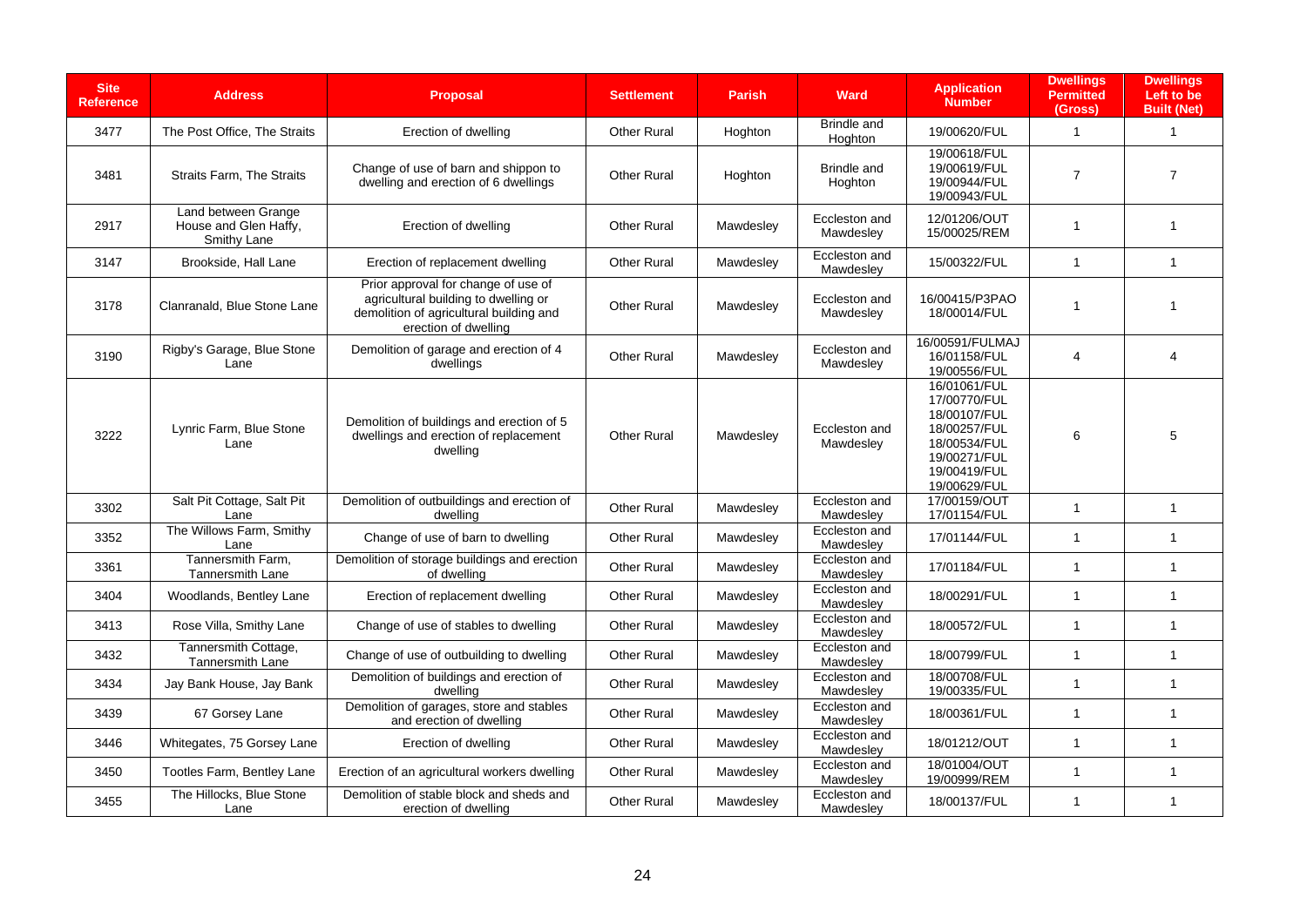| <b>Site</b><br><b>Reference</b> | <b>Address</b>                                                  | <b>Proposal</b>                                                                                                                                                                          | <b>Settlement</b>  | <b>Parish</b>        | Ward                                   | <b>Application</b><br><b>Number</b>            | <b>Dwellings</b><br><b>Permitted</b><br>(Gross) | <b>Dwellings</b><br>Left to be<br><b>Built (Net)</b> |
|---------------------------------|-----------------------------------------------------------------|------------------------------------------------------------------------------------------------------------------------------------------------------------------------------------------|--------------------|----------------------|----------------------------------------|------------------------------------------------|-------------------------------------------------|------------------------------------------------------|
| 3456                            | Church Farm Livery Stables,<br><b>High Street</b>               | Demolition of existing livery stables and<br>associated outbuildings and erection of 3<br>dwellings and new livery stables                                                               | <b>Other Rural</b> | Mawdeslev            | Eccleston and<br>Mawdesley             | 19/00214/FUL                                   | 3                                               | 3                                                    |
| 3473                            | The Clyde, Bradshaw Lane                                        | Change of use of outbuilding to dwelling                                                                                                                                                 | <b>Other Rural</b> | Mawdesley            | Eccleston and<br>Mawdesley             | 19/00565/FUL                                   | $\mathbf{1}$                                    | $\mathbf{1}$                                         |
| 3506                            | Wrennalls House, Ridley<br>Lane                                 | Erection of bungalow                                                                                                                                                                     | <b>Other Rural</b> | Mawdeslev            | Eccleston and<br>Mawdesley             | 19/01175/FUL                                   | $\mathbf{1}$                                    | $\overline{1}$                                       |
| 2852                            | Morris Barn, Dean Head<br>Lane                                  | Conversion of barn to dwelling                                                                                                                                                           | <b>Other Rural</b> | Rivington            | <b>Heath Charnock</b><br>and Rivington | 12/00949/FUL                                   | $\mathbf{1}$                                    | $\overline{1}$                                       |
| 3128                            | Moses Cockers Farm.<br>Sheep House Lane                         | Change of use, part demolition and<br>extension of barn to form dwelling                                                                                                                 | <b>Other Rural</b> | Rivington            | <b>Heath Charnock</b><br>and Rivington | 15/00972/FUL                                   | $\mathbf{1}$                                    | $\mathbf{1}$                                         |
| 2512                            | 267 Southport Road                                              | Erection replacement dwelling                                                                                                                                                            | <b>Other Rural</b> | <b>Ulnes Walton</b>  | Lostock                                | 09/00151/FUL                                   | $\mathbf{1}$                                    | $\mathbf{1}$                                         |
| 3324                            | Land Between 35 and 37<br><b>Wray Crescent</b>                  | Erection of 2 dwellings                                                                                                                                                                  | Other Rural        | <b>Ulnes Walton</b>  | Lostock                                | 17/00569/FUL                                   | $\overline{2}$                                  | $\overline{2}$                                       |
| 3420                            | Land 70m South of Garstang<br>Farm, Ulnes Walton Lane           | Erection of rural workers dwelling                                                                                                                                                       | Other Rural        | <b>Ulnes Walton</b>  | Lostock                                | 17/00940/OUT<br>19/00535/REM                   | $\mathbf{1}$                                    | $\mathbf{1}$                                         |
| 3423                            | Dorbaricia, Ulnes Walton<br>Lane                                | Change of use of barn to dwelling                                                                                                                                                        | <b>Other Rural</b> | <b>Ulnes Walton</b>  | Lostock                                | 18/00396/FUL                                   | $\mathbf{1}$                                    | $\mathbf{1}$                                         |
| 3501                            | Land to the rear of Forge<br>Cottage, Flag Lane                 | Change of use of garage to dwelling                                                                                                                                                      | <b>Other Rural</b> | <b>Ulnes Walton</b>  | Lostock                                | 19/01061/FUL                                   | $\mathbf{1}$                                    | $\mathbf{1}$                                         |
| 2901                            | Close Gate Farm and land to<br>rear Buckholes Lane,<br>Wheelton | Erection of replacement dwelling                                                                                                                                                         | <b>Other Rural</b> | Wheelton             | Wheelton and<br>Withnell               | 12/01158/FULMAJ                                | $\mathbf{1}$                                    | $\mathbf{1}$                                         |
| 3073                            | Land between 386 and 392<br><b>Blackburn Road</b>               | Outline application for erection of 2<br>dwellings                                                                                                                                       | Other Rural        | Wheelton             | Wheelton and<br>Withnell               | 14/00601/OUT<br>18/00240/REM                   | $\overline{2}$                                  | $\overline{2}$                                       |
| 3405                            | Wheelton Lodge Farm,<br>Harbour Lane                            | Prior approval for change of use of<br>agricultural building to dwelling and change<br>of use of barns and shippon to dwelling OR<br>demolition of buildings and erection of<br>dwelling | <b>Other Rural</b> | Wheelton             | Wheelton and<br>Withnell               | 17/01093/P3PAO<br>18/00121/FUL<br>18/00947/FUL | $\overline{2}$                                  | 2                                                    |
| 3427                            | Land to the rear of 378-386<br><b>Blackburn Road</b>            | Erection of 8 dwellings                                                                                                                                                                  | <b>Other Rural</b> | Wheelton             | Wheelton and<br>Withnell               | 16/00575/OUT                                   | 8                                               | 8                                                    |
| 3470                            | Workshop adjacent to 1A<br>Victoria Street                      | Change of use of workshop to 2 dwellings                                                                                                                                                 | <b>Other Rural</b> | Wheelton             | Wheelton and<br>Withnell               | 19/00505/FUL                                   | $\overline{2}$                                  | $\overline{2}$                                       |
| 3480                            | Blue Dye House, Brinscall<br>Mill Road                          | Demolition of stables and erection of<br>dwelling                                                                                                                                        | Other Rural        | Wheelton             | Wheelton and<br>Withnell               | 18/01057/OUT                                   | $\mathbf{1}$                                    | $\mathbf{1}$                                         |
| 3048                            | Waterstone House, 1A Dark<br>Lane                               | Erection of 2 dwellings                                                                                                                                                                  | <b>Other Rural</b> | Whittle-le-<br>Woods | Pennine                                | 14/00966/FUL<br>15/01185/FUL<br>19/01080/FUL   | $\overline{2}$                                  | 2                                                    |
| 3166                            | 145 Town Lane                                                   | Demolition of extensions and erection of<br>dwelling                                                                                                                                     | <b>Other Rural</b> | Whittle-le-<br>Woods | Pennine                                | 15/01057/FUL                                   | $\mathbf{1}$                                    | $\mathbf{1}$                                         |
| 3334                            | 68 Blackburn Road                                               | Demolition of stables and store buildings<br>and erection of dwelling                                                                                                                    | <b>Other Rural</b> | Whittle-le-<br>Woods | Pennine                                | 17/00739/FUL<br>17/01124/FUL                   | $\mathbf{1}$                                    | $\mathbf{1}$                                         |
| 3344                            | Land adjacent to 26/28<br><b>Spring Crescent</b>                | Erection of dwelling                                                                                                                                                                     | Other Rural        | Whittle-le-<br>Woods | Pennine                                | 17/00815/FUL                                   | $\mathbf{1}$                                    | $\mathbf{1}$                                         |
| 3096                            | Brinscall Hall Farm, Dick<br>Lane                               | Erection of agricultural workers dwelling<br>and change of use of redundant barns to<br>form 6 dwellings                                                                                 | <b>Other Rural</b> | Withnell             | Wheelton and<br>Withnell               | 14/00975/FUL<br>14/00881/FUL                   | $\overline{7}$                                  | $\mathbf{1}$                                         |
| 3335                            | Old Olivers Farm, Bury Lane                                     | Change of use of barn to dwelling                                                                                                                                                        | <b>Other Rural</b> | Withnell             | <b>Brindle and</b><br>Hoghton          | 17/00602/FUL                                   | $\mathbf{1}$                                    | $\mathbf{1}$                                         |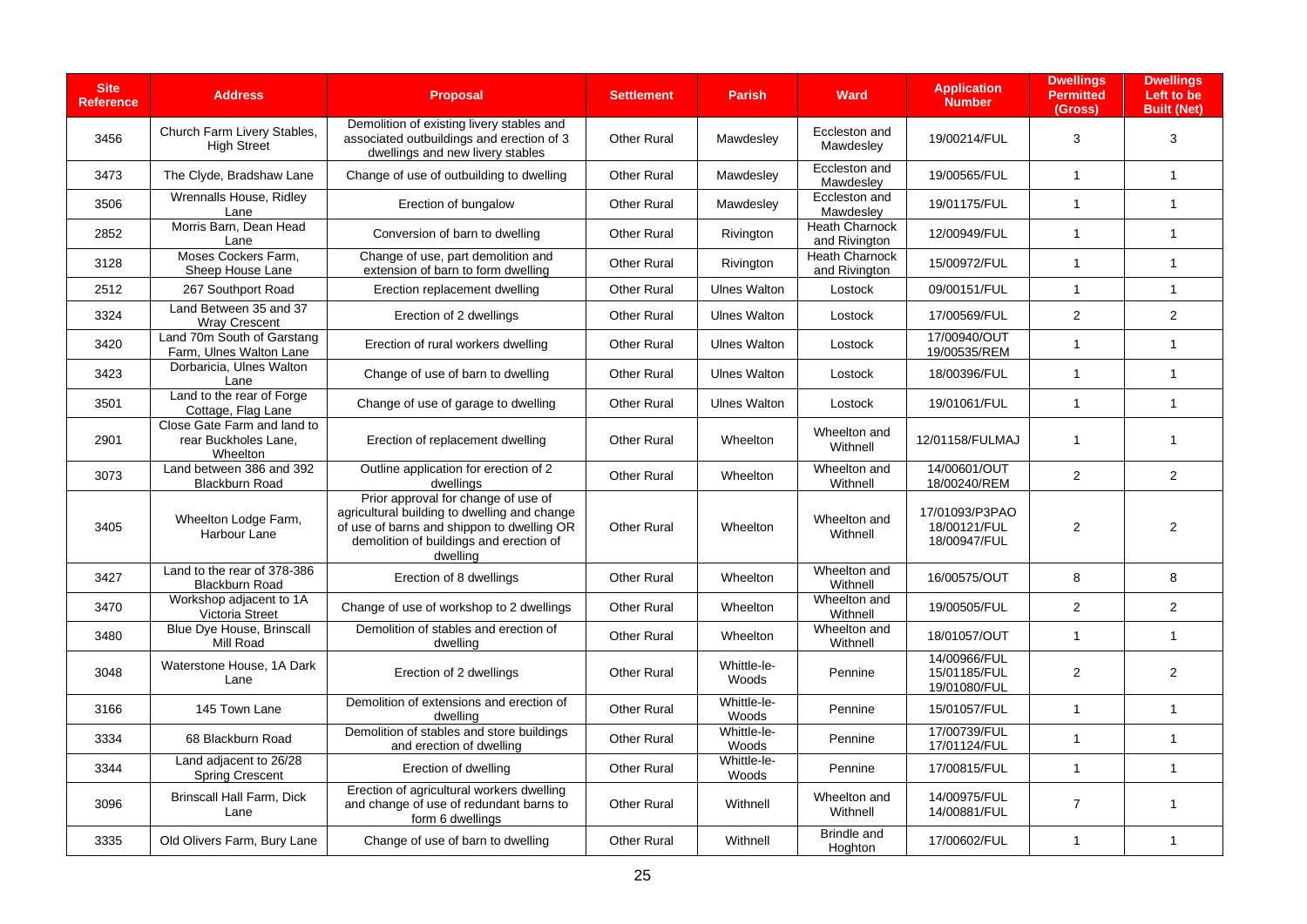| <b>Site</b><br><b>Reference</b> | <b>Address</b>                                                   | <b>Proposal</b>                                                                    | <b>Settlement</b>  | <b>Parish</b>        | <b>Ward</b>                                      | <b>Application</b><br><b>Number</b>                          | <b>Dwellings</b><br><b>Permitted</b><br>(Gross) | <b>Dwellings</b><br>Left to be<br><b>Built (Net)</b> |
|---------------------------------|------------------------------------------------------------------|------------------------------------------------------------------------------------|--------------------|----------------------|--------------------------------------------------|--------------------------------------------------------------|-------------------------------------------------|------------------------------------------------------|
| 3340                            | 2 Ollerton Fold Farm<br>Cottage, Ollerton Lane                   | Demolition of commercial dog kennel<br>building and erection of dwelling           | <b>Other Rural</b> | Withnell             | <b>Brindle and</b><br>Hoghton                    | 17/00963/FUL                                                 | $\mathbf{1}$                                    | $\mathbf{1}$                                         |
| 3351                            | Land adjacent to 8 Miller<br>Avenue                              | Erection of 9 dwellings                                                            | <b>Other Rural</b> | Withnell             | Wheelton and<br>Withnell                         | 17/00913/OUT<br>17/00225/OUT<br>18/00800/OUT<br>19/01180/REM | 9                                               | 9                                                    |
| 3403                            | Edge End Farm, Bolton<br>Road                                    | Subdivision of dwelling to form 2 dwellings                                        | <b>Other Rural</b> | Withnell             | Brindle and<br>Hoghton                           | 18/00297/FUL                                                 | $\overline{2}$                                  | $\mathbf{1}$                                         |
| 3433                            | Moss Side Farm, Bury Lane                                        | Change of use of outbuilding to dwelling                                           | <b>Other Rural</b> | Withnell             | <b>Brindle and</b><br>Hoghton                    | 18/00789/FUL                                                 | $\mathbf{1}$                                    | $\mathbf{1}$                                         |
| 3443                            | Workshop, Edge End<br>Terrace, Bolton Road                       | Demolition of workshop and erection of 2<br>dwellings                              | <b>Other Rural</b> | Withnell             | <b>Brindle and</b><br>Hoghton                    | 18/00874/OUT                                                 | 2                                               | $\overline{2}$                                       |
| 3464                            | 26 Bolton Road                                                   | Change of use of shop with residential<br>above to osteopath clinic on both floors | <b>Other Rural</b> | Withnell             | Wheelton and<br>Withnell                         | 19/00351/FUL                                                 | $\mathbf 0$                                     | $-1$                                                 |
| 3469                            | Woodsfold Saw Mill, Dole<br>Lane                                 | Demolition of storage building and erection<br>of dwelling                         | <b>Other Rural</b> | Withnell             | Wheelton and<br>Withnell                         | 19/00522/FUL                                                 | $\mathbf{1}$                                    | $\mathbf{1}$                                         |
| 3510                            | Boardman Heights Farm,<br>Bury Lane                              | Erection of agricultural workers dwelling                                          | <b>Other Rural</b> | Withnell             | Wheelton and<br>Withnell                         | 19/00661/OUT                                                 | $\mathbf{1}$                                    | $\mathbf{1}$                                         |
| 2493                            | Land 40m East of 6<br>Woodside Avenue                            | Erection of 2 dwellings                                                            | Whittle-le-Woods   | Clayton-le-<br>Woods | Clayton-le-<br>Woods and<br>Whittle-le-<br>Woods | 07/01034/FUL                                                 | $\overline{2}$                                  | $\overline{2}$                                       |
| 2867                            | Land adjacent Dolphin Rise,<br><b>Millstone Close</b>            | Erection of dwelling                                                               | Whittle-le-Woods   | Whittle-le-<br>Woods | Clayton-le-<br>Woods and<br>Whittle-le-<br>Woods | 12/01167/FUL<br>15/01202/FUL<br>18/01118/FUL                 | $\mathbf{1}$                                    | $\mathbf{1}$                                         |
| 3099                            | <b>Two Corners Residential</b><br>Care Home, 179 Preston<br>Road | Erection of dwelling                                                               | Whittle-le-Woods   | Whittle-le-<br>Woods | Clayton-le-<br>Woods and<br>Whittle-le-<br>Woods | 15/00601/FUL                                                 | $\mathbf{1}$                                    | $\mathbf{1}$                                         |
| 3306                            | 2 Cliffe Drive                                                   | Demolition of garage and erection of<br>dwelling                                   | Whittle-le-Woods   | Whittle-le-<br>Woods | Clayton-le-<br>Woods and<br>Whittle-le-<br>Woods | 16/01135/OUT                                                 | $\mathbf{1}$                                    | $\mathbf{1}$                                         |
| 3408                            | D & B stores, 1-3 Rock Villa<br>Road                             | Prior approval for change of use of shop to<br>dwelling                            | Whittle-le-Woods   | Whittle-le-<br>Woods | Clayton-le-<br>Woods and<br>Whittle-le-<br>Woods | 18/00441/P3PAN                                               | $\mathbf{1}$                                    | $\mathbf{1}$                                         |
| 3428                            | Rose Cottage, Kem Mill<br>Lane                                   | Erection of dwelling                                                               | Whittle-le-Woods   | Whittle-le-<br>Woods | Clayton-le-<br>Woods and<br>Whittle-le-<br>Woods | 18/00189/FUL                                                 | $\mathbf{1}$                                    | $\mathbf{1}$                                         |
| 3478                            | Land to the rear of 173, 175<br>and 179 Chorley Old Road         | Erection of 2 dwellings                                                            | Whittle-le-Woods   | Whittle-le-<br>Woods | Clayton-le-<br>Woods and<br>Whittle-le-<br>Woods | 19/00467/OUT                                                 | 2                                               | $\overline{2}$                                       |
| 2202                            | Drinkwater Farm, Pike Lowe                                       | Conversion of agricultural buildings to 2<br>dwellings                             | Withnell/Brinscall | Withnell             | Wheelton and<br>Withnell                         | 06/00167/FUL<br>19/01147/FUL                                 | $\overline{2}$                                  | $\mathbf{1}$                                         |
| 3495                            | St Luke's Church, Quarry<br>Road                                 | Change of use from church to dwelling                                              | Withnell/Brinscall | Withnell             | Wheelton and<br>Withnell                         | 19/01031/FUL                                                 | $\mathbf{1}$                                    | $\mathbf{1}$                                         |